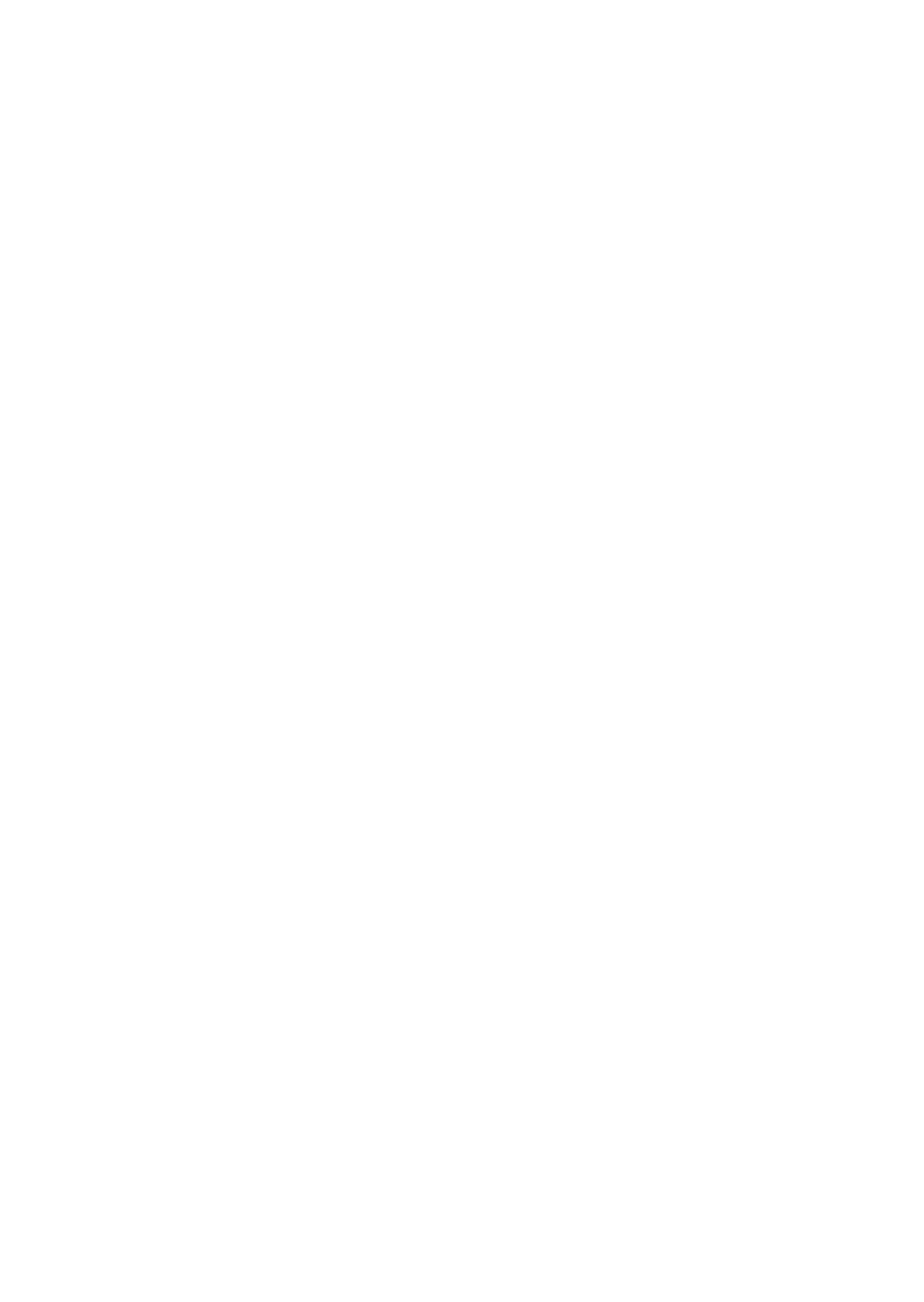## **Contents**

| Connect an external audio source26      |  |
|-----------------------------------------|--|
|                                         |  |
|                                         |  |
|                                         |  |
|                                         |  |
| 5. Pairing Comfort Digisystem devices31 |  |
|                                         |  |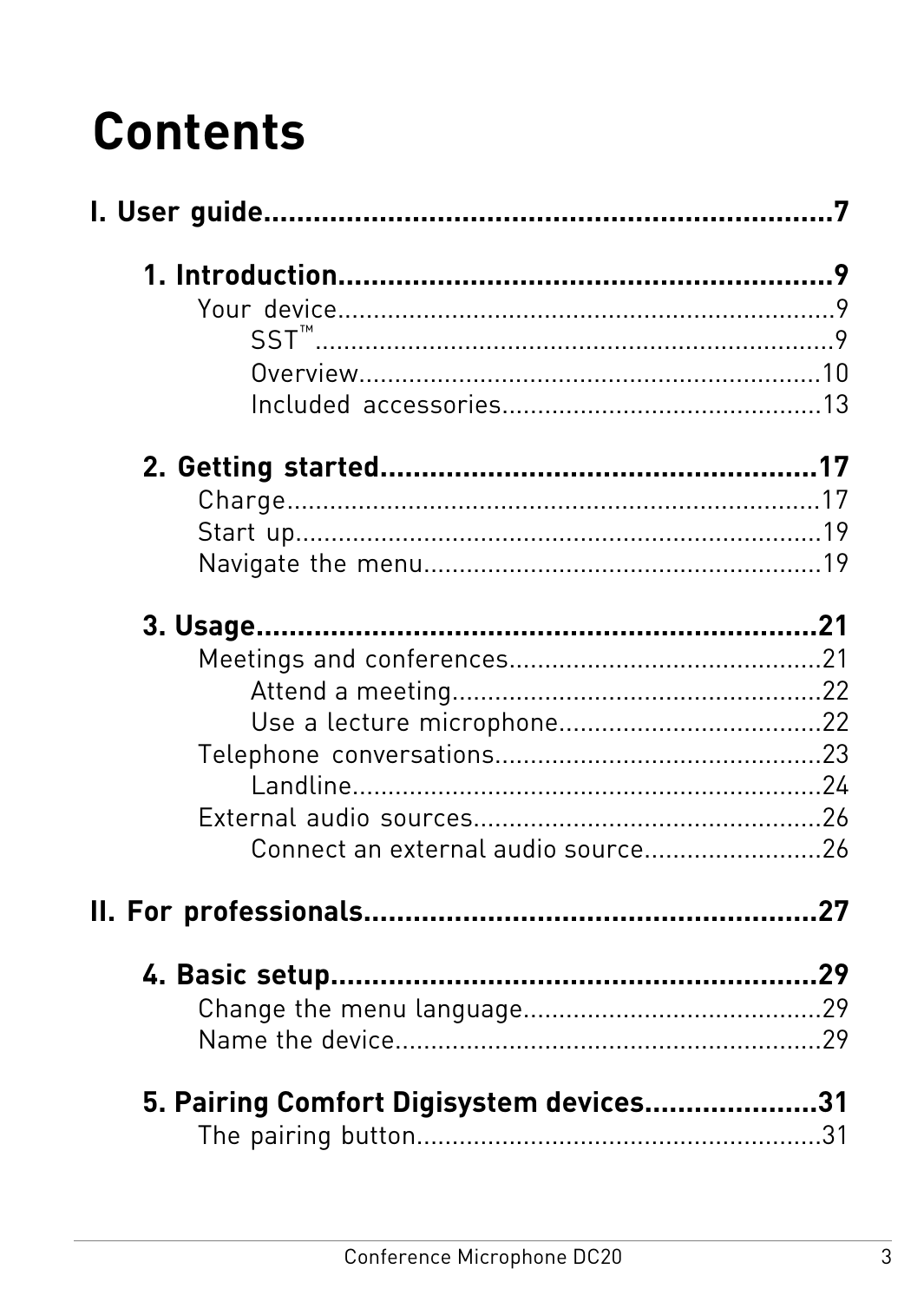| Use a remote microphone for telephony37 |  |
|-----------------------------------------|--|
|                                         |  |
|                                         |  |
|                                         |  |
|                                         |  |
| Adjust the PSE compensation39           |  |
|                                         |  |
|                                         |  |
|                                         |  |
|                                         |  |
|                                         |  |
|                                         |  |
|                                         |  |
|                                         |  |
|                                         |  |
|                                         |  |
|                                         |  |
|                                         |  |
|                                         |  |
|                                         |  |
|                                         |  |
|                                         |  |
|                                         |  |
|                                         |  |
|                                         |  |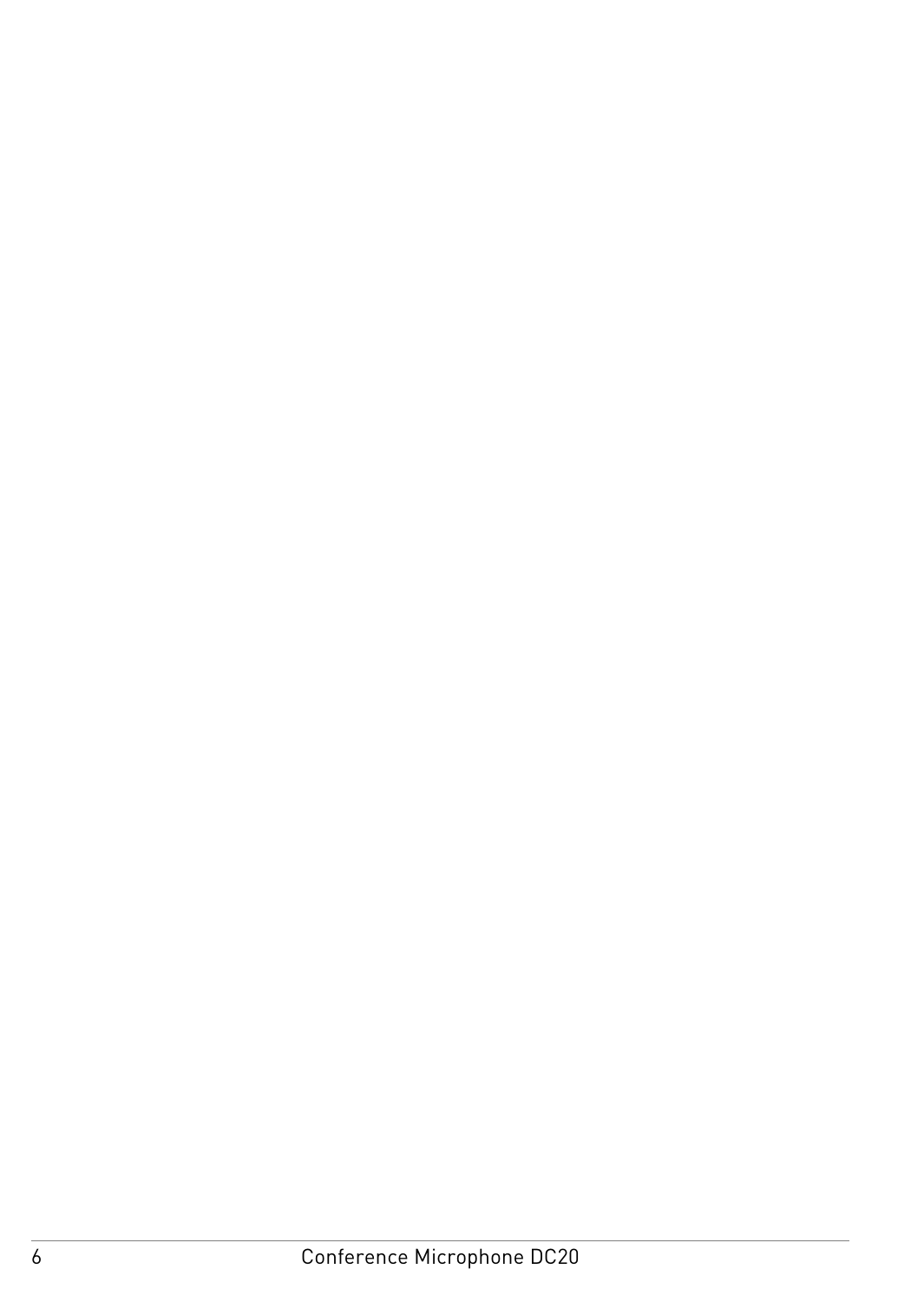## <span id="page-6-0"></span>**I. User guide**

This part of the instruction manual covers day-to-day tasks that a user of the product should be familiar with.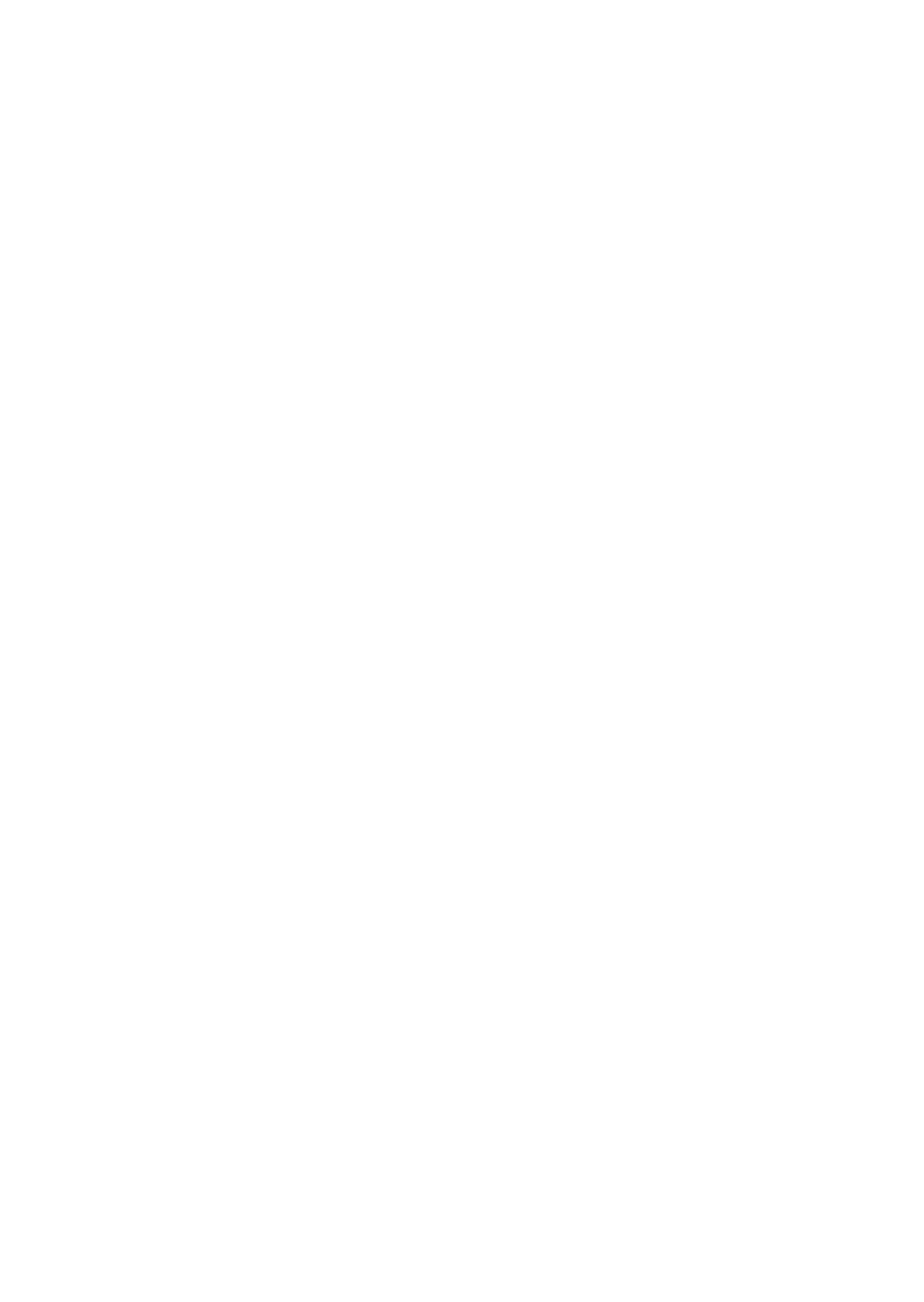## <span id="page-8-0"></span>**1. Introduction**

Thank you for choosing Conference Microphone DC20!

Conference Microphone DC20 is part of *Comfort Digisystem™* that uses digital wireless technology to give you the best sound quality available, together with secured transmission to prevent eavesdropping.

To get the most out of your new product, please read these instructions before using it for the first time. Take special notice to the printed document Important Safety Instructions included in the box.

## <span id="page-8-1"></span>**Your device**

Conference Microphone DC20 is an advanced microphone offering the option of setting the size and shape of the sound registering area. It can be connected to a landline telephone using the Telelink accessory. A built-in receiver allows you to set up a system with several wireless microphones from the Digisystem line up.

### <span id="page-8-2"></span>**SST™**

SecureStream Technology (SST) is Comfort Audio's proprietary digital transmission technology. It lets you communicate securely and latency free with other Comfort Digisystem devices.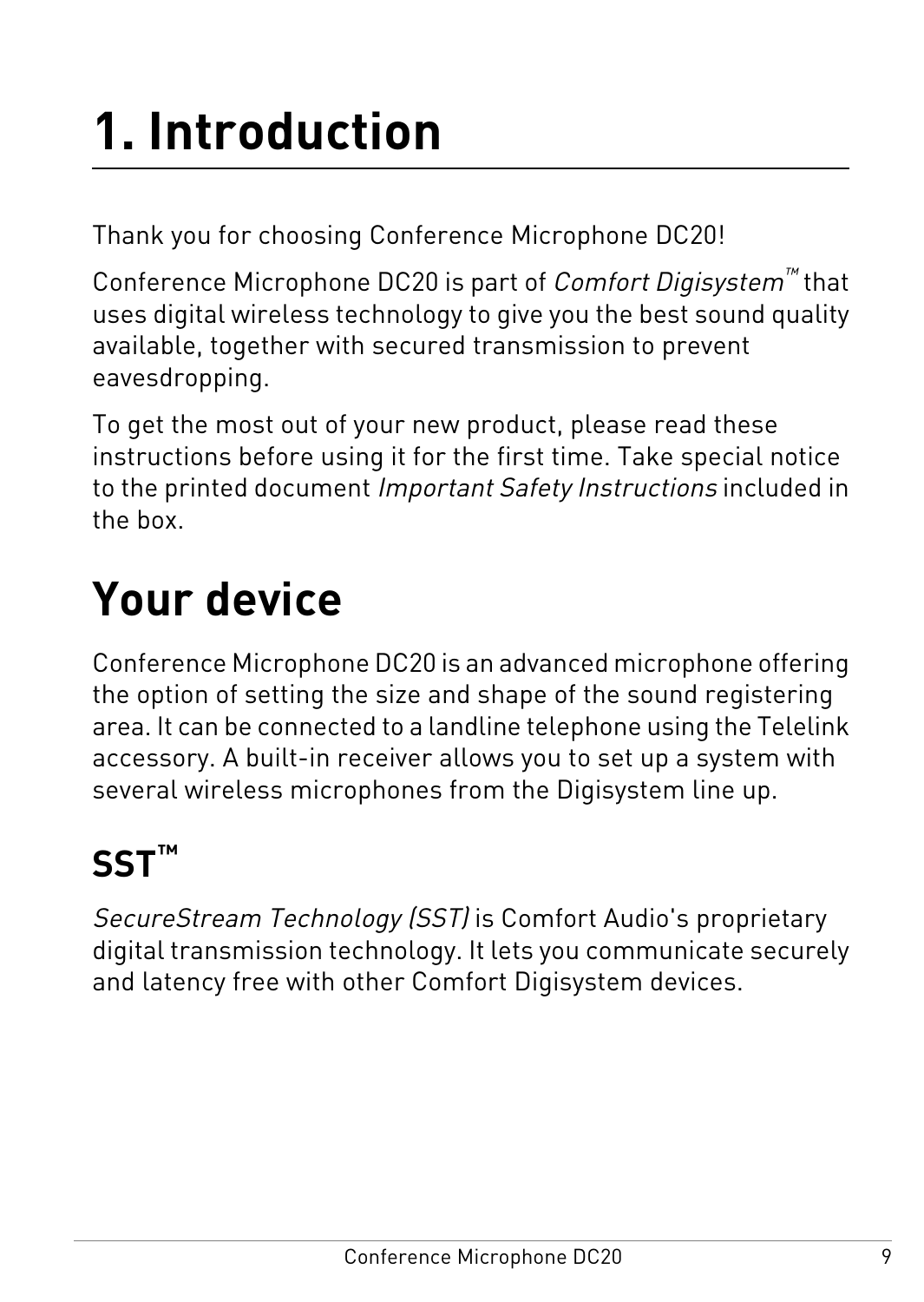#### <span id="page-9-0"></span>**Overview**



- 1. On/Off button  $\Phi$
- **2.** Pairing button
- **3.** Function indicator
- **4.** Menu controller
- **5.** Charger input
- **6.** Aux input and output
- **7.** Multifunction socket
- **8.** Microphone
- **9.** Display
- 10. Mode buttons <
- **11.** Back button
- 12. Receiver mute button  $\rightarrow$
- 13. Microphone mute button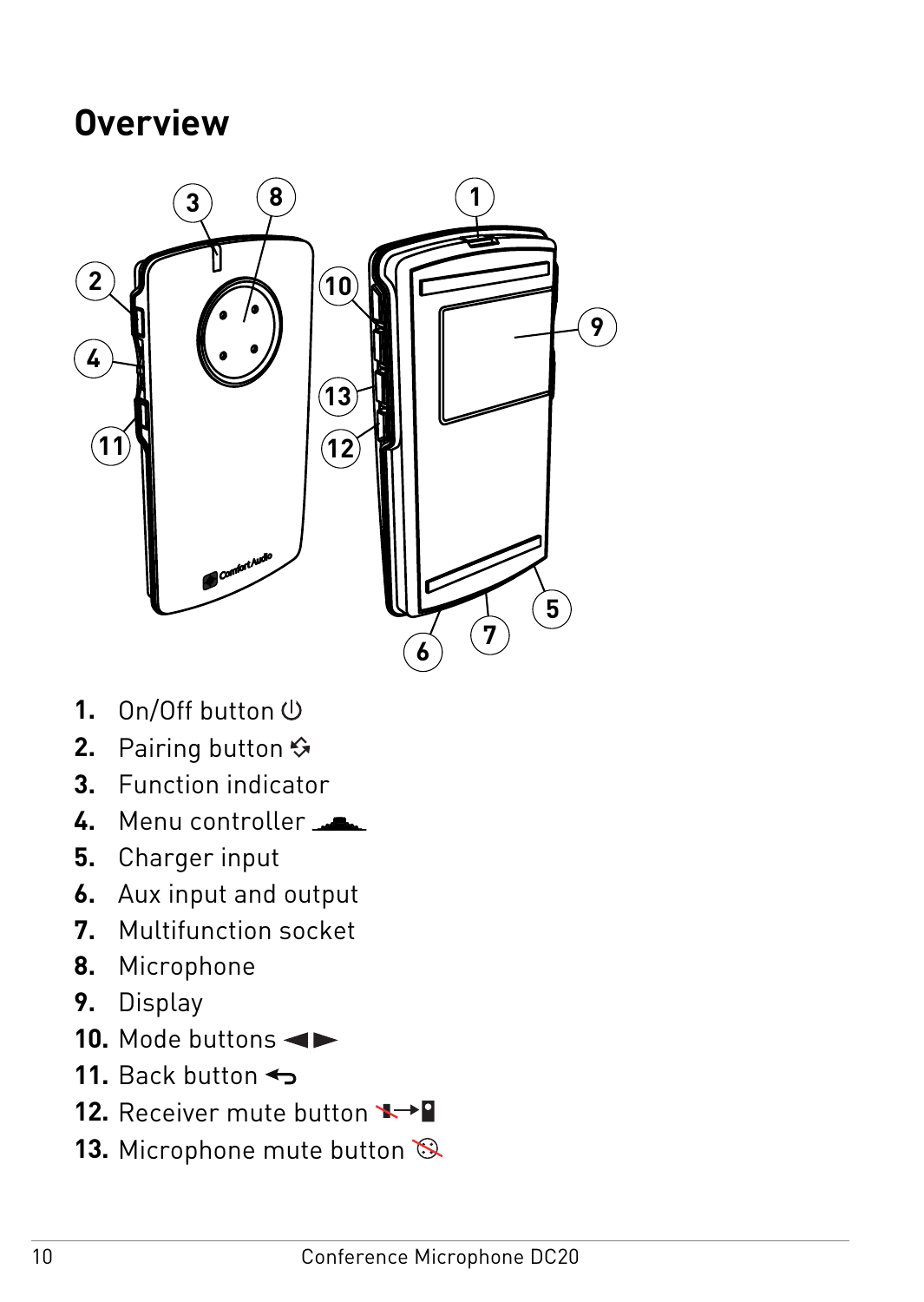#### **Display**



- **1.** Transmitter channel
- **2.** Receiver channel
- **3.** Battery status
- **4.** Signal quality
- **5.** Key lock padlock
- **6.** Unit name
- **7.** Current aux setting
- **8.** Current microphone mode
- **9.** Receiver status
- **10.** Transmitter status
- **11.** Mic mute active
- **12.** Receiver mute active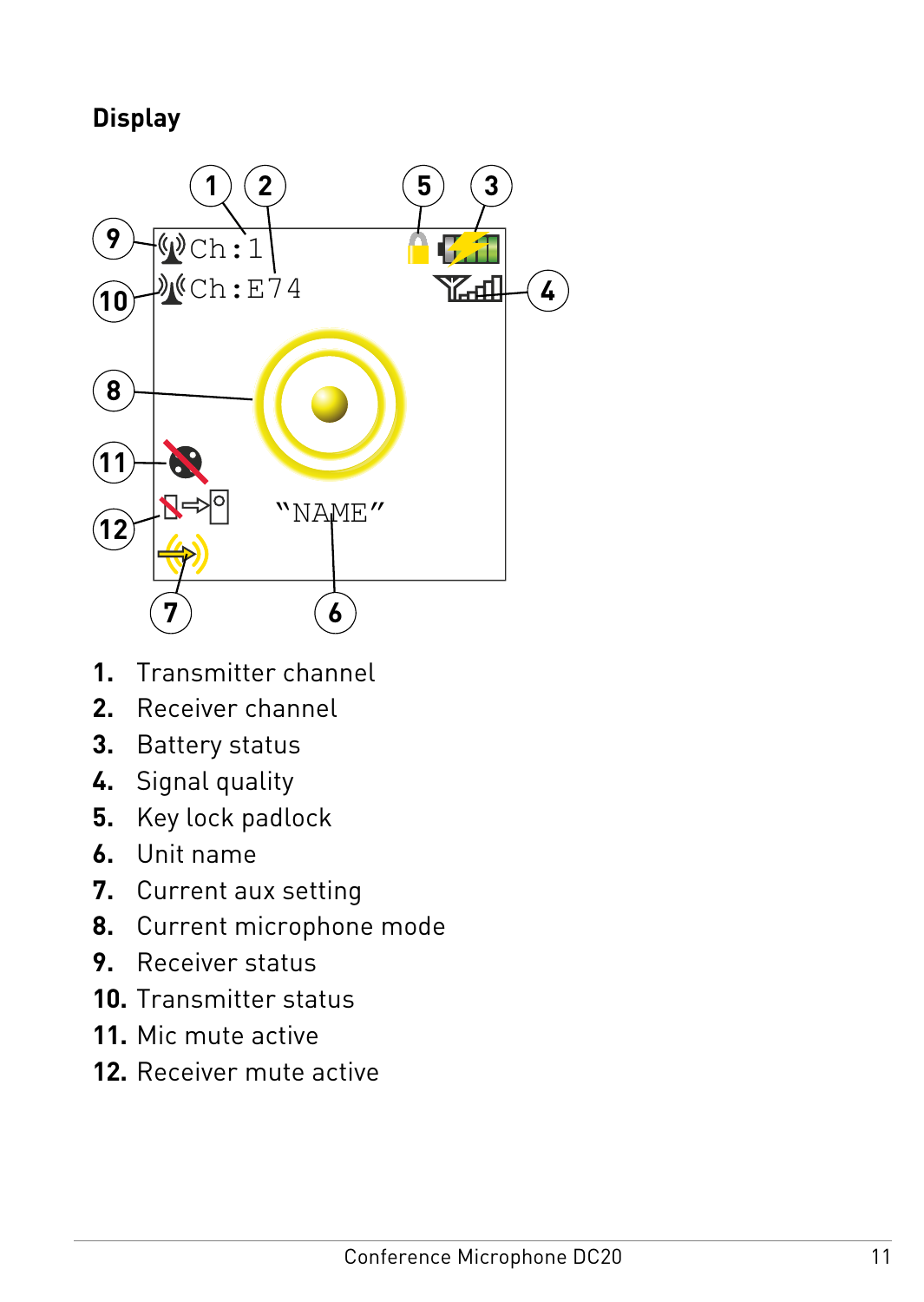#### **Remote DC05**

#### **Overview**



- **1.** Function indicator
- **2.** Receiver off / Receiver volume down
- **3.** Receiver on / Receiver volume up
- **4.** Microphone off
- **5.** Microphone on
- **6.** Narrow omni mode
- **7.** Wide omni mode
- **8.** Battery compartment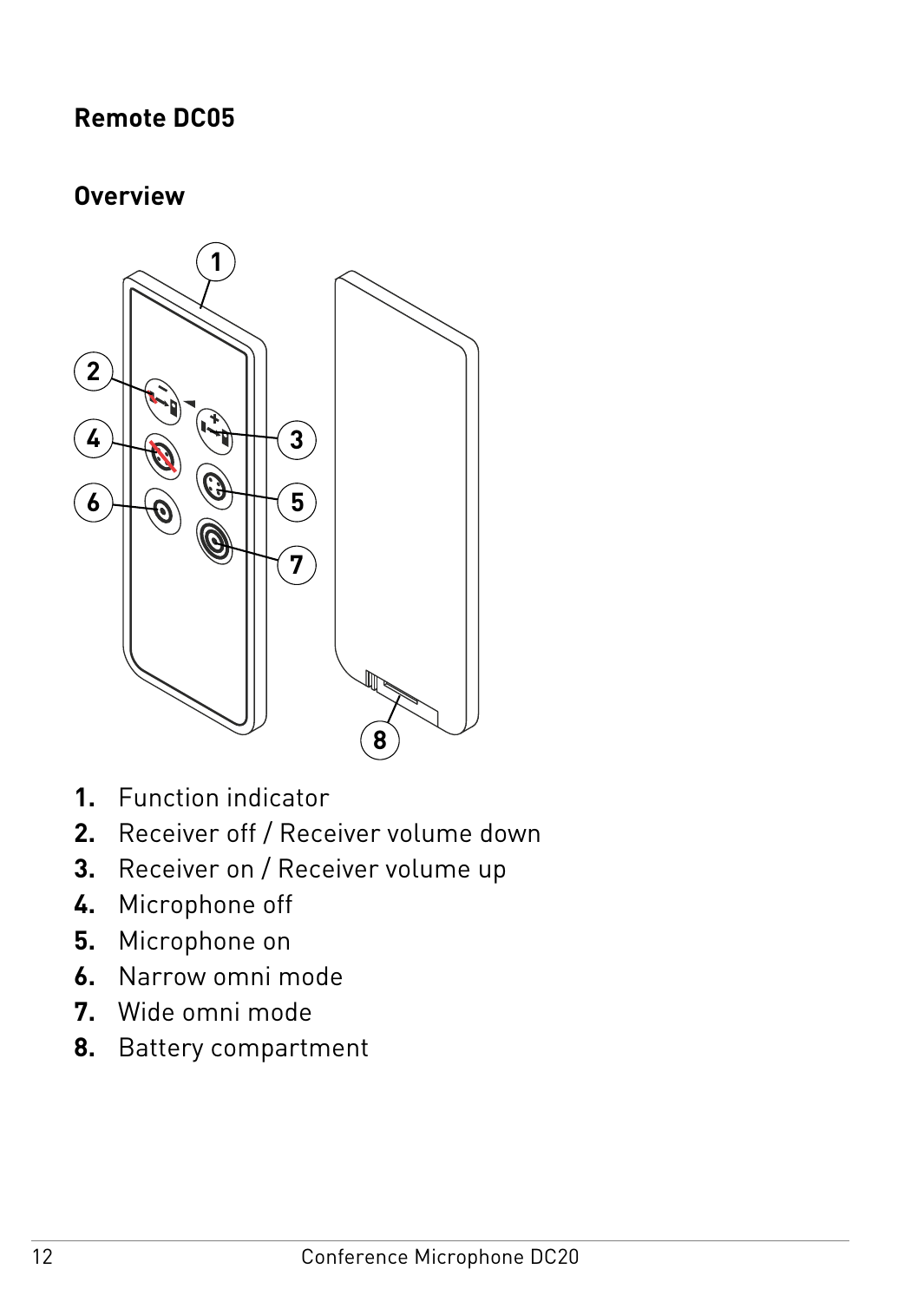#### **Charging stand**

#### **Overview**



- **1.** Charger socket
- **2.** USB socket
- **3.** Input 1
- <span id="page-12-0"></span>**4.** Input 2

### **Included accessories**

Necklace

Microfibre pouch

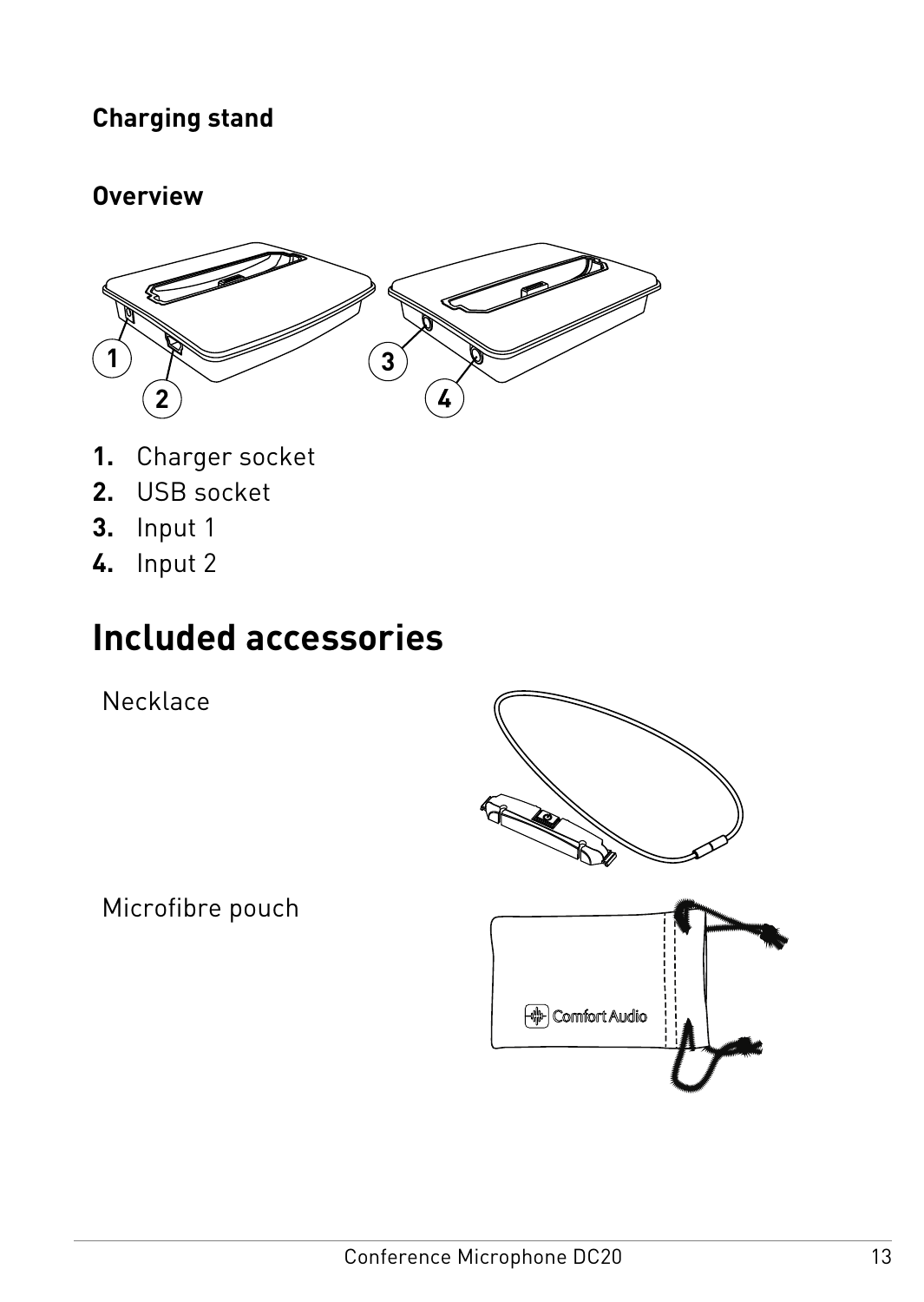Clip on microphone



Power supply







Remote DC05









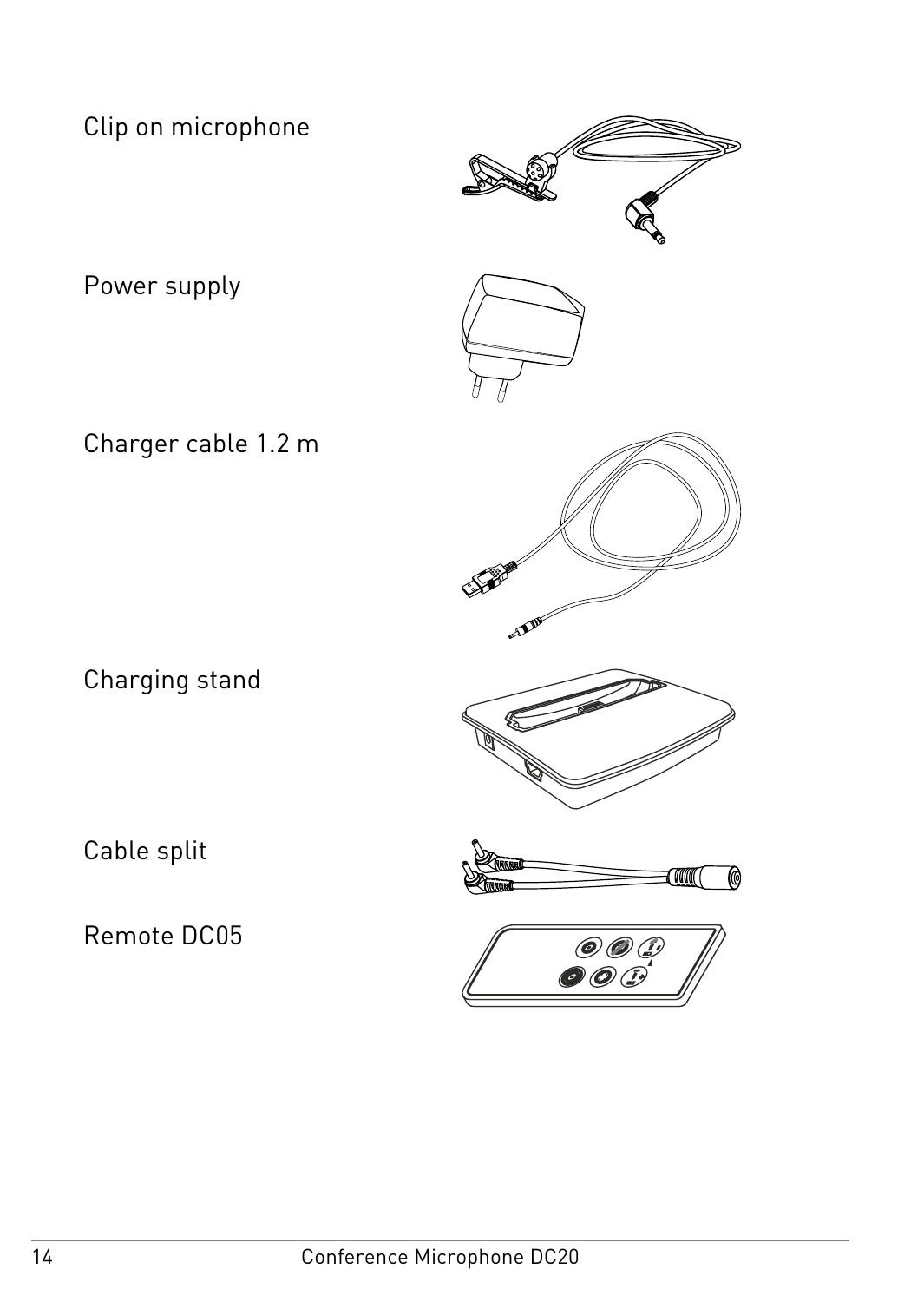#### Audio-kit

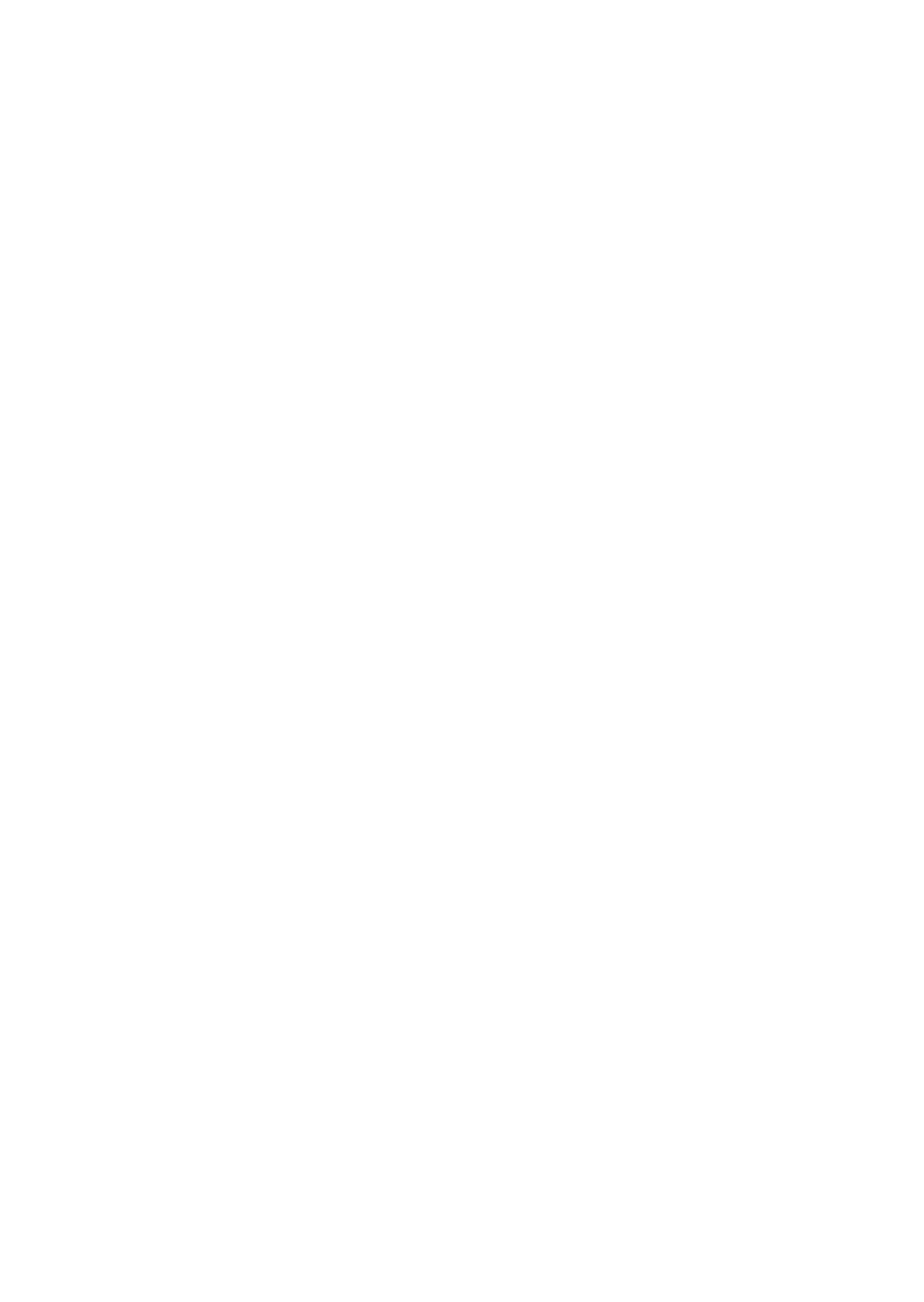## <span id="page-16-0"></span>**2. Getting started**

This section will teach you how to perform the basic steps needed to get started.

### <span id="page-16-1"></span>**Charge**

Charging can be done at any time. If you make it routine to charge your product whenever you do not use it, it is always ready for use when you need it.

**1.** Insert the supplied charger into the charger input.



**Caution:** Only use the charger supplied by Comfort Audio AB. Using any other type of charger might damage your device.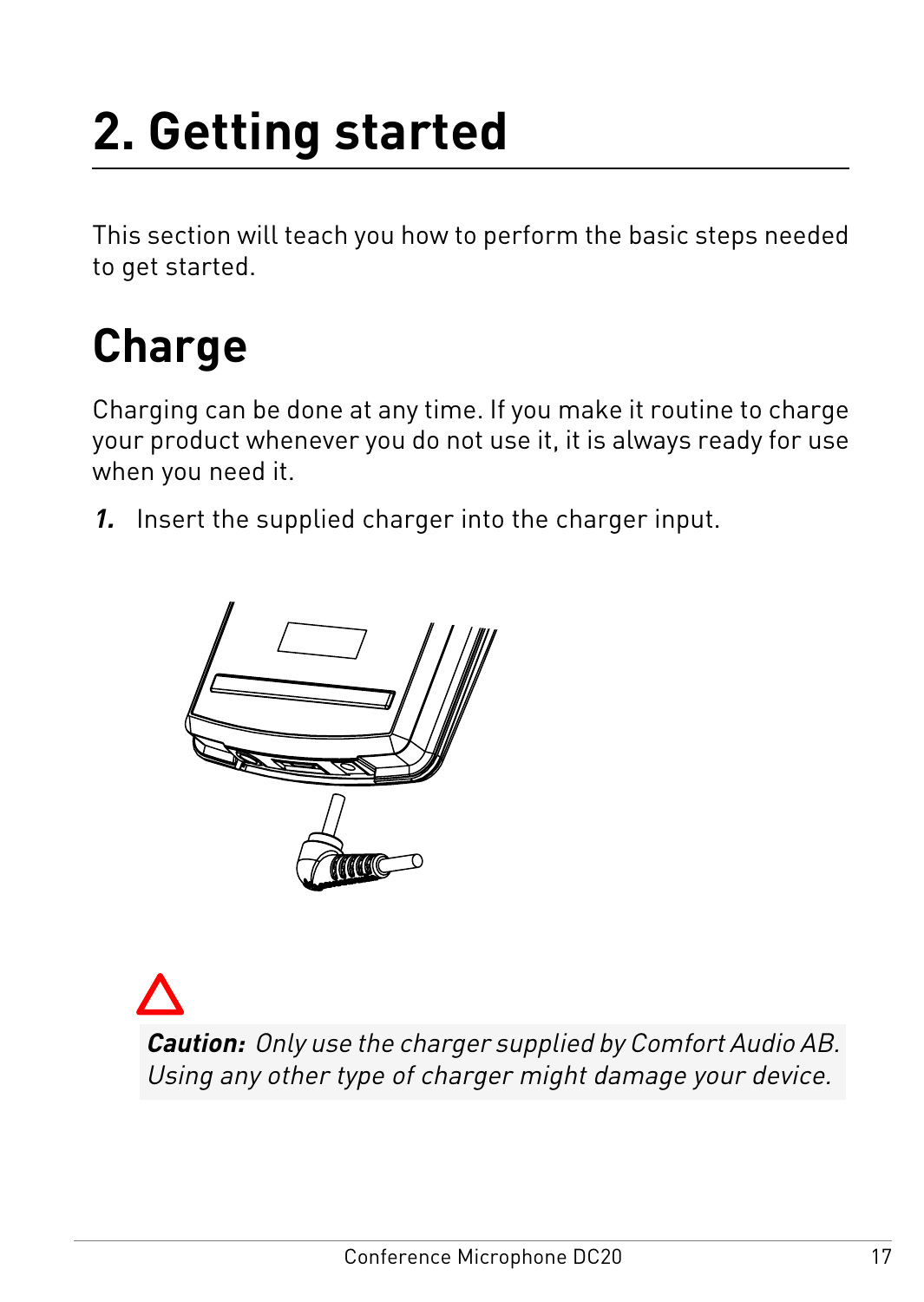**2.** Plug the charger into the wall socket.



The function indicator turns red to indicate charging.

### $\Omega$

**Note:** The unit might become warm during charging, this is entirely normal. The unit is equipped with overcharging- and temperature monitoring to protect the batteries.

The charging is done when the function indicator turns green.

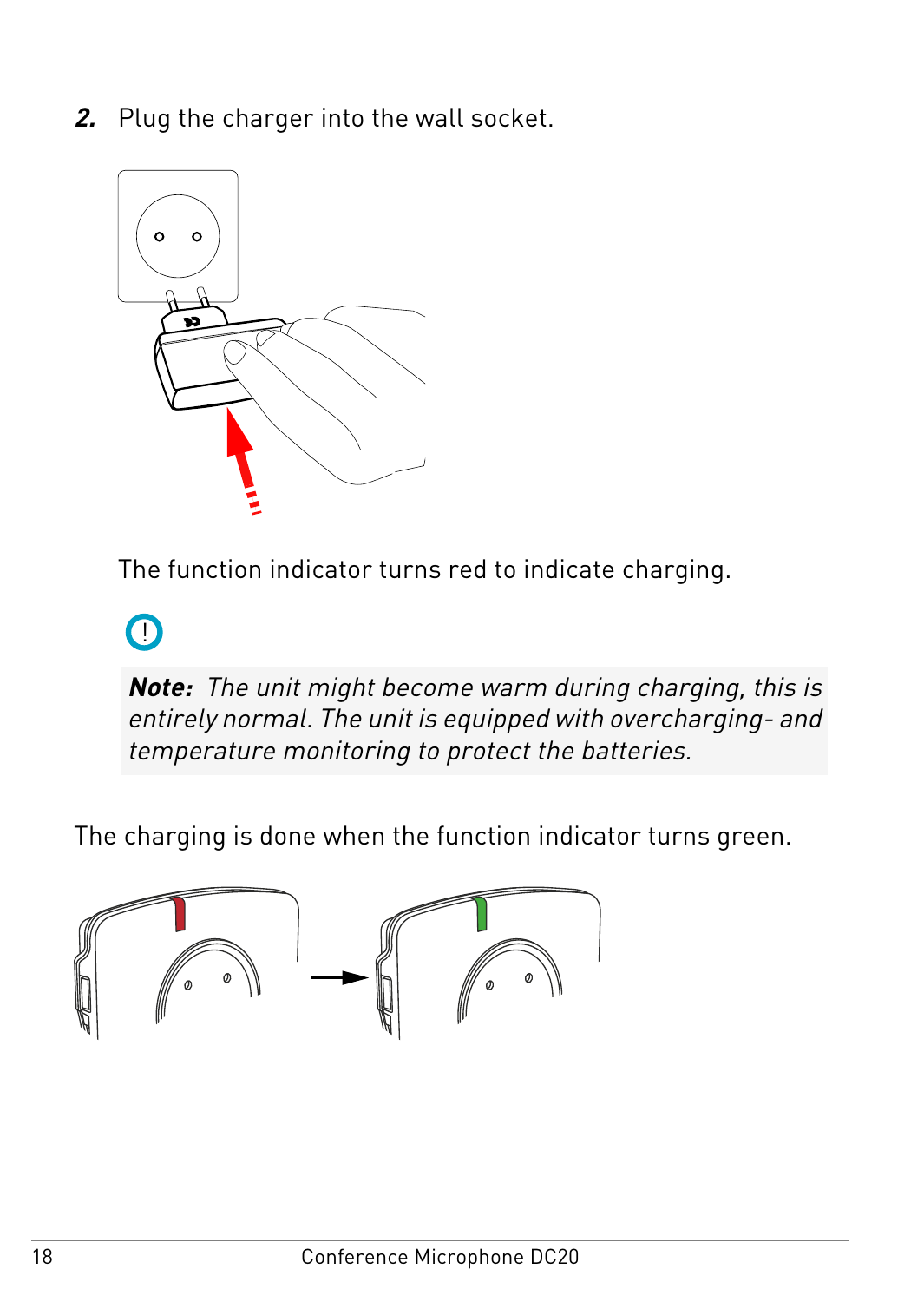### <span id="page-18-0"></span>**Start up**

**1.** Press  $\Phi$  until the start up bar is fully lit.



<span id="page-18-1"></span>**2.** Use  $\blacktriangleleft$  to select the microphone mode that gives you the best speech perception.

### **Navigate the menu**

You can use on the side of the unit to navigate your way through the menu.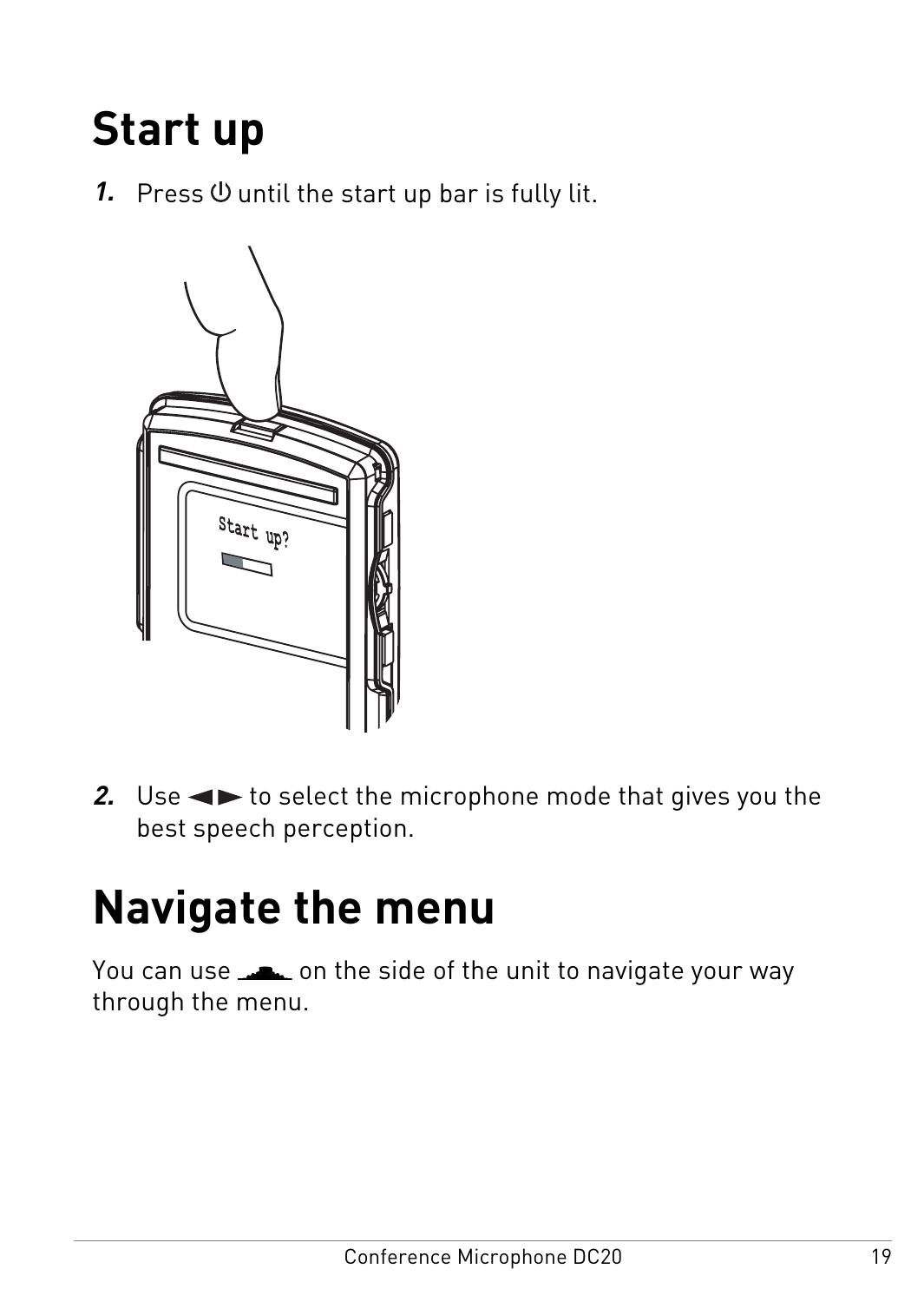**1.** Press **to activate the menu.** 



**2.** Flick the controller up or down to select the desired menu option.



- **3.** Press to enter the selected sub menu or activate the selected menu option.
- **4.** When done, use the **Back** option to move to the previous menu.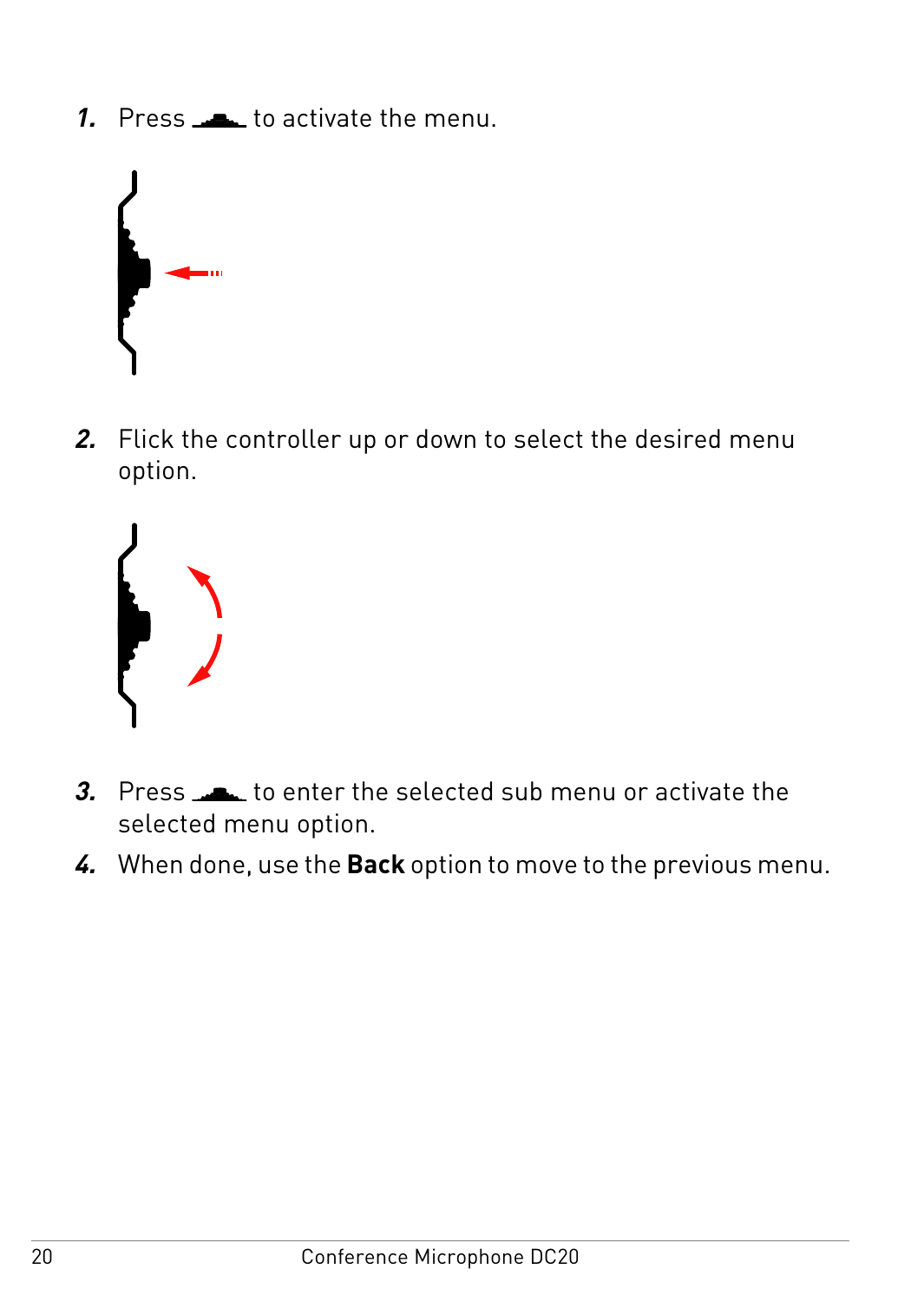<span id="page-20-0"></span>Your product is highly flexible and well suited for several situations where good speech perception is important.



### <span id="page-20-1"></span>**Meetings and conferences**

In meetings and conferences it is vital to be able to follow along in the discussions without straining to hear. With the conference microphone you can hear persons around you loud and clear without the need for a pass-around microphone or complex arrangements. With the included remote control it is possible to adjust the settings without disturbing the meeting.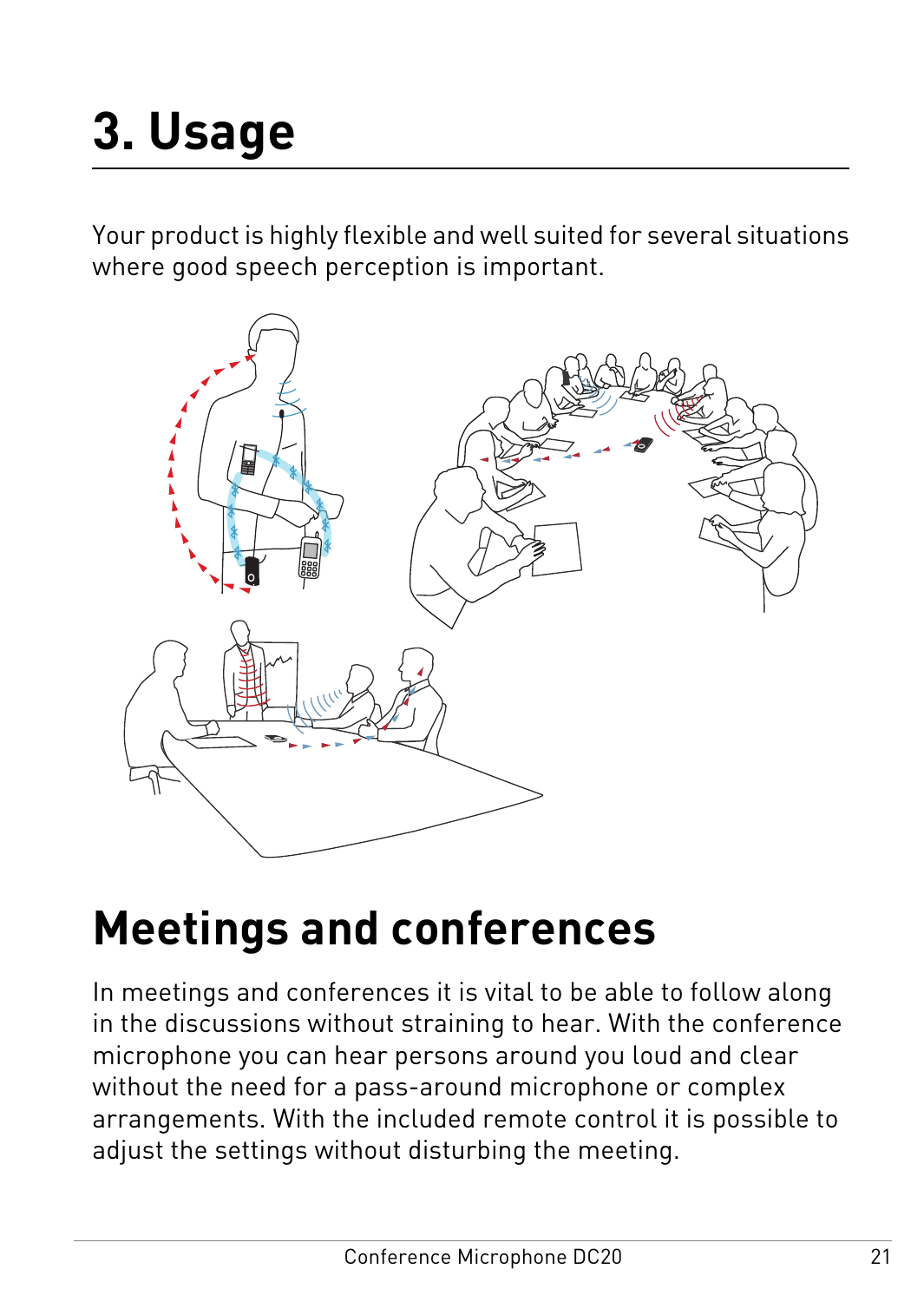

**Note:** Functions that are accessible from the remote are indicated with  $\blacksquare$ 

### <span id="page-21-0"></span>**Attend a meeting**

For typical discussions around a table, a conference microphone placed in the middle of the table will be enough to capture the voices of all participants.



- **1.** Place the conference microphone on the table; as close to the participants as possible.
- <span id="page-21-1"></span>**2.** Choose an omni directional microphone mode with  $\blacktriangleleft \blacktriangleright$ .
- **3.** Adjust the volume on your receiver to a suitable level.

### **Use a lecture microphone**

At larger meetings and conferences, with a lecturer, the built in receiver allows you to use an additional Comfort Digisystem microphone (purchased separately) that is clipped on to the lecturer.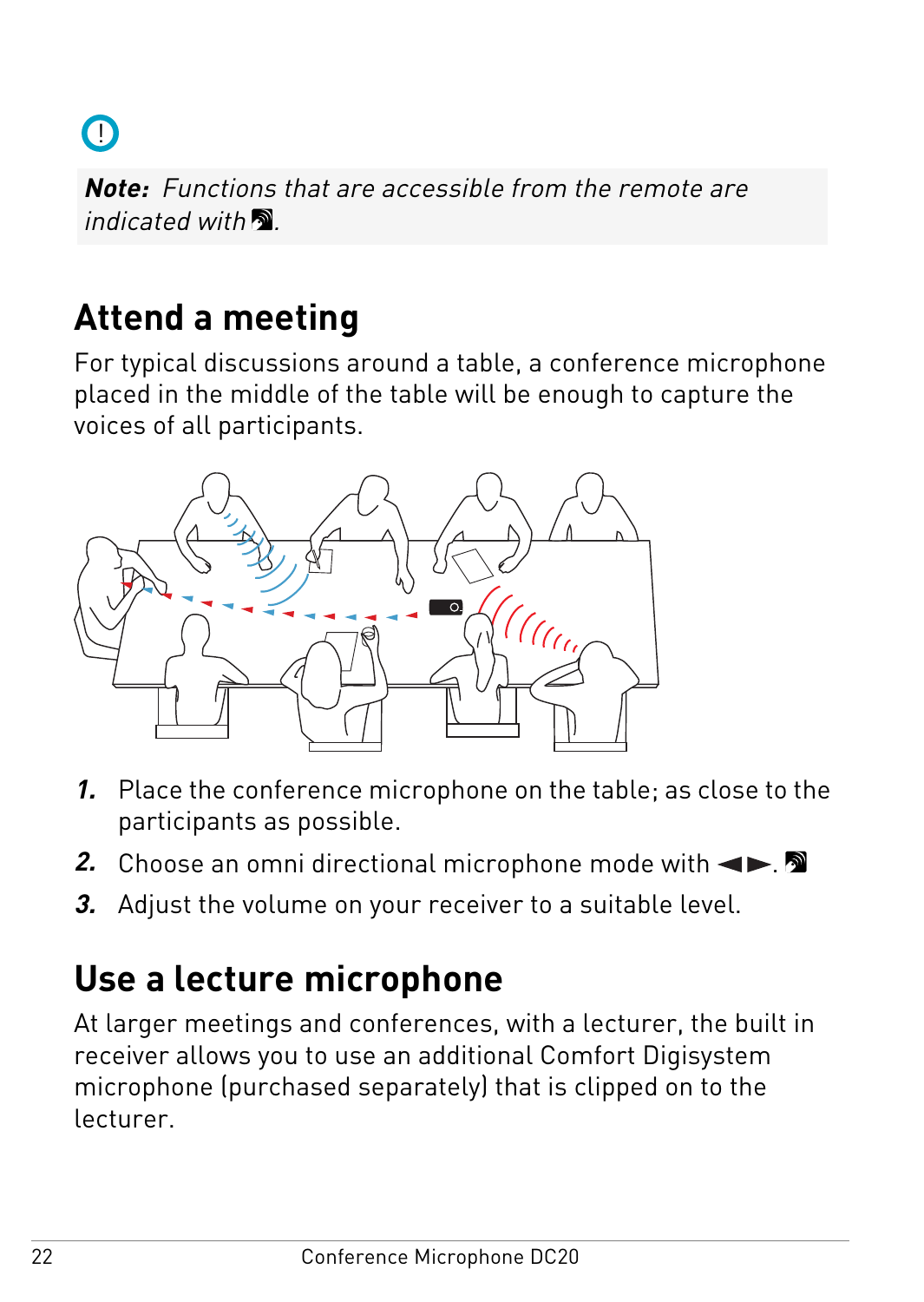

- **1.** Place the conference microphone on the table; as close to the participants as possible.
- **2.** Activate the built in receiver using  $\blacktriangleright$   $\blacktriangleright$   $\blacktriangleright$
- **3.** Turn on the lecturer's microphone.
- **4.** Verify that the signal quality indicator symbol ( $\mathbb{Z}$  in the display is lit up red.
- **5.** Adjust the volume on your receiver to a suitable level.
- **6.** If needed, adjust the volume of the lecturer through the menu **Inputs** > **Receiver Gain**.

<span id="page-22-0"></span>(A long press on the receiver buttons one the remote control will adjust the volume as well.)

### **Telephone conversations**

Hearing on the phone is often difficult when using hearing aids. The conference microphone can help you hear clearly on both landline and mobile phones.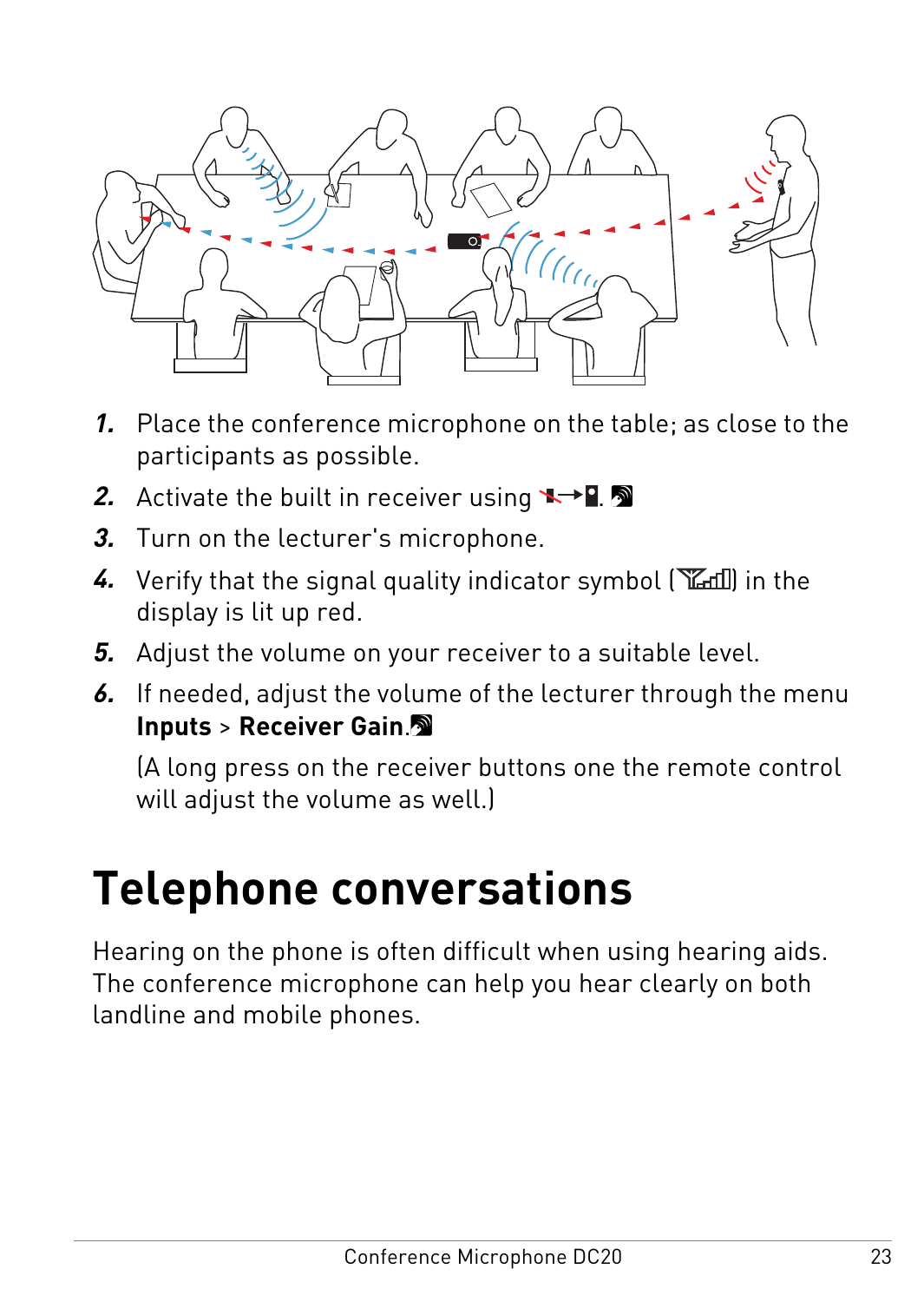$\Omega$ 

**Note:** For usage with landline phones the TeleLink accessory is needed.

### <span id="page-23-0"></span>**Landline**

With the help of the TeleLink accessory (purchased separately) the Conference Microphone DC20 can be connected to a landline telephone.

 $\bigcap$ 

**Note:** Please refer to the TeleLink manual for a description of the connection procedure.

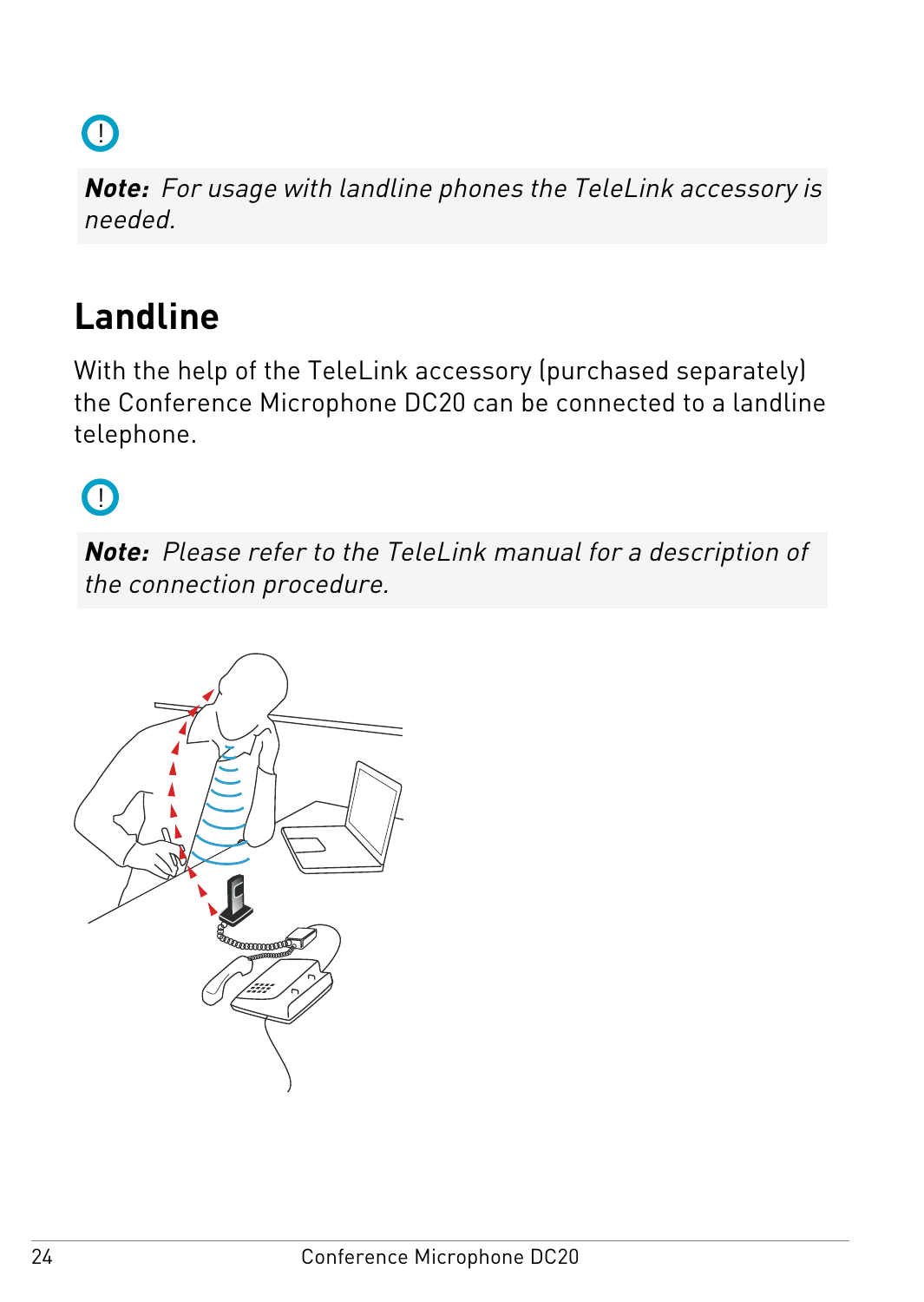#### **Answer a call**

**1.** Make sure the TeleLink is in telephone mode. The light next to the function button should be blue. If not, press the function button.



- **2.** Lift the handset from the cradle, or press the answering button on the phone.
- **3.** Talk into the conference microphone.

#### **Make a call**

**1.** Make sure the TeleLink is in telephone mode. The light next to the function button should be blue. If not, press the function button.



- **2.** Lift the handset from the cradle, or press the answering button on the phone. Listen for the dial tone.
- **3.** Dial the number on the phone.
- **4.** Talk into the conference microphone.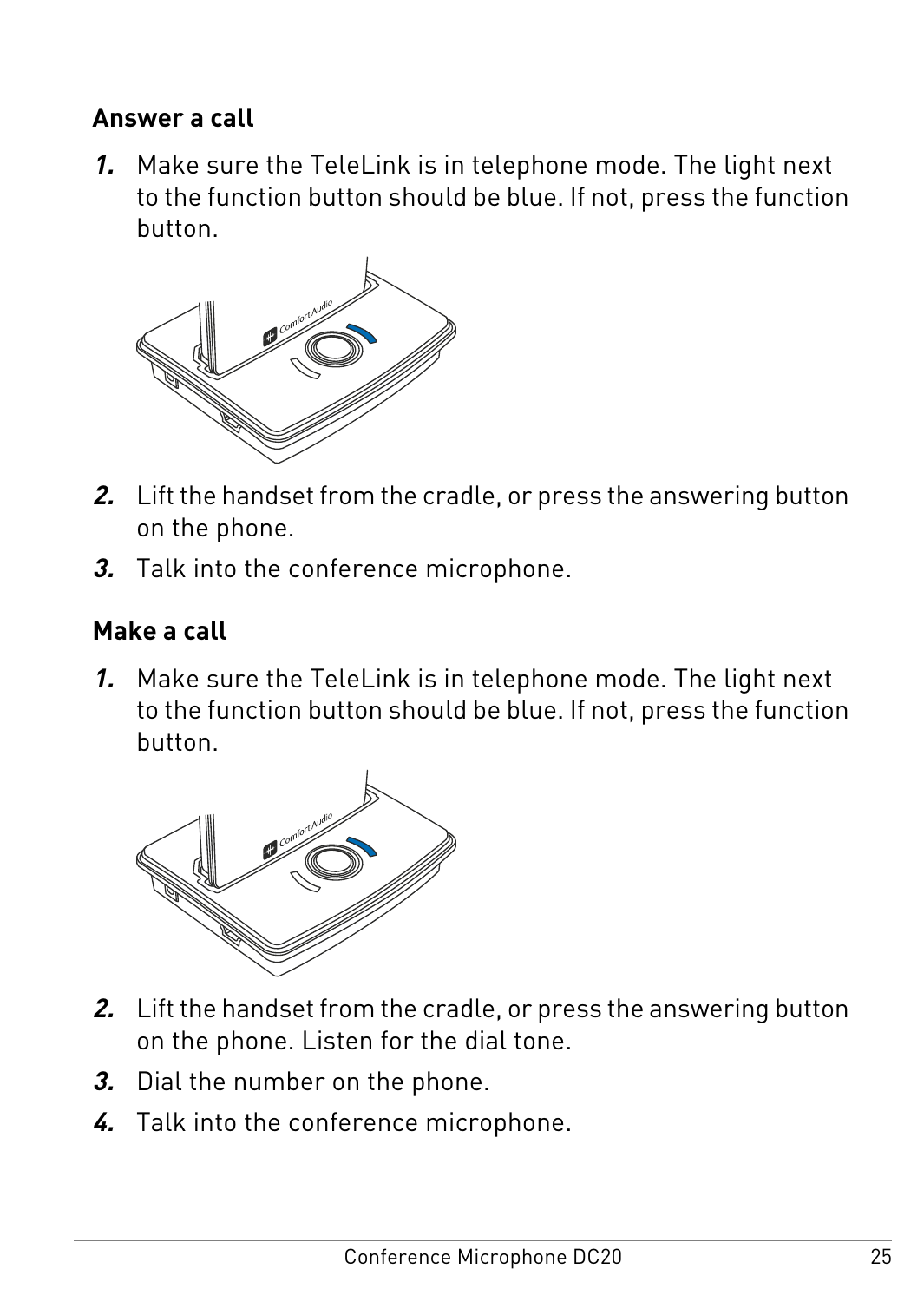### <span id="page-25-0"></span>**External audio sources**

You can connect any sound source that has a line out socket to the device. This lets you listen to television, conference telephones, voice recorders and the like. It is also possible to connect an external microphone, such as a clip-on microphone, or a pair of headphones.

#### <span id="page-25-1"></span>**Connect an external audio source**

Connecting an external audio source will bring up a menu where you can select the type of device you have connected.

**1.** Connect your external audio source to the aux socket.

For line sources you can use the supplied audio cable.

The **Inputs** menu will be shown automatically.

**2.** Select the option that corresponds to the device you have connected.

| <b>Option</b>         | <b>Description</b>                          |  |
|-----------------------|---------------------------------------------|--|
| Line In               | Computer, TV, music player etc.             |  |
| Microphone In         | Boom microphone, clip on<br>microphone etc. |  |
| <b>Headphones out</b> | Headphones or earphones.                    |  |

**3.** Adjust the volume for the respective option till you find a suitable level.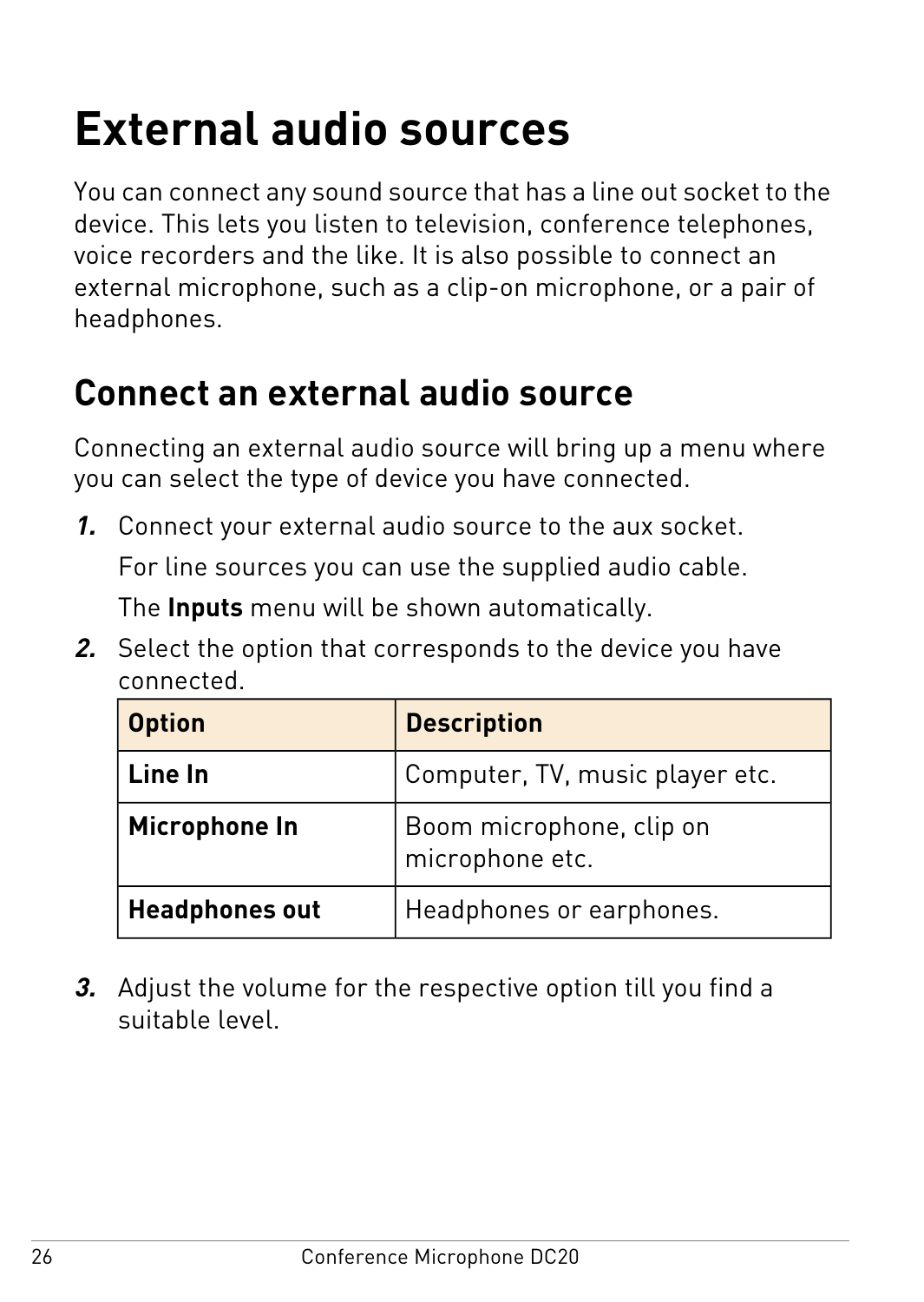## <span id="page-26-0"></span>**II. For professionals**

The following sections cover advanced features and procedures primarily intended for professionals and advanced users.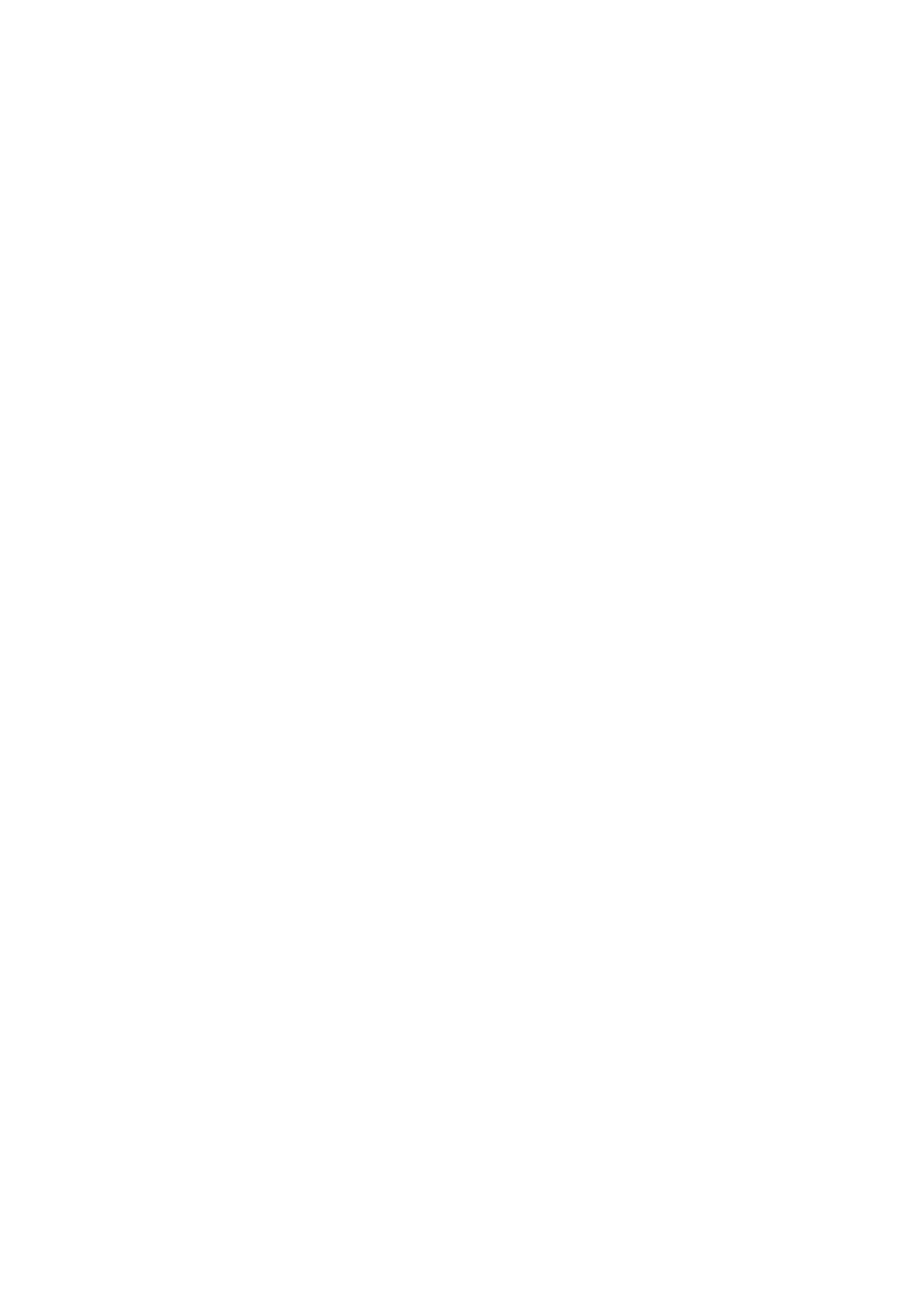## <span id="page-28-0"></span>**4. Basic setup**

Before setting up the product you should make sure that the menu is set to the preferred language.

### <span id="page-28-1"></span>**Change the menu language**

The default menu language is English. You can change language from the menu **Settings**.

- **1.** Select **Settings** > **Language**.
- <span id="page-28-2"></span>**2.** Select the language you want from the list of available languages.

### **Name the device**

To help identify the device, you can enter a name that will be shown in the display.

- **1.** Select **Settings** > **Name**.
- **2.** Use to scroll through the list of characters. Press to enter the selected character.
- **3.** When done select  $\checkmark$ . (To cancel, select  $\checkmark$  instead.)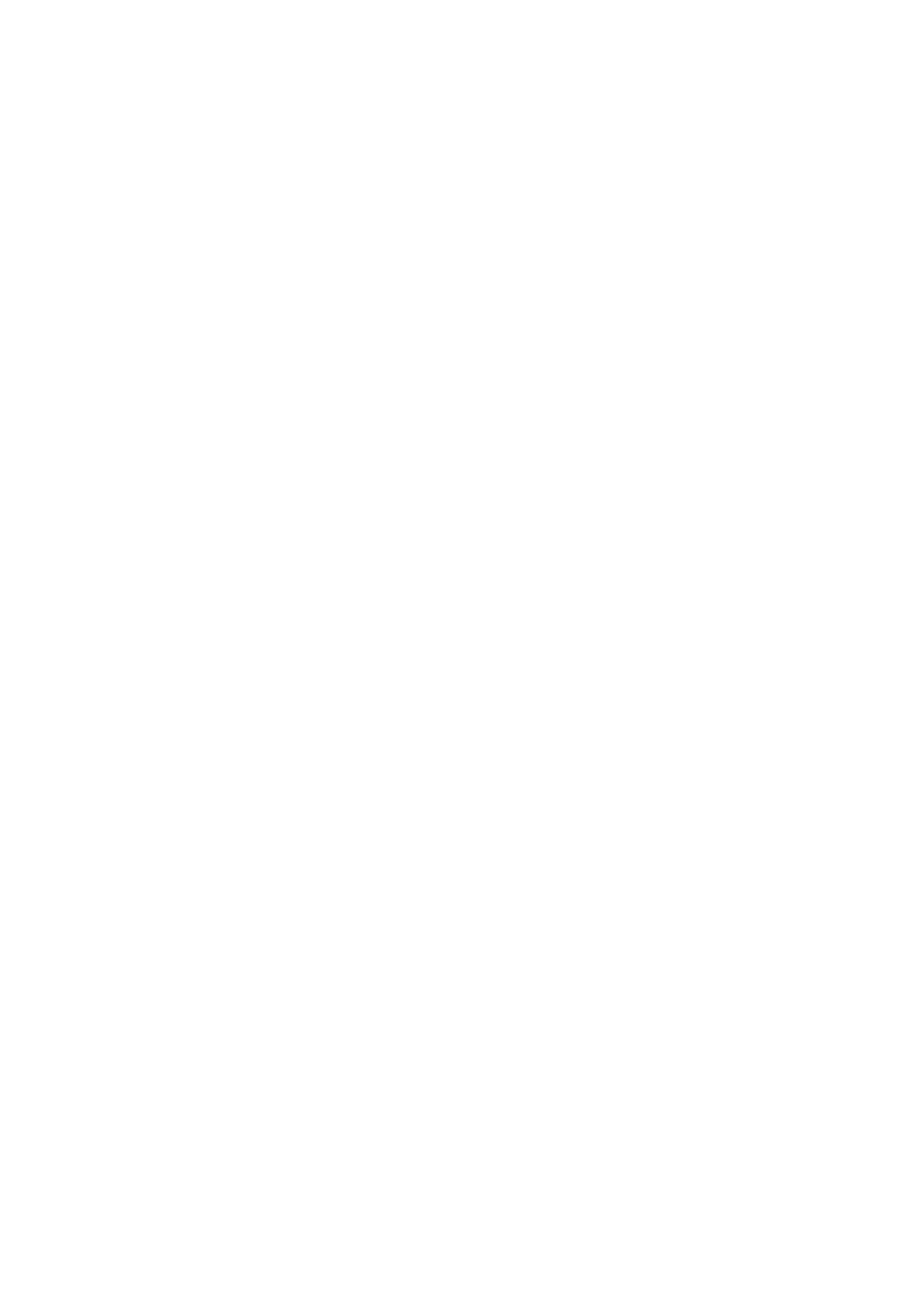## <span id="page-30-0"></span>**Pairing Comfort Digisystem 5. devices**

By pairing two or more Comfort Digisystem devices you ensure that they can communicate securely with each other.

Comfort Digisystem is a digitally encrypted communication system that relies on unique *code keys* to provide transmission security. Any units that are to be used together needs to be set to the same channel and share the same code key.

When you perform a pairing procedure you send information about the channel and code key from one unit to one or several others. This lets you create a channel and code key combination on one unit and distribute it to other units to form a system.

The information about the channel and code key is referred to as pairing information. Conference Microphone DC20 is able to both send and receive pairing information.

 $\Omega$ 

<span id="page-30-1"></span>**Important:** At delivery all units share the same factory code key. To make the system secure, you need to generate a new code key.

## **The pairing button**

All Comfort Digisystem units are equipped with a pairing button. The pairing button gives you quick access to the pairing features of the device.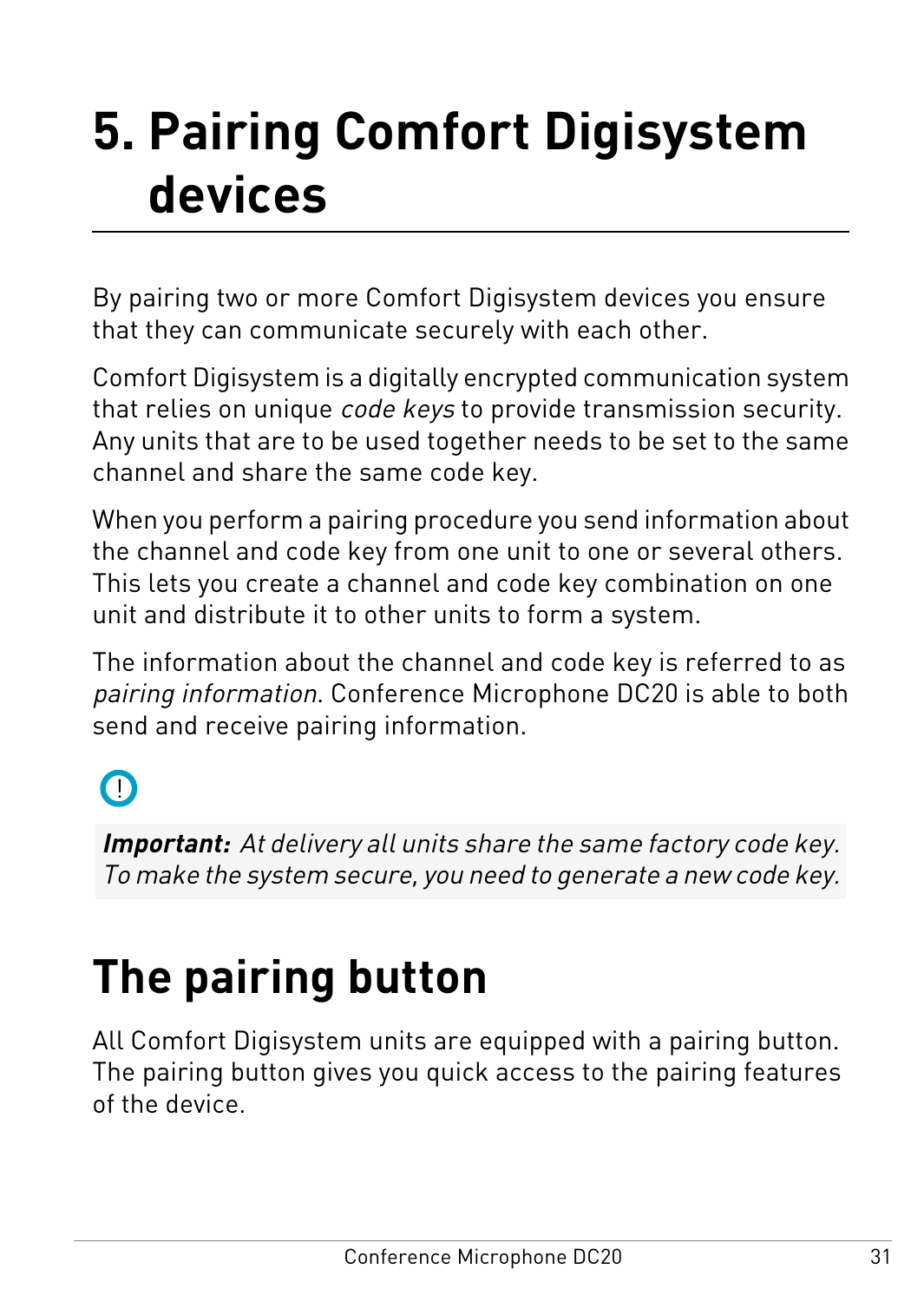#### **Table 1: Pairing short cuts accessible through the pairing button.**

| <b>Option</b>   | <b>Description</b>                                                                                                                           |
|-----------------|----------------------------------------------------------------------------------------------------------------------------------------------|
| A single press. | Takes you to the pairing menu.                                                                                                               |
| A long press.   | Sets the unit to receive pairing<br>information. (For units with<br>more than one channel, this<br>affects the transmitter channel<br>only.) |
| A double press. | Sends pairing information. (For<br>units with more than one<br>channel, this affects the<br>transmitter channel only.)                       |

## <span id="page-31-0"></span>**Change channel**

If a channel does not suit your setup, or if you are experiencing interference from some other radio source, you can change to a different channel via the **Channel** menu.

**1.** Select **Communication** > **Channel**.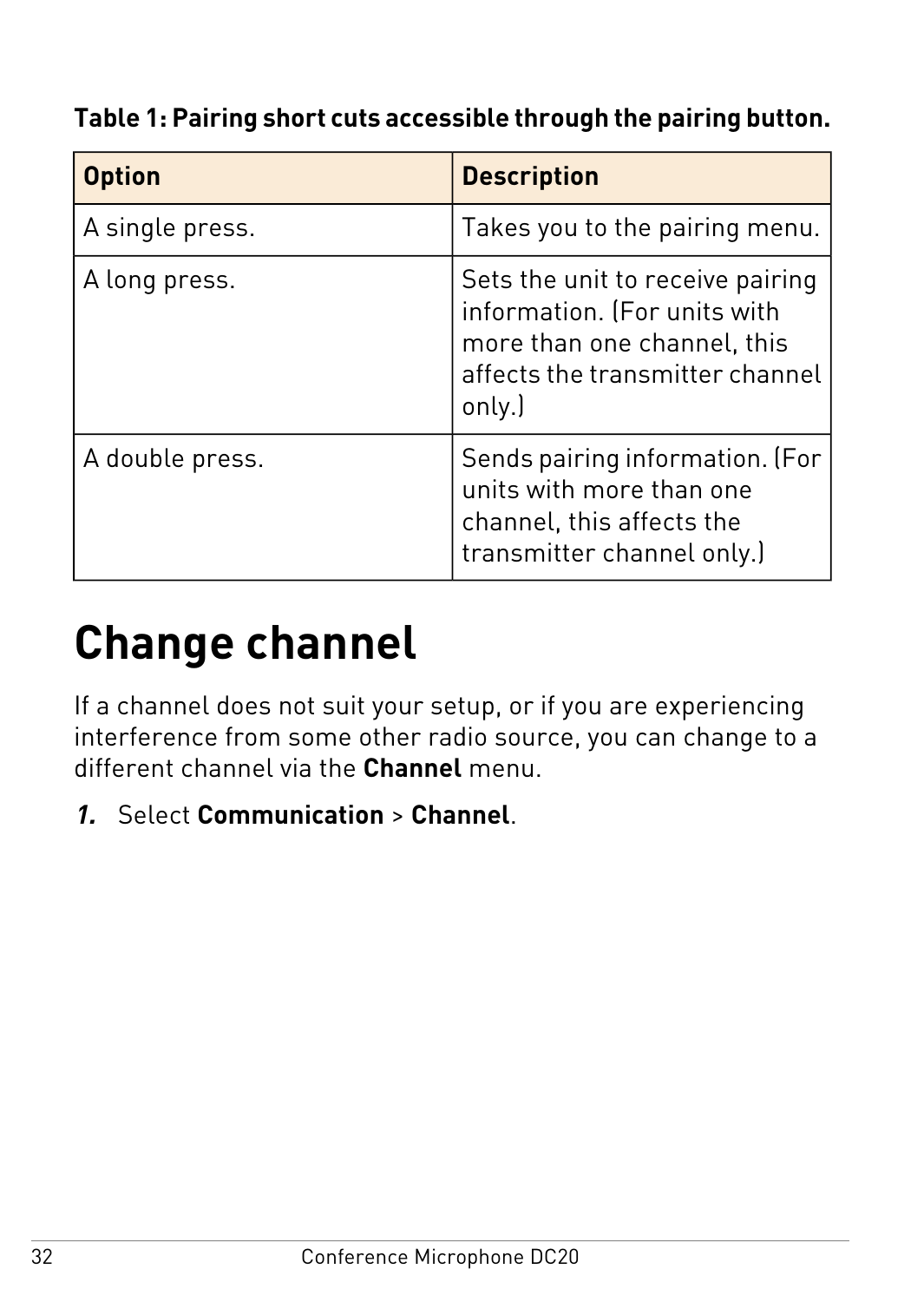**2.** Select:

| <b>Option</b>                                         | <b>Description</b>                  |
|-------------------------------------------------------|-------------------------------------|
| <b>Transmitter</b><br>Back<br>Transmitter<br>Receiver | Change the transmitting<br>channel. |
| <b>Receiver</b><br>Back<br>Transmitter<br>Receiver    | Change the receiving<br>channel.    |

**3.** Choose the channel you wish to use in the channel list.

| Back        |  |
|-------------|--|
| 863.250 MHz |  |
| 864.000 MHz |  |
| 864.750 MHz |  |

<span id="page-32-0"></span>The green circle next to the frequency indicates that the channel is free from interference. If the channel is occupied the circle will be grey.

### **Available channels**

In most European countries, channels 1-3 (863.250 – 864.750 MHz) may be used for hearing products. In addition to channels 1-3, there are several channels, which may require a licence in European countries. These are found under the **Extended** option.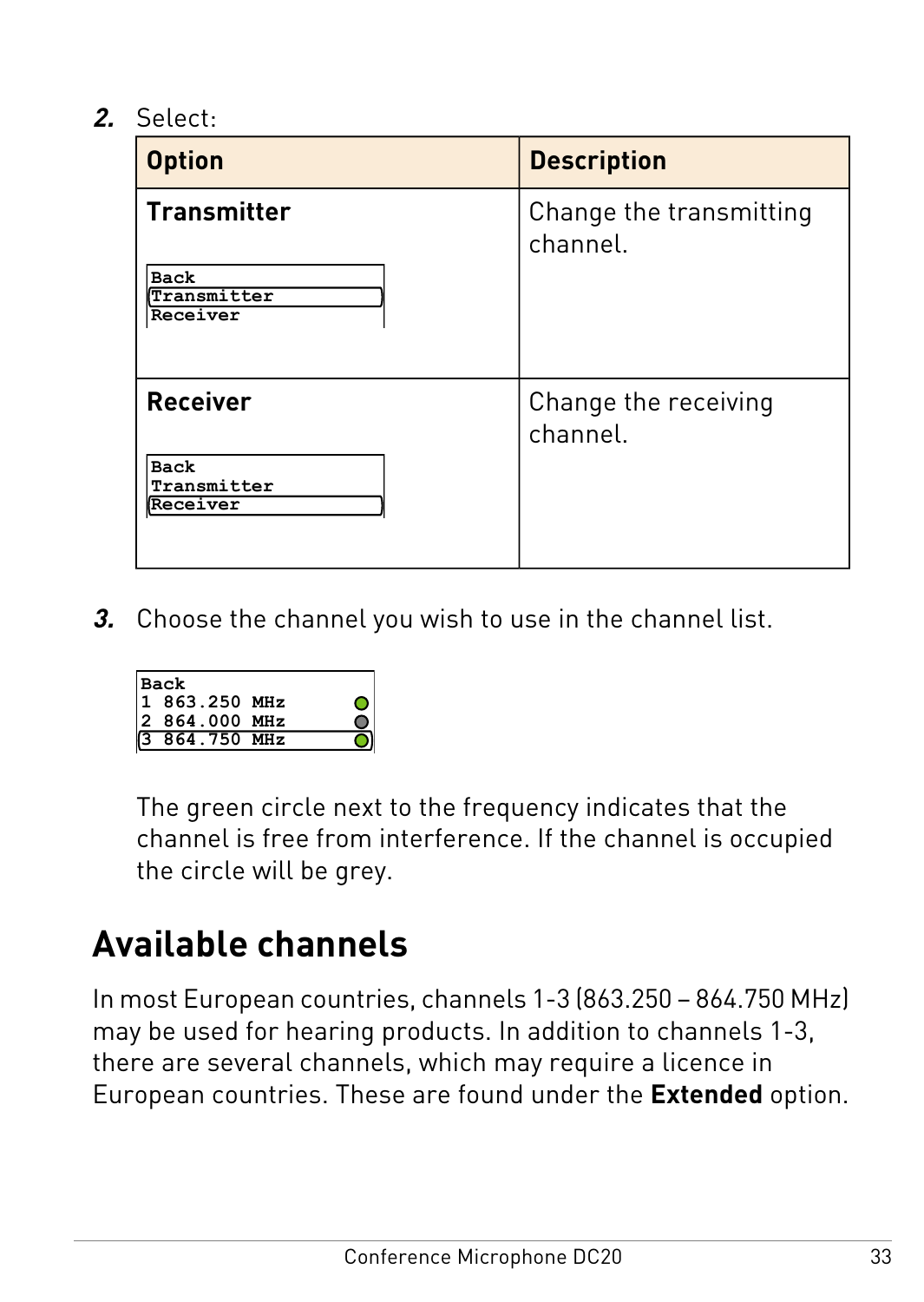

**Important:** Always verify with the local frequency assignment authority which channels are free to use and which require a licence.

## <span id="page-33-0"></span>**Send pairing information**

By sending pairing information from Conference Microphone DC20 you can synchronise its channel and code key with another unit. Any existing pairing information in the other unit will be overwritten.

- **1.** Select **Communication** > **Pair**
- **2.** Choose whether to pair the transmitting or receiving channel by selecting one of the following options:
	- **Transmitter**
	- **Receiver**
- **3.** Set the unit or units that you would like to pair with Conference Microphone DC20 to receive pairing information.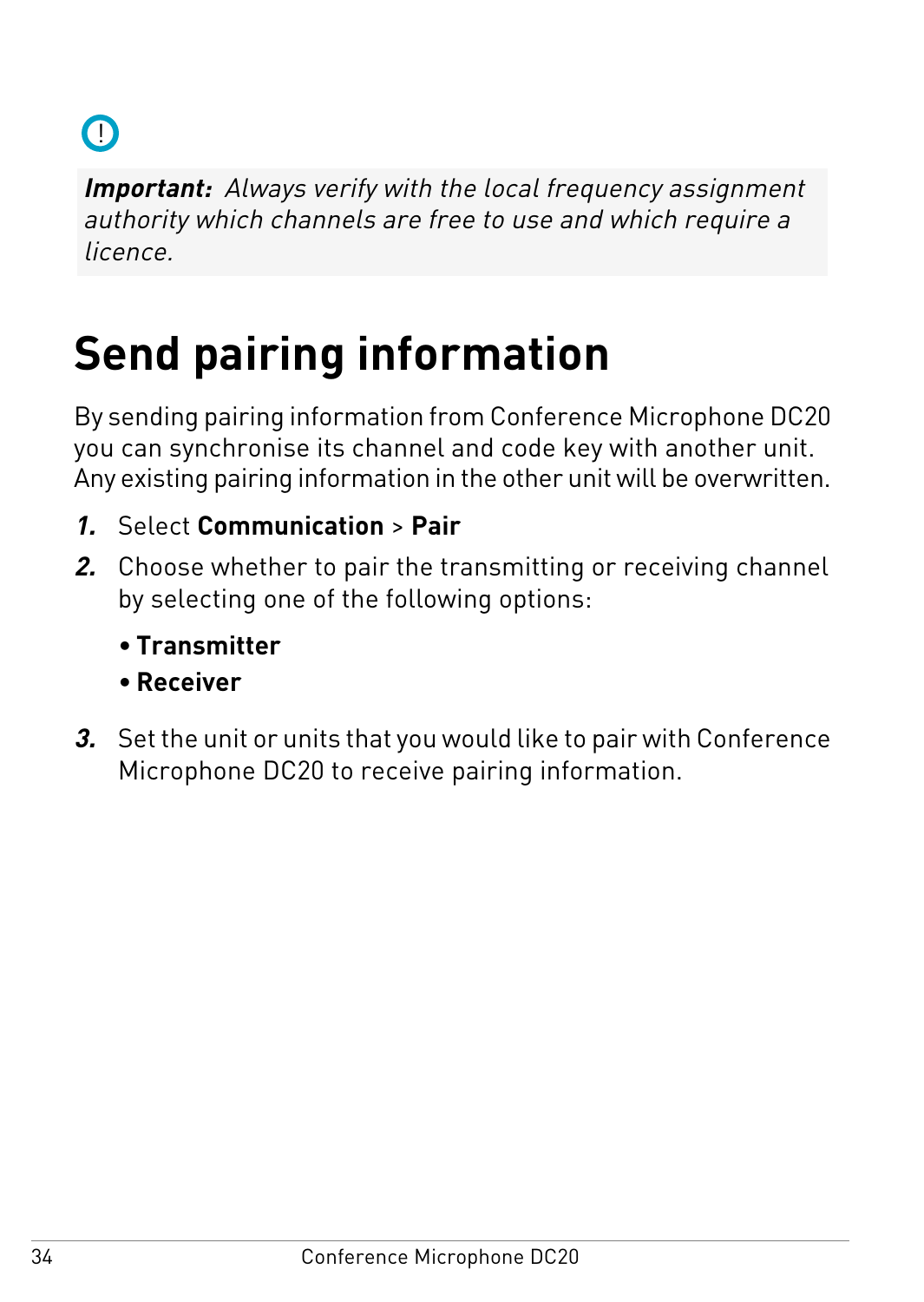**4.** To send the pairing information, select one of the following options:

| <b>Option</b>                                                            | <b>Description</b>                                                                                                                 |
|--------------------------------------------------------------------------|------------------------------------------------------------------------------------------------------------------------------------|
| <b>Send Info</b><br>Back<br>Send Info<br>Receive Info<br>New Code Key    | Send the <i>existing</i> code key.                                                                                                 |
| New Code Key<br>Back<br>Send Info<br><b>Receive Info</b><br>New Code Key | Generate and send a new code<br>key.<br>O<br><b>Important:</b> This will break the<br>pairing with any previously<br>paired units. |

<span id="page-34-0"></span>When the info is sent the text Info sent! will appear in the display.

### **Receive pairing information**

When the unit is set to receive pairing information its current channel and code key will be overwritten by the received information.

**1.** Set the unit to receive information by selecting **Communication** > **Pair**.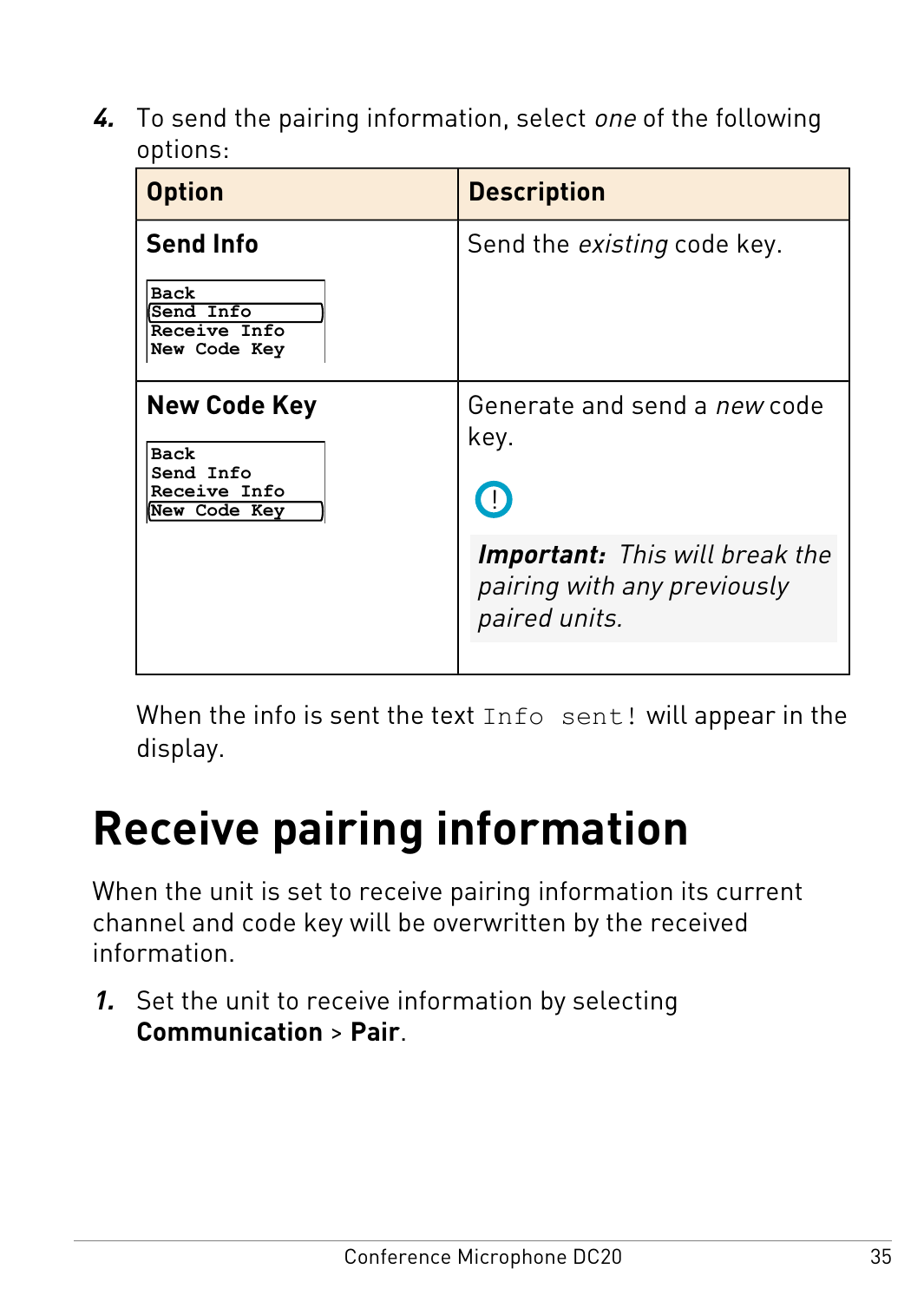- **2.** Choose whether to pair the transmitting or receiving channel by selecting one of the following options:
	- **Transmitter**
	- **Receiver**
- **3.** Select **Receive Info**.
- **4.** Send pairing information from the unit you are pairing with Conference Microphone DC20.

If the pairing is successful, the word OK will appear in the display of Conference Microphone DC20.

## <span id="page-35-0"></span>**Pair the remote control**

To prevent others to remotely control Conference

Microphone DC20, the remote control will only work with the device it has been paired with. If the remote has been replaced, e.g. during service, the pairing procedure needs to be redone.

- **1.** Select **Settings** > **Remote Control**.
- **2.** Make sure **Enabled** is checked.
- **3.** Select **Pair**.
- **4.** Press any button on the remote.

If the pairing is successful, the word OK will appear in the display of Conference Microphone DC20.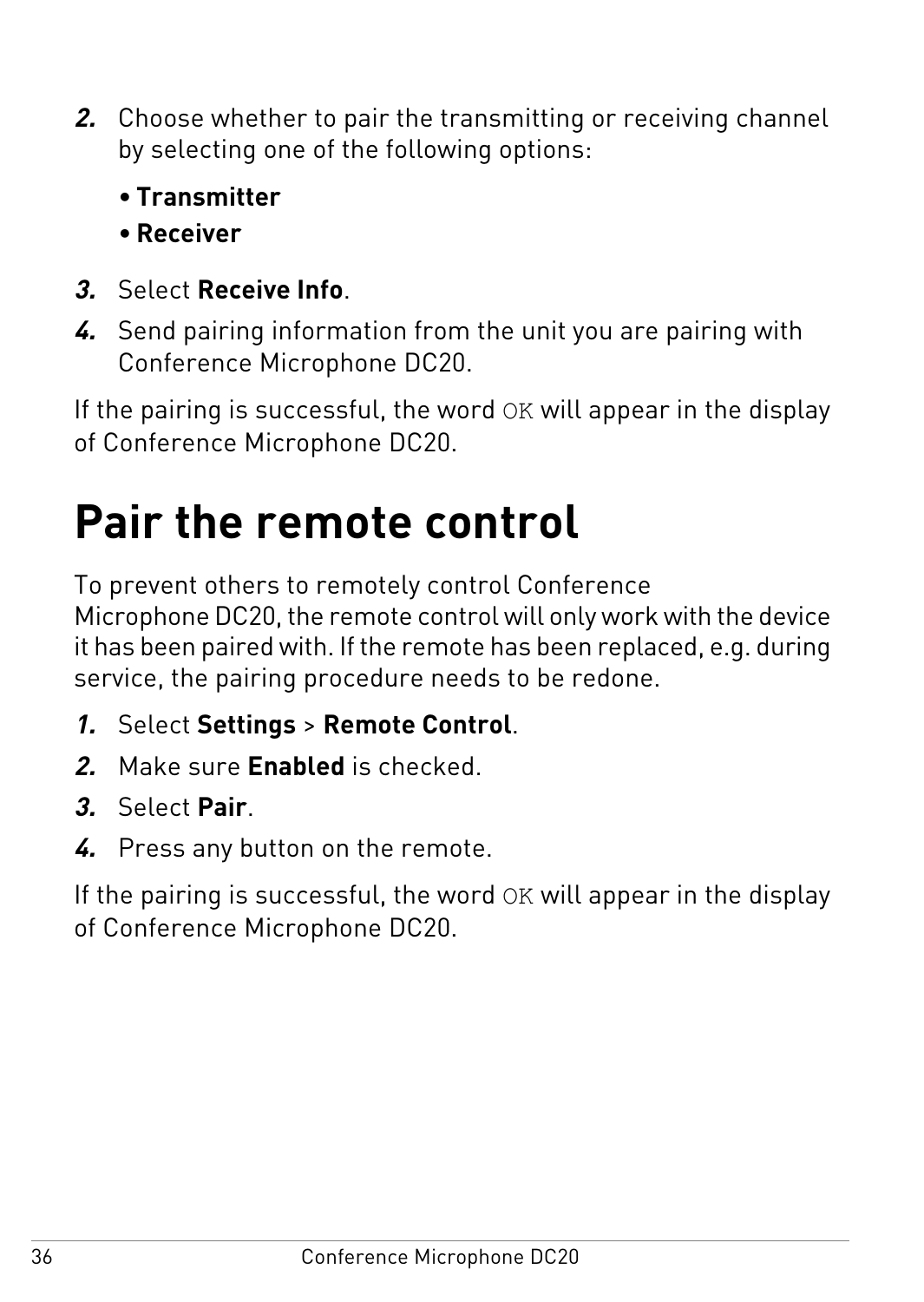## <span id="page-36-0"></span>**6. Advanced features**

This product has special features and settings that lets you tailor the unit to the user's specific needs.

## <span id="page-36-1"></span>**Use a remote microphone for telephony**

An additional Comfort Digisystem microphone (purchased separately) can be used during phone calls as a remote microphone. This is particularly useful when making phone calls in a noisy environment such as an open office space.

- **1.** Select **Inputs** > **TeleLink**.
- <span id="page-36-2"></span>**2.** Enable **Remote Mic.**.

## **Tone adjustments**

The unit provides the possibility to adjust the frequency response of the sound. For example, the response can be adjusted to lessen the harsh sound of rustling paper or to reduce excessive bass that can mask higher frequencies.



**Note:** The settings are saved separately for each microphone mode.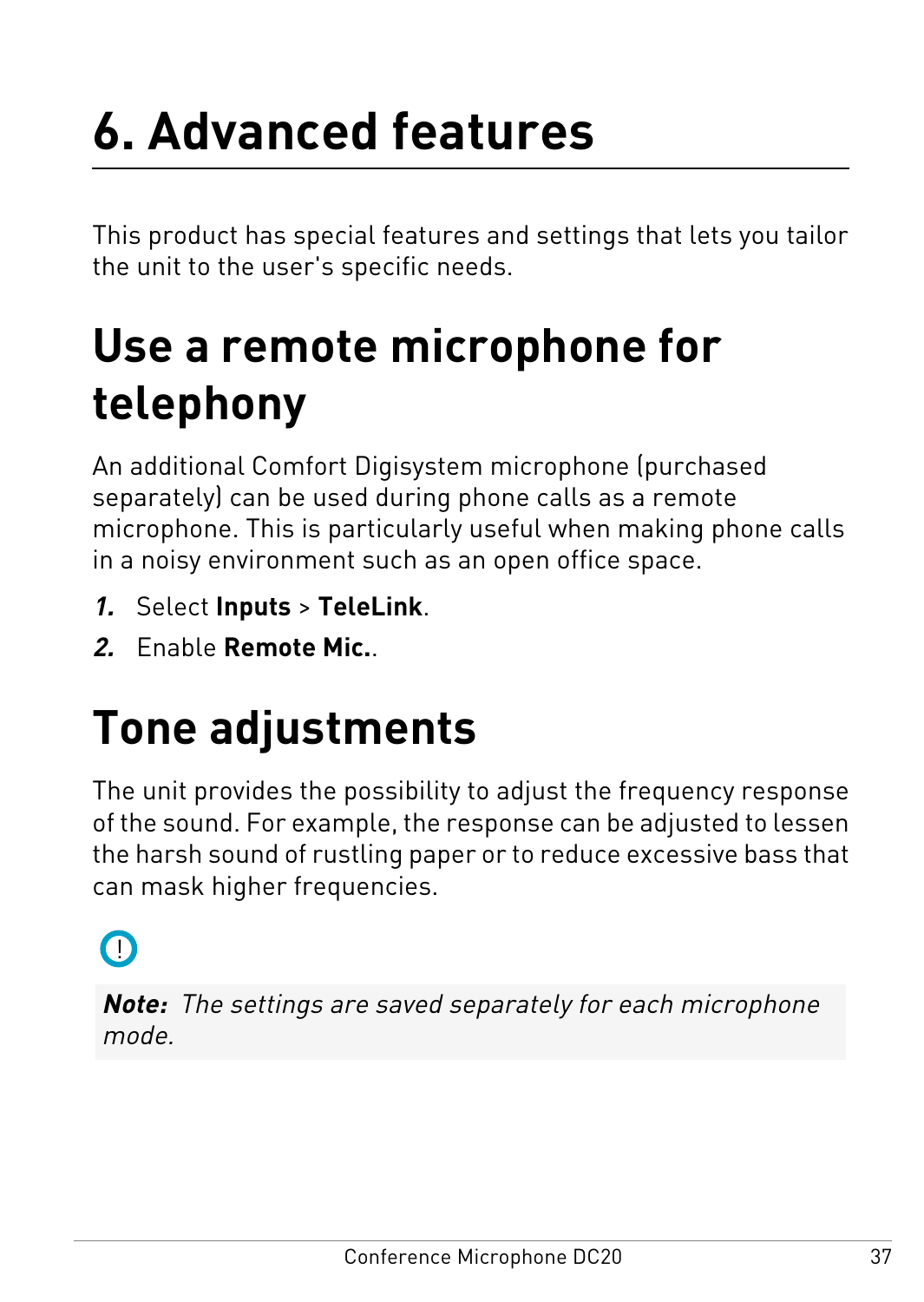### <span id="page-37-0"></span>**Adjust Treble and Bass**

The treble and bass adjustments lets you do a rough adjustment of the unit's frequency characteristics. This is useful if, for example, the user finds the overall sound to be too thin or harsh.

- **1.** Select **Sound** > **Treble and Bass**.
- **2.** Select the desired frequency range by pressing .
- **3.** Flick up or down to adjust the level of the selected frequency range.
- 4. Press **to confirm your choice.**

The next frequency range will be selected automatically.

<span id="page-37-1"></span>**5.** Press  $\div$  to save the settings or  $\leftrightarrow$  to cancel.

### **Adjust the equalizer**

Use the equalizer to perform detailed adjustments of the frequency response.

- **1.** Select **Sound** > **Equalizer**.
- **2.** Flick up or down to adjust the level of the selected frequency range.
- **3.** Press **to confirm your choice.**

The next frequency range will be selected automatically.

<span id="page-37-2"></span>**4.** Press  $\hat{\mathbf{v}}$  to save the settings or  $\leftrightarrow$  to cancel.

## **Perceptual Speech Enhancement**

Perceptual Speech Enhancement (PSE) is a powerful digital sound processing technology that is unique to Comfort Audio's conference microphones. This technology is used to optimize speech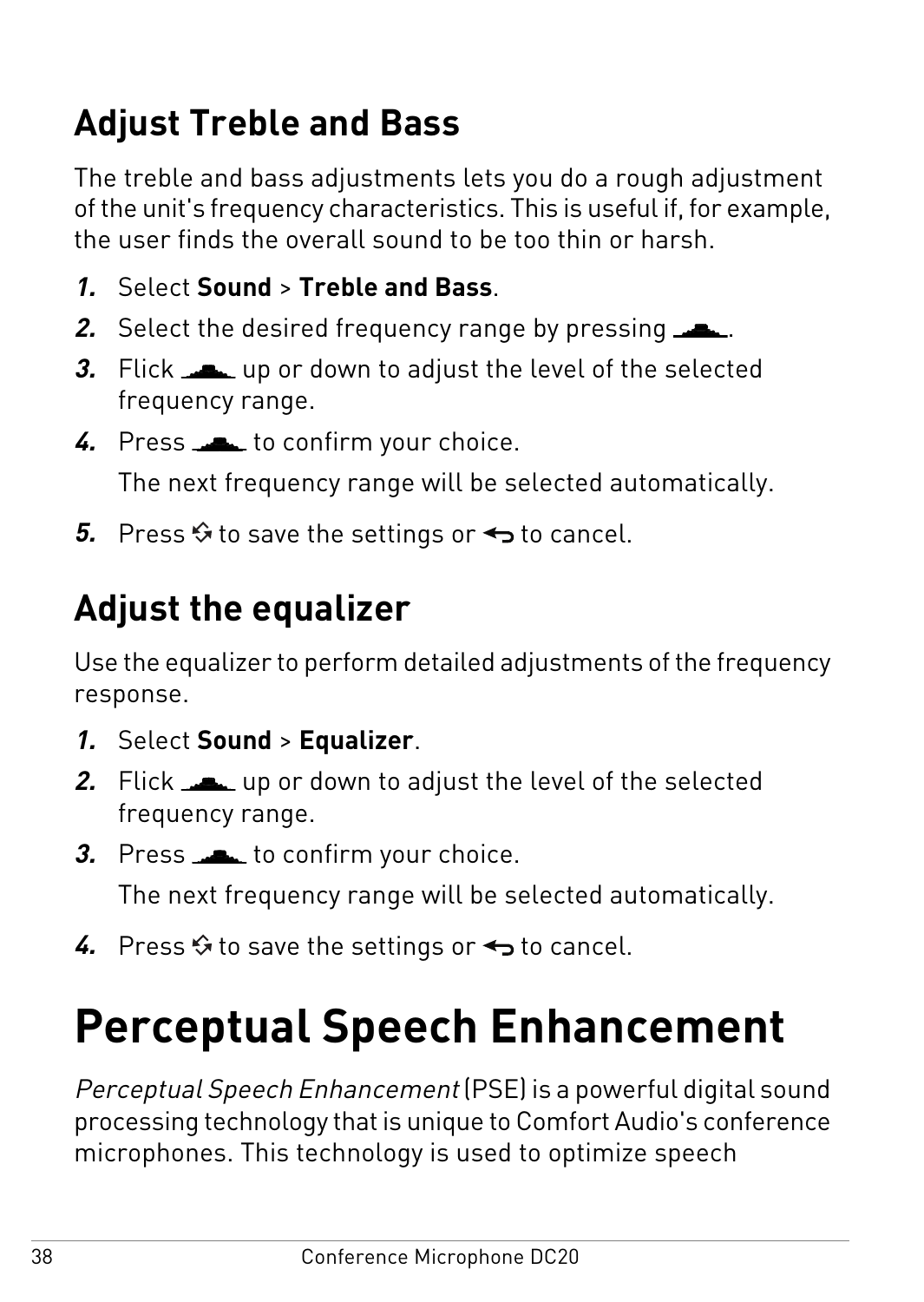intelligibility in challenging acoustic environments, where a microphone cannot be placed in close proximity to the speaker. This may be situations where a near field microphone would be perceived as intrusive or too troublesome, such as in workplace meetings or dinners. PSE emphasises speech and effectively reduces unwanted noise and sounds that impair speech intelligibility. The PSE feature is active in the omni directional microphone modes, and when using an external microphone.

### <span id="page-38-0"></span>**Adjust the PSE compensation**

The PSE compensation determines how much the volume should be increased to compensate for the perceived loss of loudness that occurs in a noisy environment. Increase this setting if you find the volume too low in noisy situations. The setting is only effective in the omni directional microphone modes, and is saved separately for each mode.

- **1.** Select **Sound** > **Advanced Settings**.
- **2.** Select **PSE Comp.**.
- **3.** Flick up or down to adjust the degree of compensation.
- <span id="page-38-1"></span>4. Press to confirm your choice.

## **Lock the buttons**

If you want to avoid accidental button presses it is possible to lock all functions by activating the key lock. (You can always use the On/Off button regardless of the key lock.)

#### Select **Activate Key Lock**.

An orange padlock symbol will appear in the display of the device.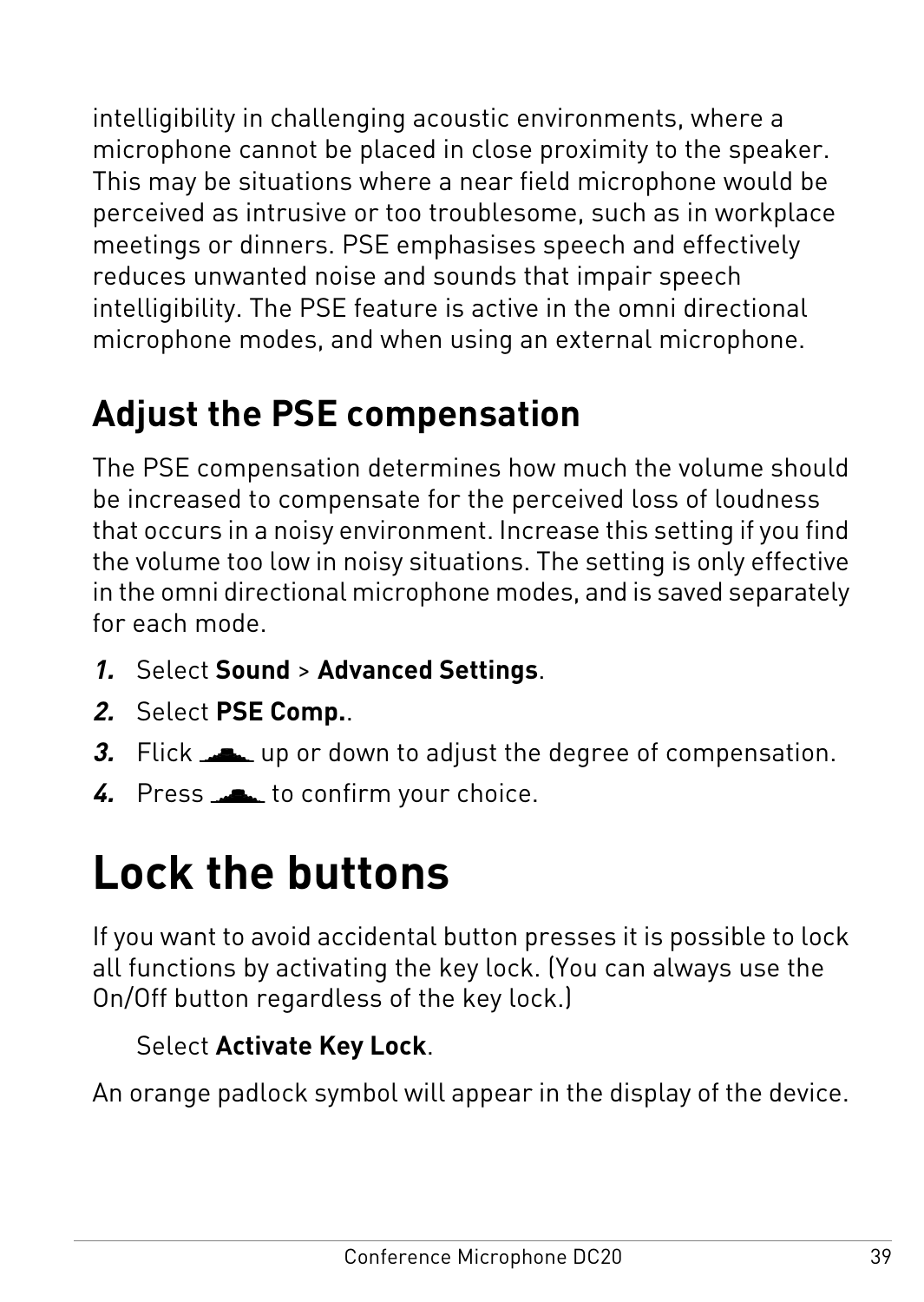## <span id="page-39-0"></span>**PIN code settings**

To prevent tampering or unintentional changes of the settings, you can lock the product with a four digit PIN code. You can choose to lock all of the features or a selected category.

### <span id="page-39-1"></span>**Set a PIN Code**

- **1.** Select **Settings** > **PIN Code**.
- **2.** Check **Enabled**.
- **3.** Use to scroll through the list of characters. Press to enter the selected character.

| Enter new PIN |  |  |
|---------------|--|--|
| .000          |  |  |
|               |  |  |

4. When done select  $\checkmark$ . (To cancel, select  $\checkmark$  instead.)

 $\bigcap$ 

<span id="page-39-2"></span>**Important:** Make note of the PIN code. If you forget the PIN, contact your point of purchase.

### **Choose which functions to lock**

By selecting which functions to lock with the PIN code you can allow access to commonly used functions while preventing access to others.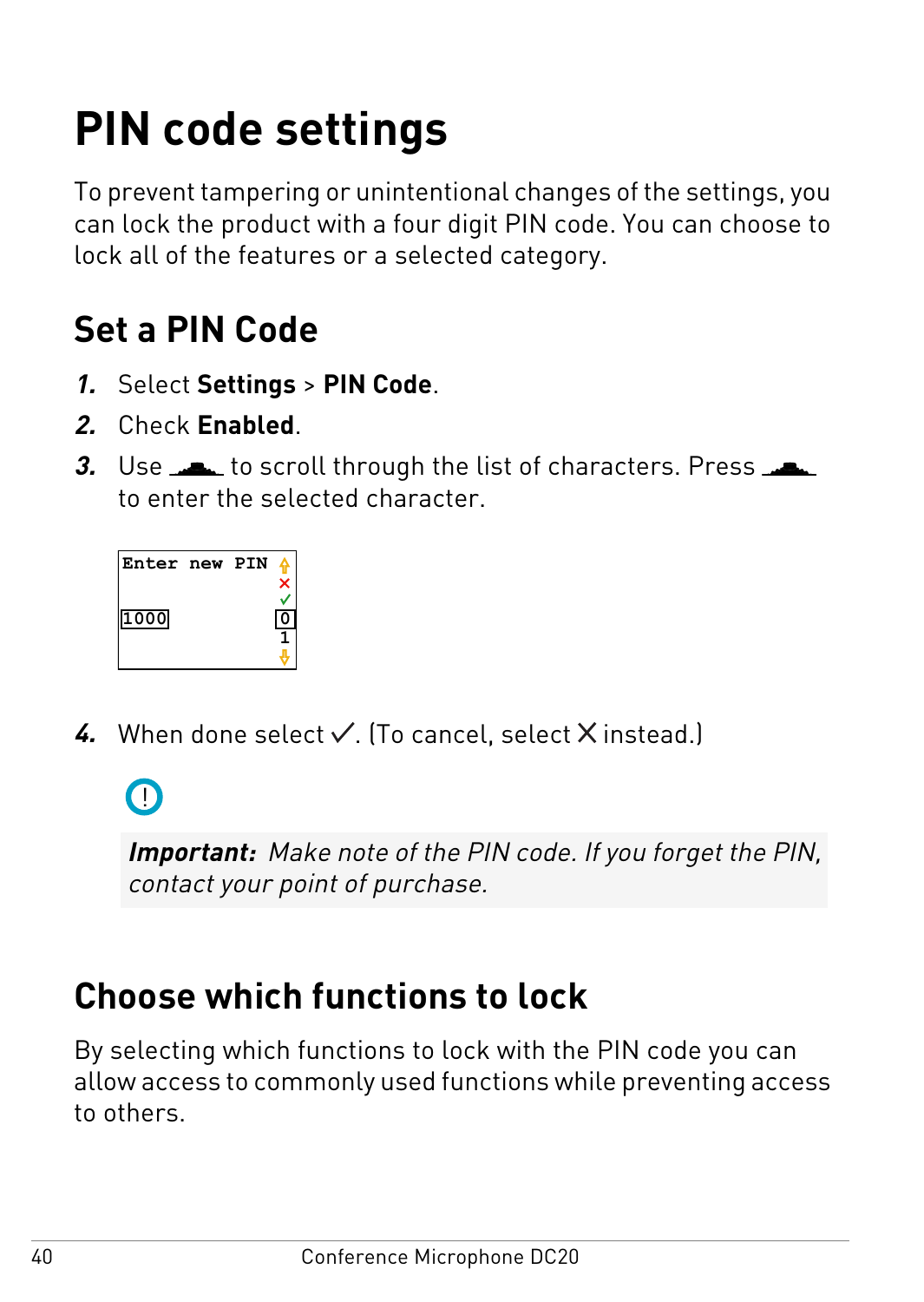- **1.** Select **Settings** > **PIN Code** > **Lock Select**.
- **2.** Select the functions you want to lock:

| <b>Description</b><br>Option             |                           |
|------------------------------------------|---------------------------|
| ∣ Pair<br>l Lock access to the Pair menu |                           |
| All Menus                                | Lock access to all menus. |

### <span id="page-40-0"></span>**Hide the PIN entry dialogue**

To reduce the temptation to guess the PIN, the PIN entry dialogue can be hidden. The user then has 3 seconds from start up to access the dialogue before it is hidden.

- **1.** Select **Settings** > **PIN Code** > **Lock Select**.
- <span id="page-40-1"></span>**2.** Select **Hide PIN Entry**.

### **Change the PIN code**

To change the current PIN you must first enter the current PIN.

- **1.** Select **Settings** > **PIN Code**.
- **2.** Enter the current PIN code.
- **3.** Select **Change PIN**.
- <span id="page-40-2"></span>**4.** Enter the new PIN code.
- **5.** Select  $\checkmark$  to confirm PIN.

### **Disable the PIN code**

If you no longer wish to lock access to the unit, you can disable the PIN code. The PIN will be reset and a new code will have to be entered if you choose to enable it again.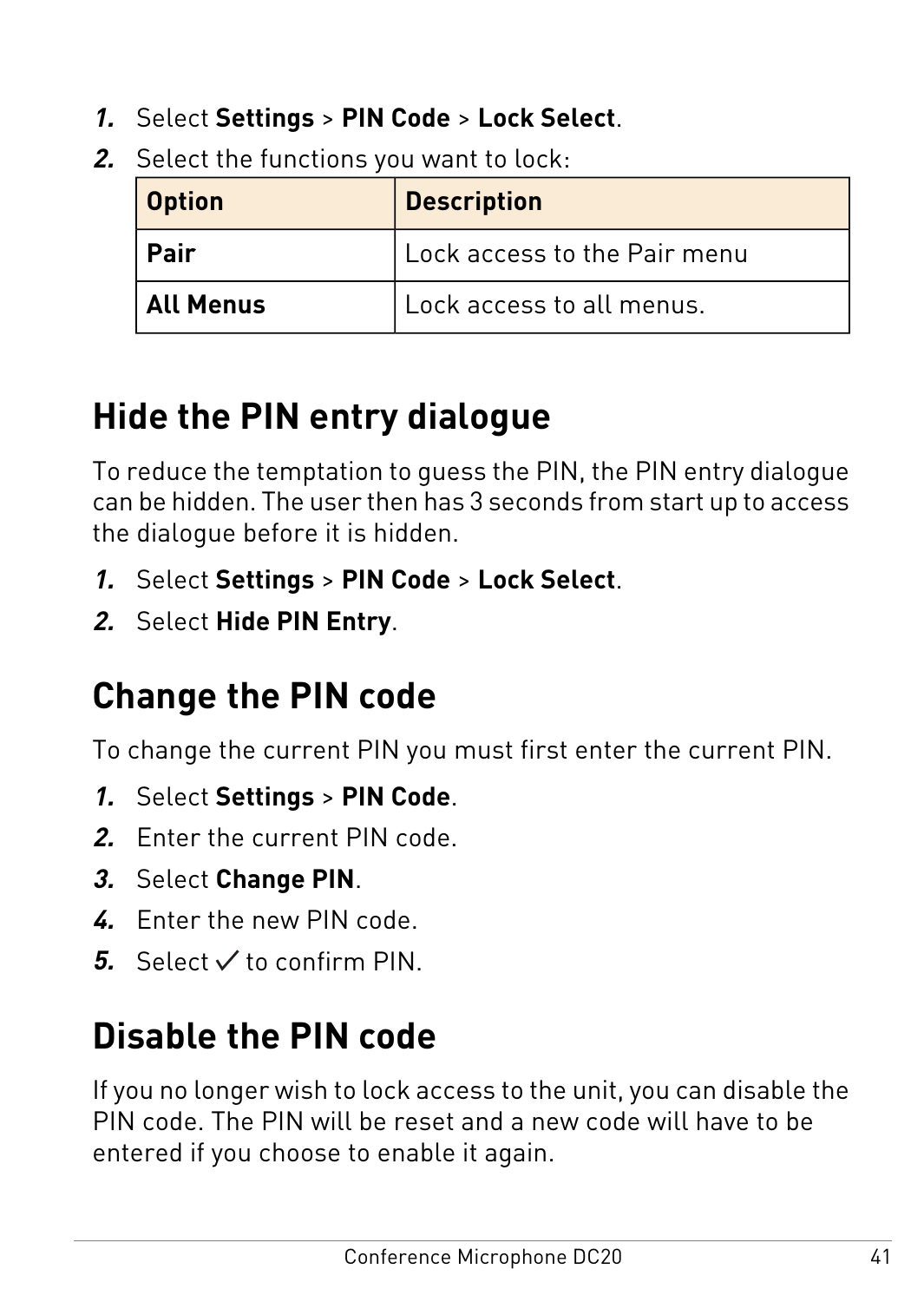- **1.** Select **Settings** > **PIN Code**.
- **2.** Enter the current PIN code.
- **3.** Uncheck the **Enabled** option.

## <span id="page-41-0"></span>**FFC**

Free Frequency Check (FFC) makes it easy to find available frequencies. When a channel is free from interference, a green circle will be shown next to the channel in the channel selection menu.

| <b>Back</b>   |  |
|---------------|--|
| 1 863.250 MHz |  |
| 2 864.000 MHz |  |
| 3 864.750 MHz |  |

If is checked, the background noise for each channel will be shown in dBm.

| <b>Back</b>   |        |
|---------------|--------|
| 1 863.250 MHz | $-105$ |
| 2 864.000 MHz | $-79$  |
| 3 864.750 MHz | $-103$ |



<span id="page-41-1"></span>**Note:** The circle will turn green at a noise level of > -80 dBm.

### **Reset all settings**

If you need to reset all settings to their default values, you can do a factory reset.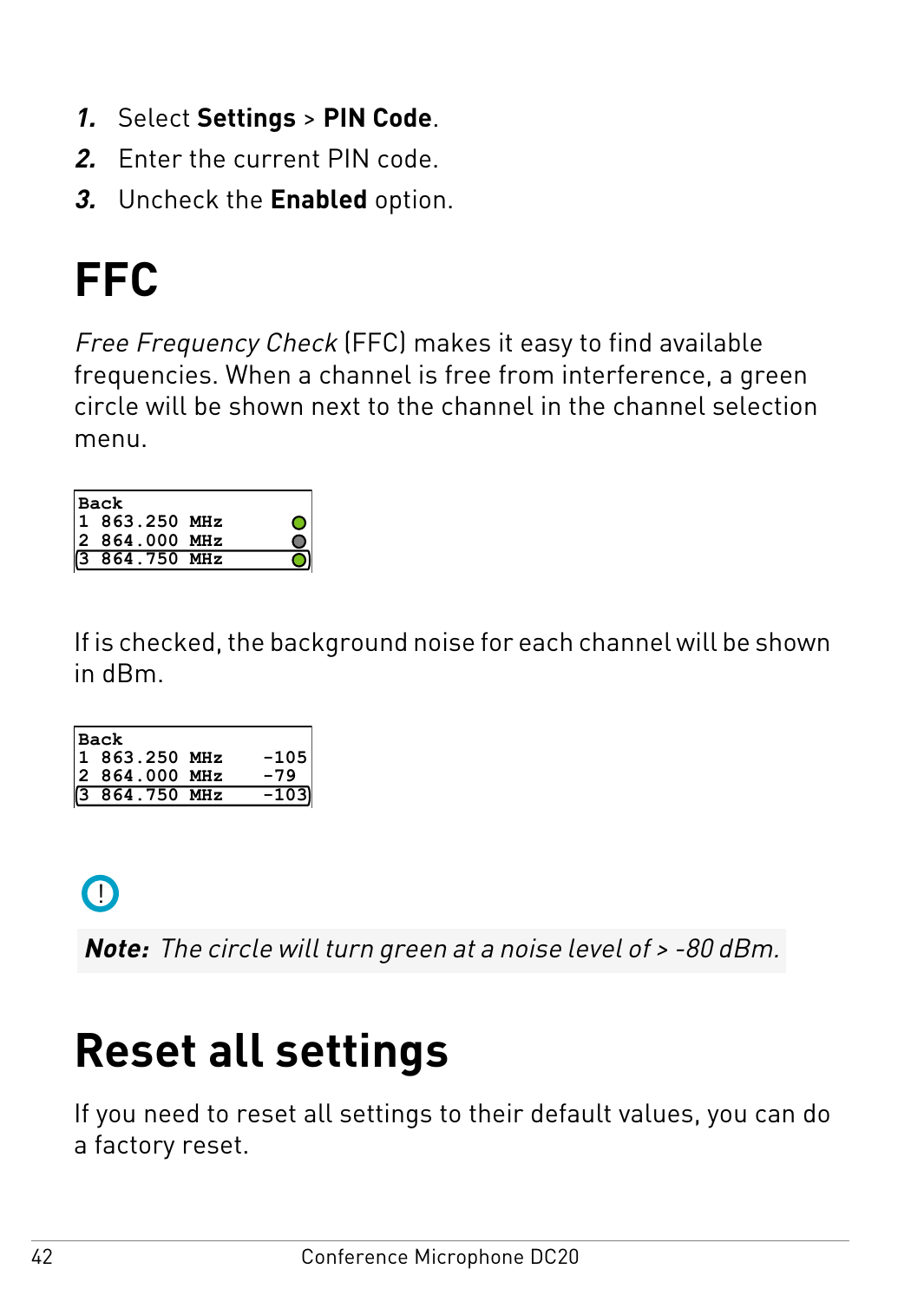- **1.** Select **Settings** > **Factory Reset**.
- **2.** Select **Yes**.

### $\Omega$

**Important:** All settings will be lost. Any pairing needs to be redone.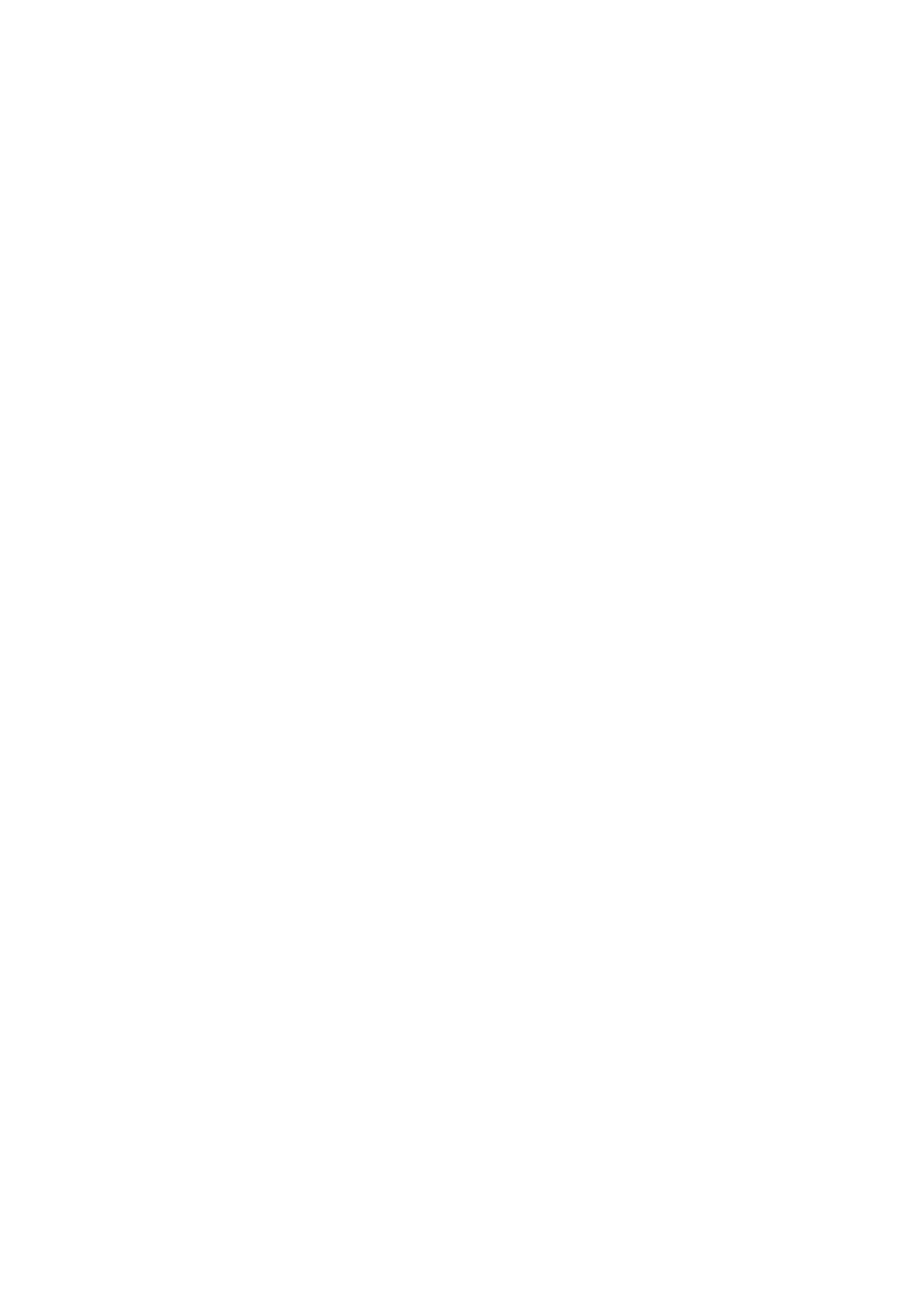## <span id="page-44-0"></span>**Appendices**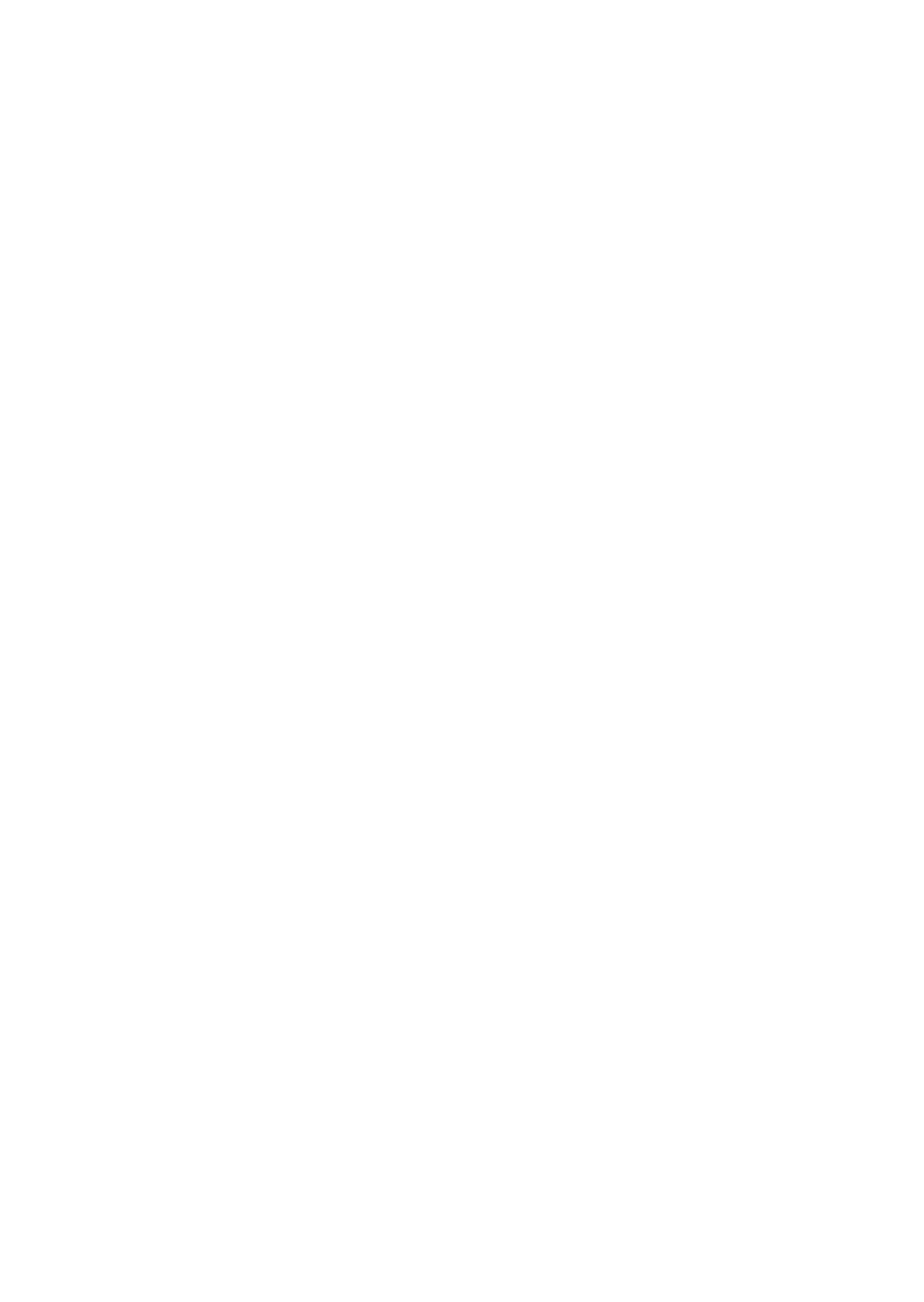## <span id="page-46-0"></span>**A. Product information**

#### <span id="page-46-1"></span>**Menu overview**

| <b>Back</b>     |                          |
|-----------------|--------------------------|
| Communication   | <b>Back</b>              |
|                 | Channel                  |
|                 | Pair                     |
| Sound           | <b>Back</b>              |
|                 | <b>Treble and Bass</b>   |
|                 | <b>Equalizer</b>         |
|                 | <b>Advanced Settings</b> |
| <b>Inputs</b>   | <b>Back</b>              |
|                 | Mic/Line In              |
|                 | <b>Charger Unit</b>      |
|                 | <b>TeleLink</b>          |
|                 | <b>Receiver Gain</b>     |
| <b>Settings</b> | <b>Back</b>              |
|                 | Charge                   |
|                 | Language                 |
|                 | <b>PIN Code</b>          |
|                 | <b>Activate Key Lock</b> |
|                 | Name                     |
|                 | <b>Remote Control</b>    |
|                 | <b>Factory Reset</b>     |
|                 |                          |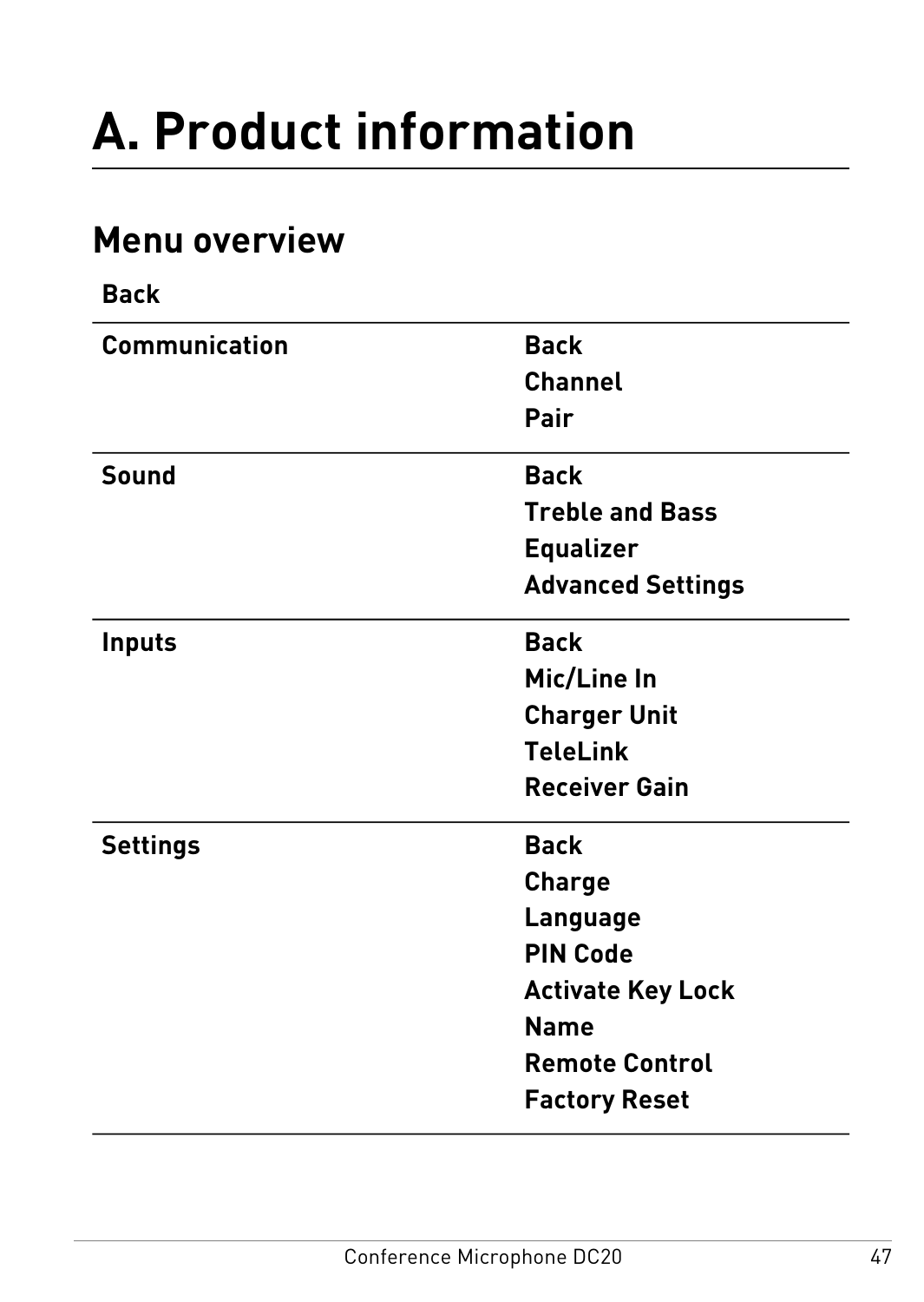#### **Activate Key Lock**

#### **About**

#### **Back**

Leave the current menu.

#### **Communication**

Settings for radio channels and pairing.

| <b>Channel</b> | Change the transmitting and receiving channel.                                                                               |
|----------------|------------------------------------------------------------------------------------------------------------------------------|
| Pair           | Pair the unit with another Comfort Digisystem<br>device. Allows you to generate a new code key to<br>make the system secure. |

#### **Sound**

Settings that affect the sound quality.

| <b>Treble and Bass</b>   | Simple adjustment of the unit's<br>equalizer.                    |
|--------------------------|------------------------------------------------------------------|
| <b>Equalizer</b>         | Advanced adjustment of the frequency<br>response in eight bands. |
| <b>Advanced Settings</b> | Adjust the PSE-compensation.                                     |

#### **Inputs**

Settings for various audio inputs.

| Mic/Line in         | Input type and gain level.        |
|---------------------|-----------------------------------|
| <b>Charger unit</b> | Input gains for the charger unit. |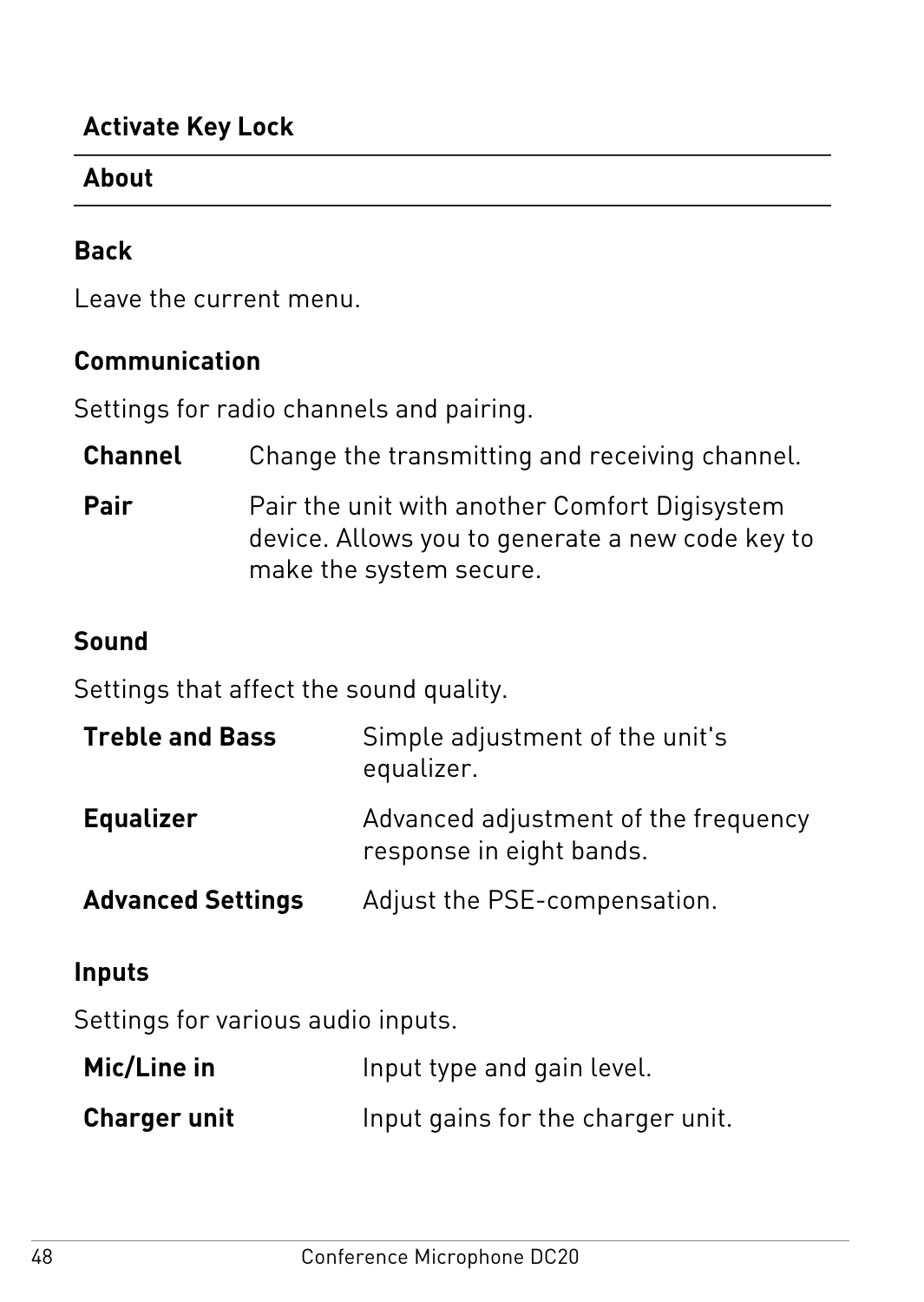| <b>TeleLink</b>       | Input and output gain when using the<br>TeleLink accessory.                                                                                                                           |
|-----------------------|---------------------------------------------------------------------------------------------------------------------------------------------------------------------------------------|
| Receiver gain         | Gain for the built-in receiver.                                                                                                                                                       |
| Settings              |                                                                                                                                                                                       |
| General settings.     |                                                                                                                                                                                       |
| <b>PIN Code</b>       | Lock the unit with a PIN code to prevent<br>tampering.                                                                                                                                |
| Charge                | When Auto Power Off is activated, the unit<br>will turn off when charged. Auto Restart will<br>start the unit when charging is interrupted.<br>Default is to stay on during charging. |
| Language              | Set the menu language.                                                                                                                                                                |
| <b>Name</b>           | Give the unit a name to help identify it.                                                                                                                                             |
| Key lock              | Enable auto key lock to prevent accidental<br>button presses after the screen has faded.                                                                                              |
| <b>Func.Indicator</b> | Toggle the function indicator on or off.                                                                                                                                              |
| <b>Remote control</b> | Activate and pair the remote control.                                                                                                                                                 |
| <b>Factory Reset</b>  | Reset the unit to factory settings. All settings<br>will be lost!                                                                                                                     |

#### **Activate Key Lock**

Manually activate the key lock. Also activated by pressing followed by  $\blacktriangleright$ .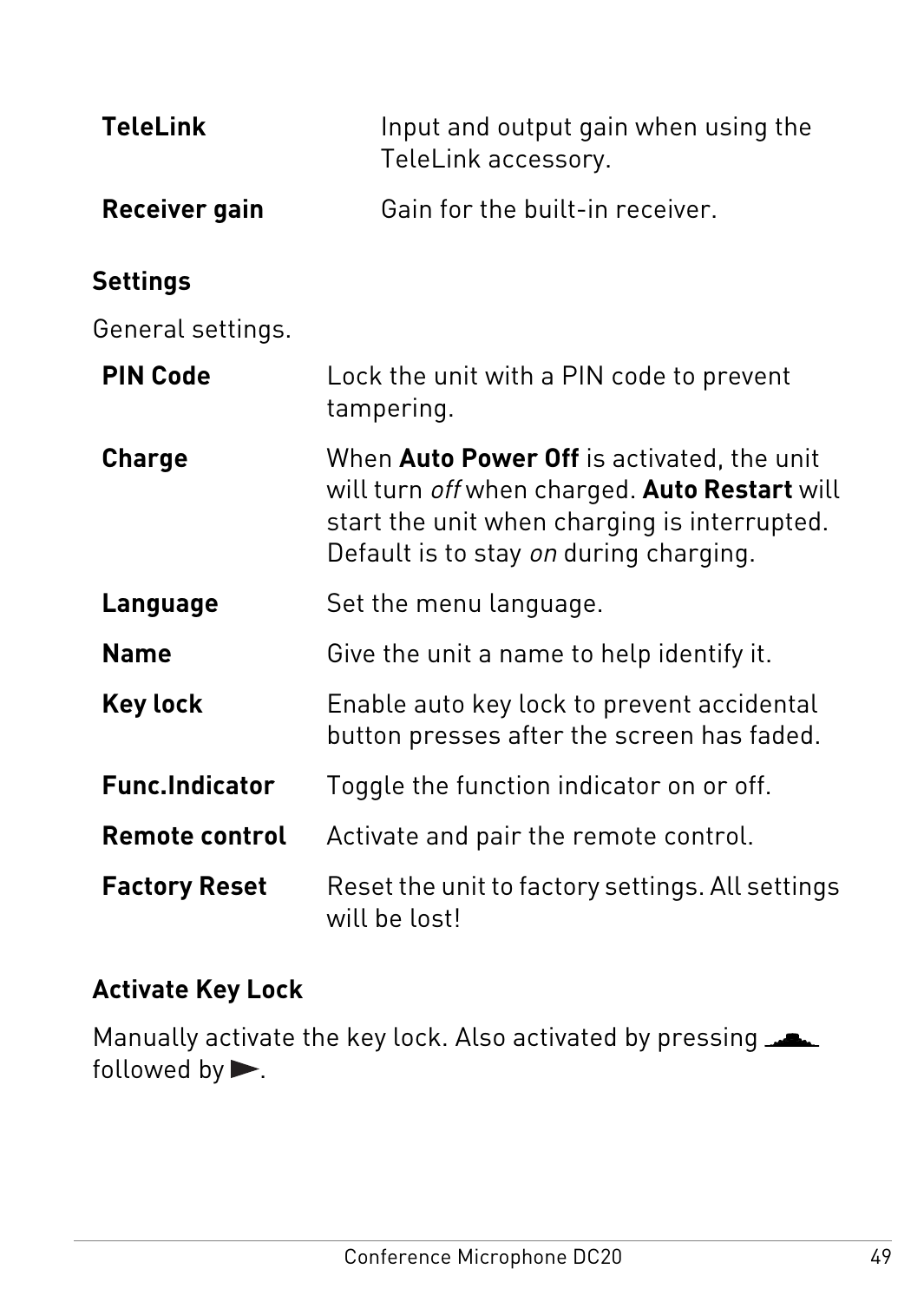#### **About**

Information about the firmware version.

### <span id="page-49-0"></span>**Function indicator**

The function indicator gives you information about the units current status.



#### **Table 2: Microphone mode indications**

| <b>Status</b>    | <b>Indication</b>                                                   |
|------------------|---------------------------------------------------------------------|
| Music mode       | $1/$ $\blacksquare$ $/$ $\blacksquare$ $/$ $\blacksquare$ //        |
| Narrow omni mode | // \$ \$ \$ // \$ \$ \$ // \$ \$ \$ //                              |
| Wide omni mode   | $\mathcal{U}$ . In the set $\mathcal{U}$ . In the set $\mathcal{U}$ |
| Zoom mode        | $\mathcal H$ , and a map $\mathcal H$ , and a map $\mathcal H$      |

#### **Table 3: Pairing indications**

| l Status                                  | Indication                              |
|-------------------------------------------|-----------------------------------------|
| Ready to receive pairing<br>l information | <b>//</b> . //                          |
| Pairing information sent.                 | $\mathcal{U}$ is a set of $\mathcal{U}$ |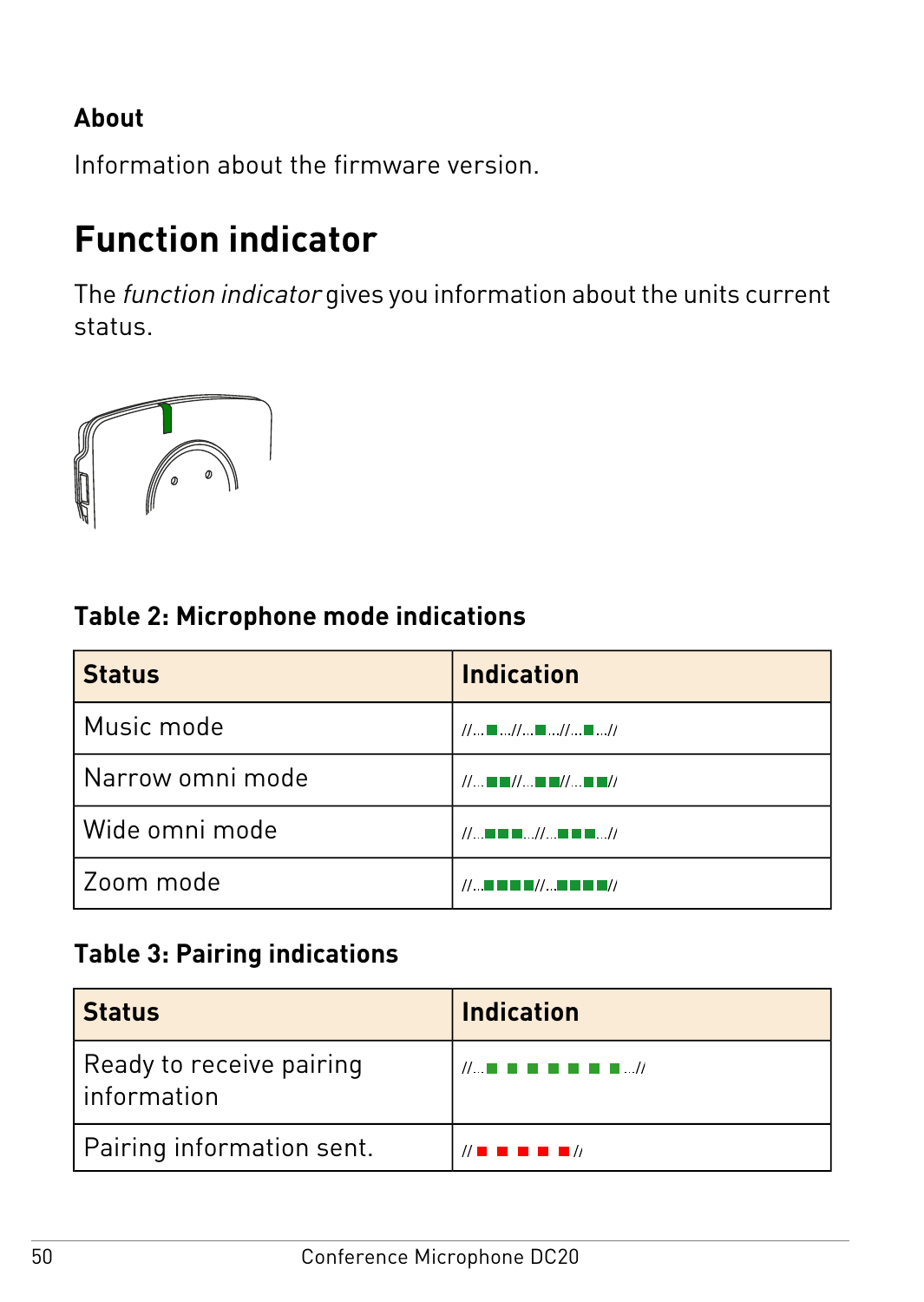| Status                 | Indication |
|------------------------|------------|
| l Information received |            |

#### **Table 4: Charging indications**

| <b>Status</b>        | <b>Indication</b>                                                       |
|----------------------|-------------------------------------------------------------------------|
| Charging in progress | $^{\prime\prime}$<br>I  //                                              |
| Charging complete    | II<br>1. //                                                             |
| Low battery          | $\mathcal{U}$ $\blacksquare$ $\mathcal{U}$ $\blacksquare$ $\mathcal{U}$ |

### $\Omega$

**Note:** Charging is not indicated if the device is turned on and placed in the TeleLink.

### $\Omega$

**Note:** If the unit is on while charging the function indicator stays red even when the battery is fully charged.

#### **Table 5: Remote control indications**

| <b>Status</b>      | <b>Indication</b> |
|--------------------|-------------------|
| l Command received |                   |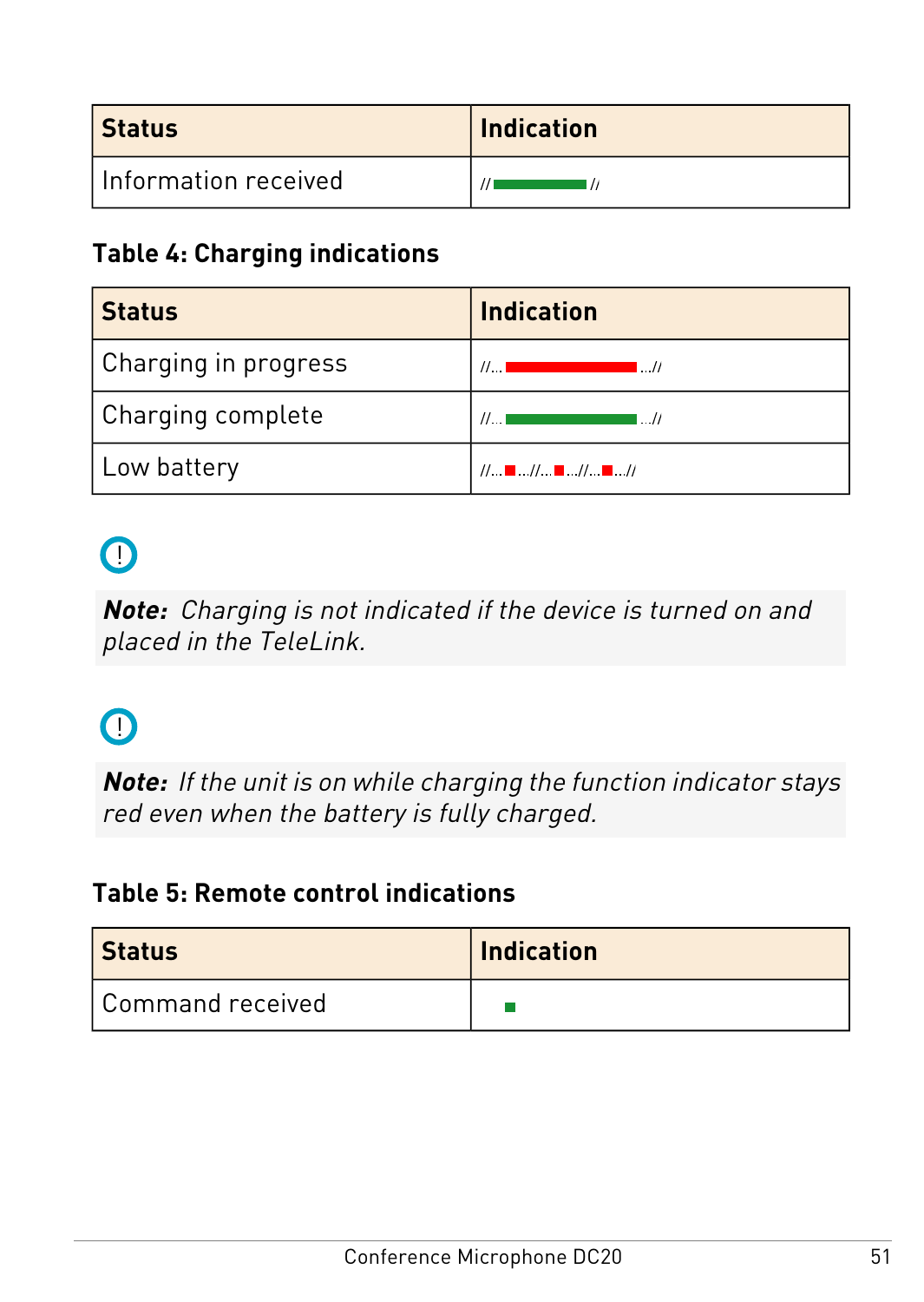### <span id="page-51-0"></span>**Microphone modes**

Conference Microphone has four different microphone modes that are selectable with  $\blacktriangleleft$   $\blacktriangleright$  The two omni modes can also be selected with the remote control.

#### **Music mode**



Suitable for music listening, or in very quiet environments with favourable acoustics. PSE disabled.

#### **Wide omni directional mode**



Enhances speech and suppresses interfering noise. Strong amplification of soft sounds. Suitable for most occasions where several persons needs to be heard. PSE enabled.

**Narrow omni directional mode** 

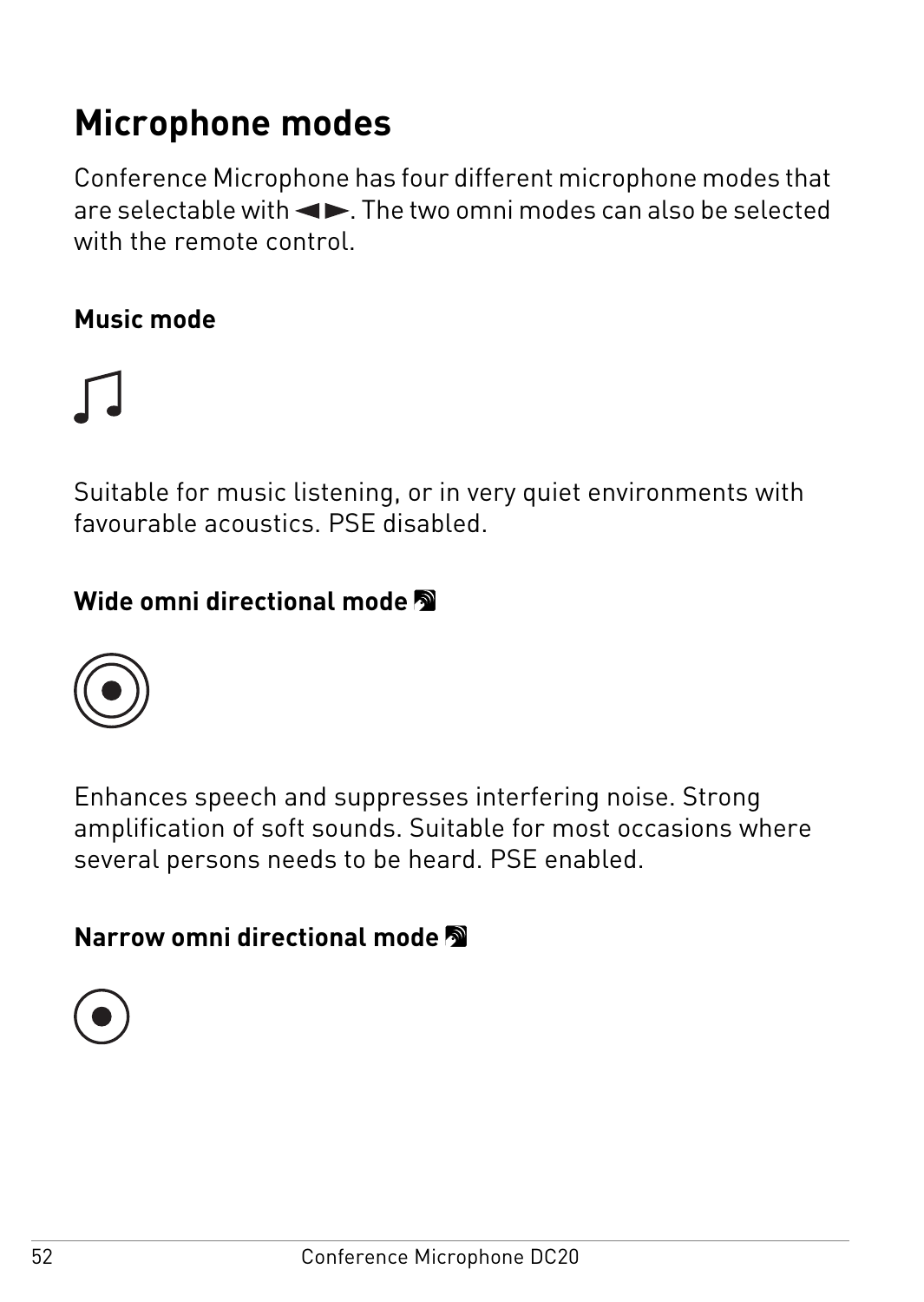Enhances speech and suppresses interfering noise. Less amplification of soft sounds. Suitable for exceptionally noisy environments and in smaller groups and meetings. PSE enabled.

#### **Directional mode**



Directional pick up pattern. Suitable for telephony or in conversations with a single individual in noisy environments. For best effect, the microphone should be placed near the sound source. PSE disabled.

### $\Omega$

**Note:** When set to zoom mode, the direction of the pick up pattern will change automatically if the device is placed in the charging stand or TeleLink accessory.

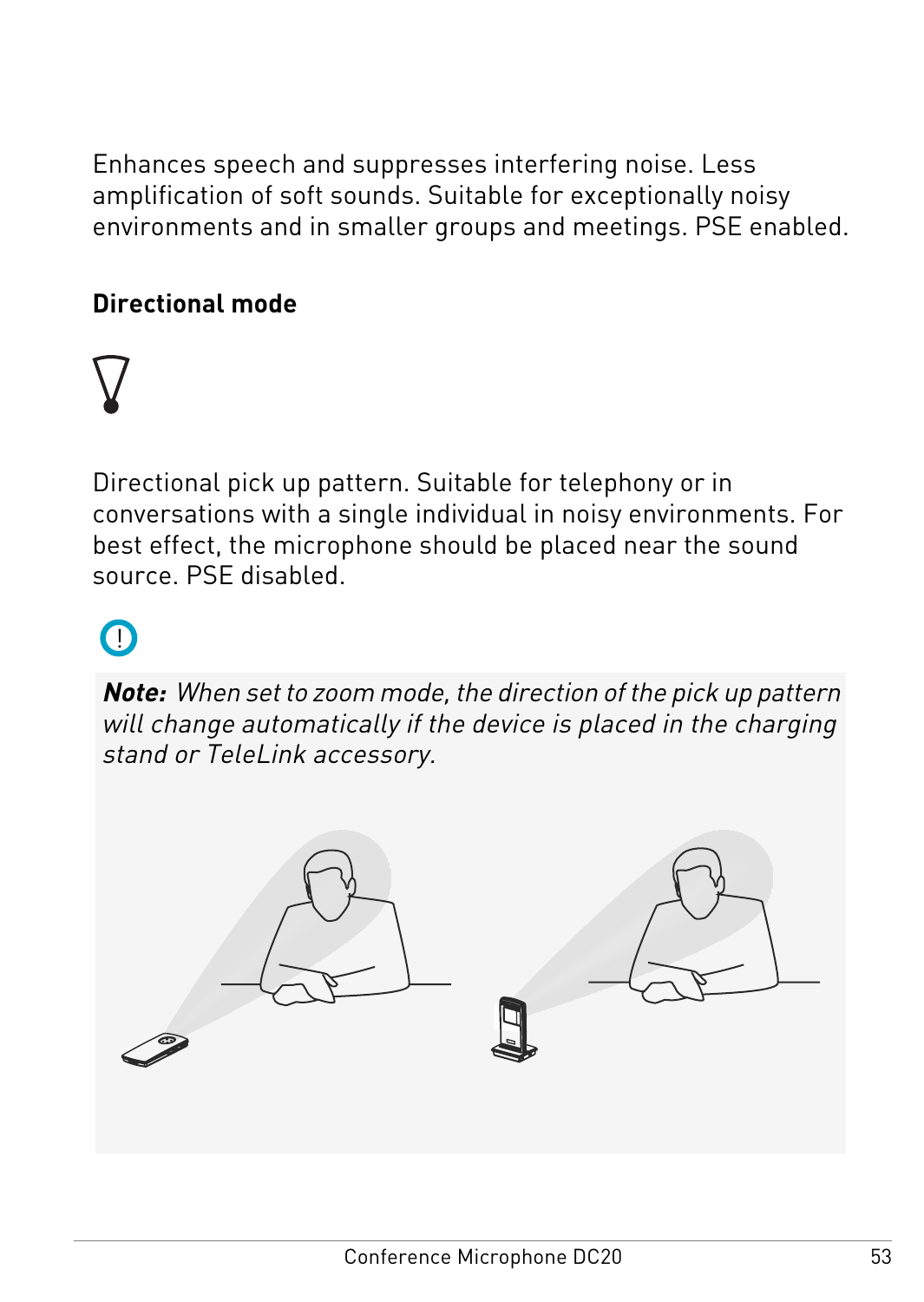### <span id="page-53-0"></span>**Optional accessories**

The following accessories can be used with your product:



### <span id="page-53-1"></span>**Technical specifications**

**transmitter/receiver**

**Type of** SST - SecureStream Technology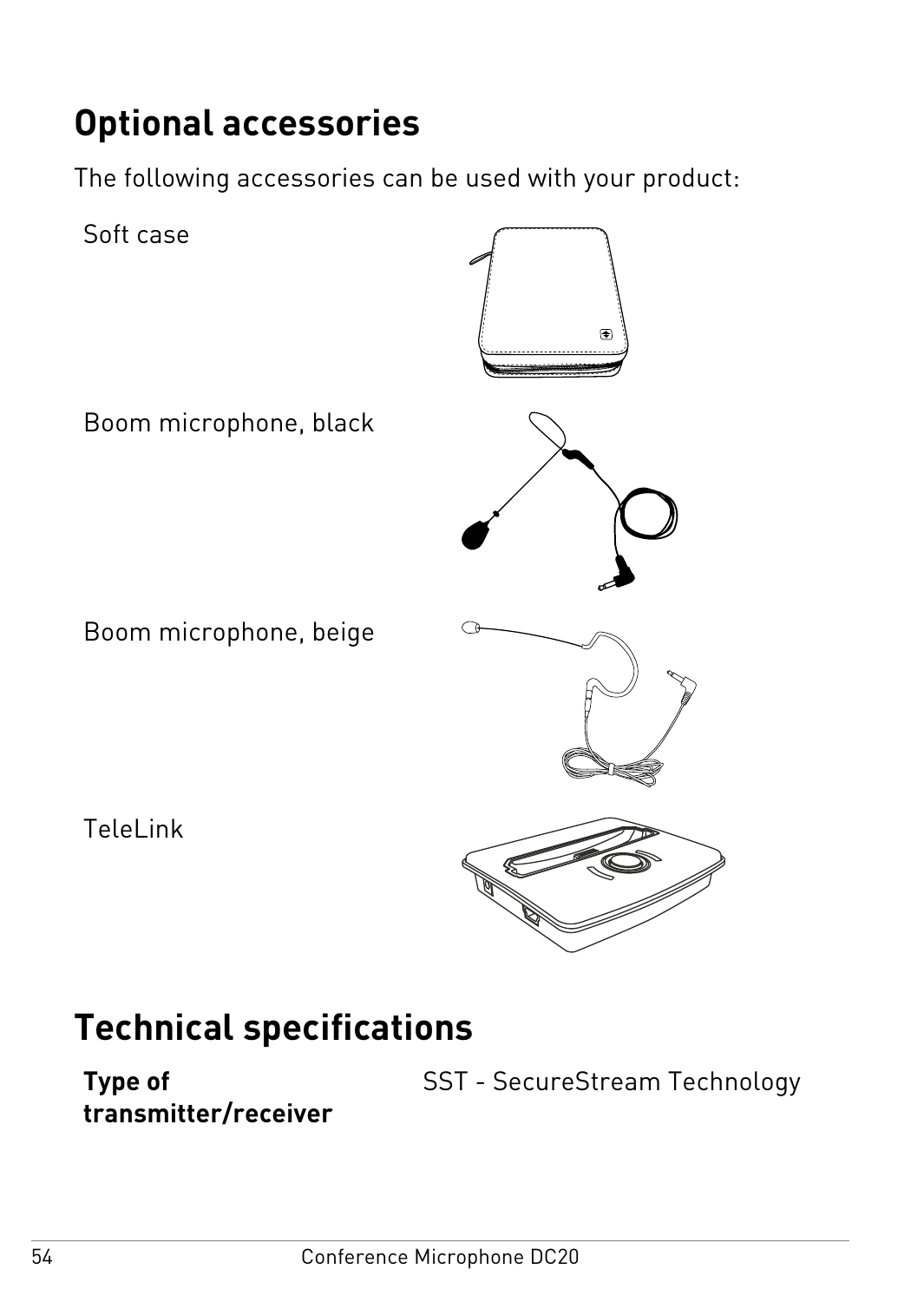| Range                                 | Approx. 30 m                                                                                |
|---------------------------------------|---------------------------------------------------------------------------------------------|
| <b>Dimensions</b>                     | $115 \times 62 \times 14$ mm                                                                |
| Weight                                | 90 a                                                                                        |
| <b>Frequency range</b><br>transmitter | 863 - 865 MHz                                                                               |
| <b>Frequency range DC05</b>           | $434 - 434$ MHz                                                                             |
| Output power                          | $< 10$ mW                                                                                   |
| <b>Output power DC05</b>              | $< 10$ mW                                                                                   |
| Frequency range receiver              | 824 - 831 MHz                                                                               |
| <b>Antennas</b>                       | Built-in                                                                                    |
| <b>Operating time</b>                 | Up to 10 hours. Dependent on<br>usage conditions. Measured with<br>factory settings.        |
| <b>Charging time</b>                  | Up to 5 hours.                                                                              |
| <b>Microphone</b>                     | Combination of four built-in<br>microphones, directional and<br>omnidirectional             |
| <b>Connections</b>                    | Mic/Line in, socket for testing with<br>headphones, socket for charger<br>unit and Telelink |
| <b>Battery remote control</b>         | CR2032, Li-Mn                                                                               |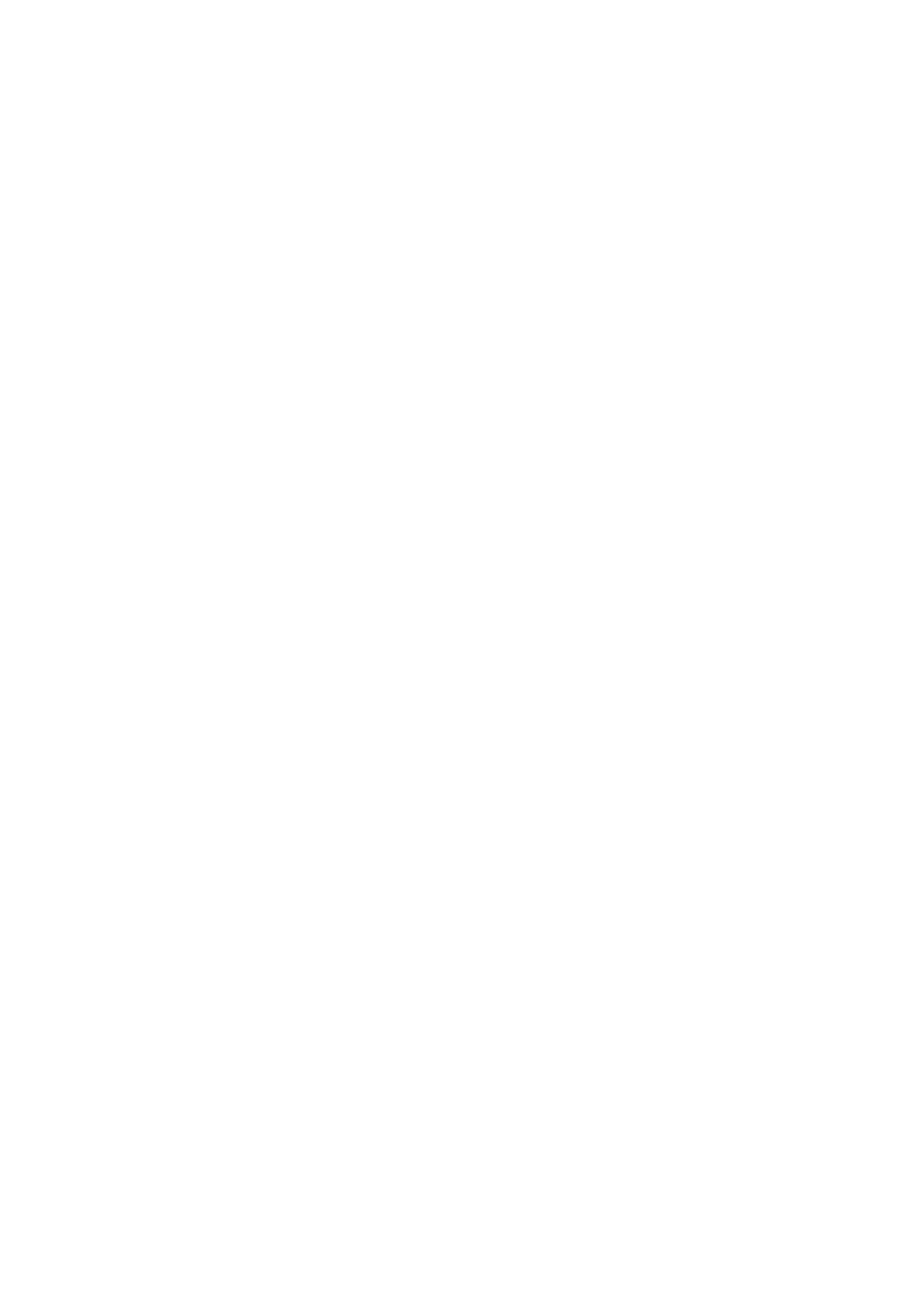## <span id="page-56-0"></span>**B. Radio**

Comfort Digisystem relies on radio technology to transfer the sound between transmitters and receivers. Like all radio systems, it communicates on specific channels. If you use two transmitters on the same channel, or neighbouring ones, there may be interference. Other electronic equipment can also interfere with radio transmissions.

### <span id="page-56-1"></span>**Channel planning**

To achieve optimal radio performance you need to take into account the distance between transmitters and their frequencies. A longer distance between transmitters allows you to use frequencies that are closer together.

When both the transmitter and the built-in receiver are in use, the transmitted and received frequency should be at least 15 MHz apart for optimal operation.

The frequency difference between the transmitted and received frequency must not be 26.0 MHz exactly. Conference Microphone DC20 blocks the option to set the frequencies in this way.

<span id="page-56-2"></span>If several transmitting frequencies are being used in the same room, the frequency differences between the units should be at least 1 MHz for optimal operation.

### **Radio range**

The radio range between the units is around 30 m. However, this may vary depending on the particular environment you are in.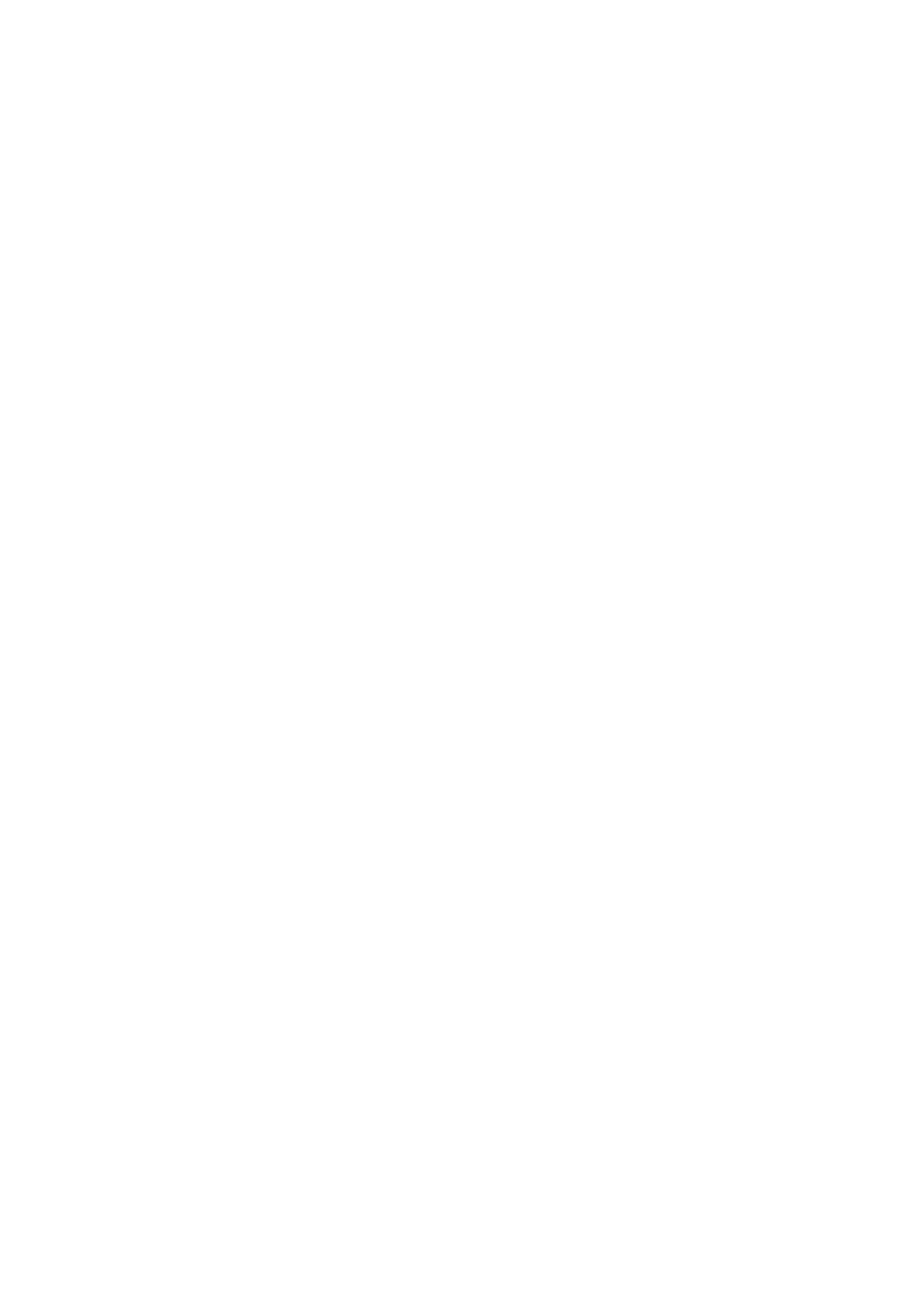## <span id="page-58-0"></span>**C. Battery maintenance**

This product uses Lithium-Ion Polymer technology. Lithium-Ion batteries do not suffer from so called memory effects and do not need to be routinely discharged to preserve performance.

The battery's capacity will degrade over time. This is normal for all rechargeable batteries. Battery lifetime is dependent on usage patterns. The battery is preferably charged little and often; it will reach 90% of its capacity after half its charging time. If stored for long periods of time, the battery is best left semi-charged. Contact your point of purchase when it is time to change the battery.

<span id="page-58-1"></span>Operating times vary depending on which features are used. The built-in transmitter can be disabled to extend operating times.

### **Replacing the remote control battery**

The remote control comes equipped with a replaceable 3 volt lithium battery (CR2032). Under normal circumstances the battery will last for several years. The battery needs replacement when the remote control function indicator is dimly lit or does not light up at all.

- **1.** Use a screwdriver to remove the screw from the battery compartment.
- **2.** Replace the battery.

**Caution:** Observe the polarity. Failing to do so might damage the device.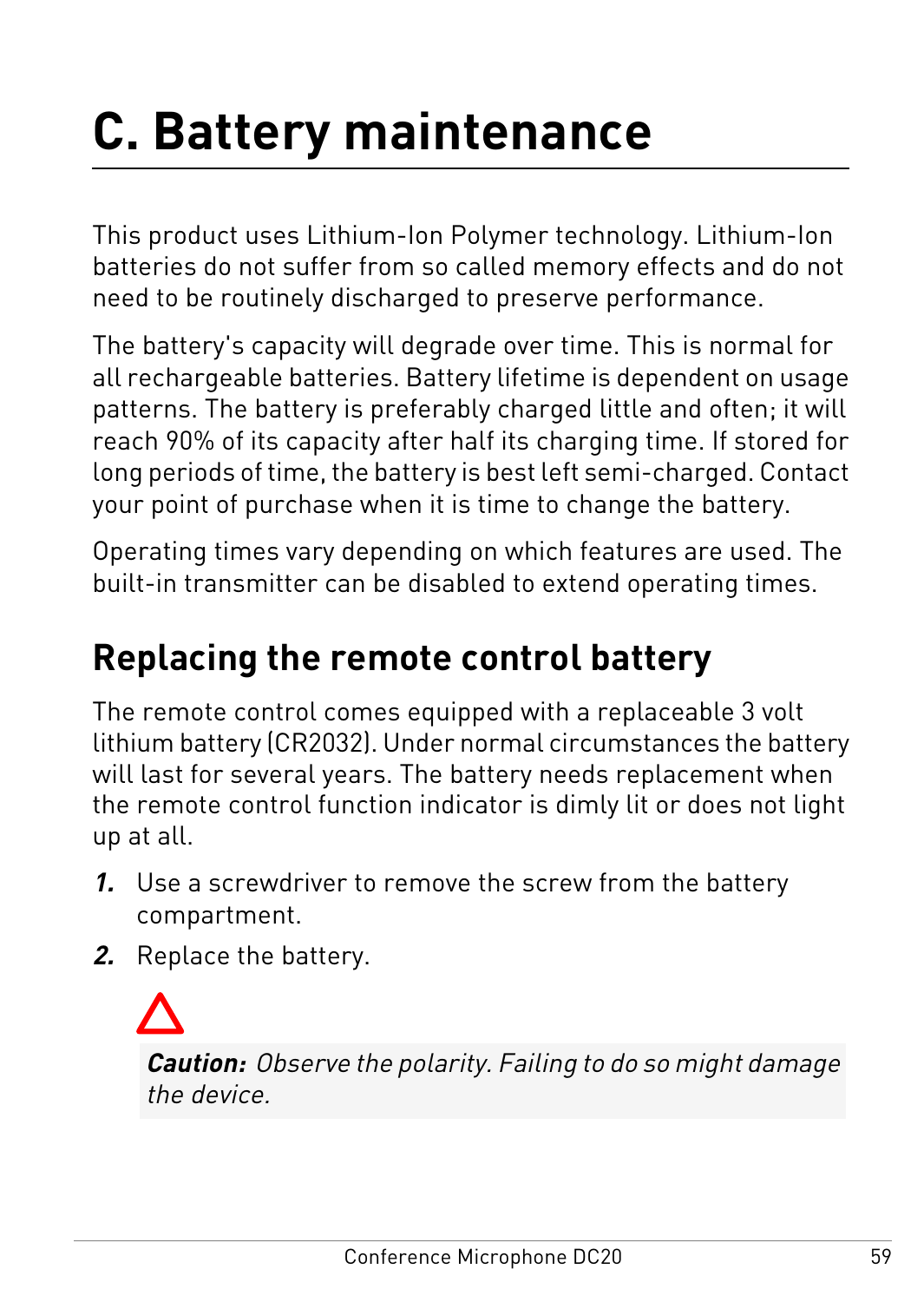- **3.** Reattach the screw.
- **4.** Push the battery holder into the battery compartment.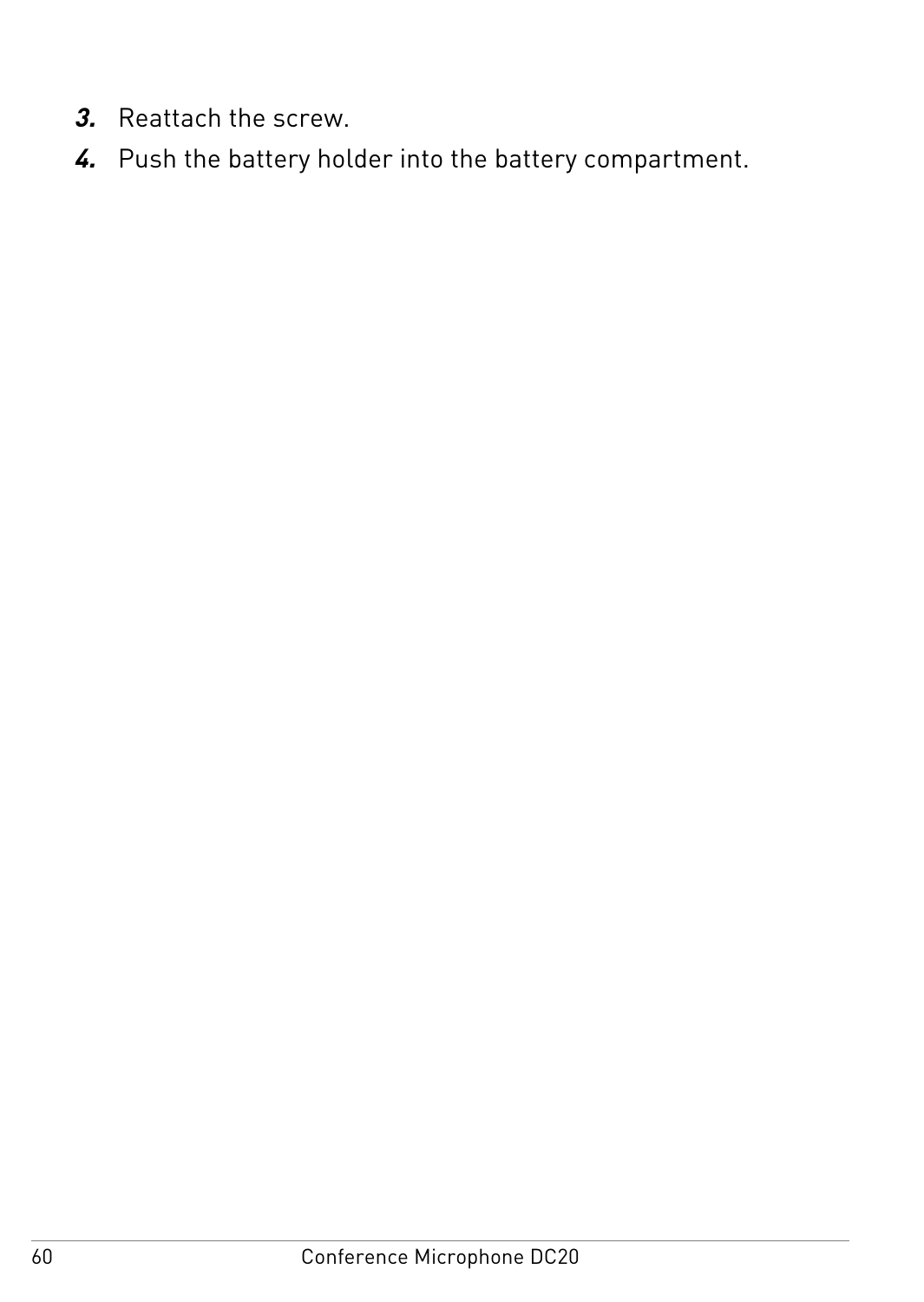## <span id="page-60-0"></span>**D. Troubleshooting**

Consult the following guide if you have problems with your equipment. If you still have questions, please contact your point of purchase.

| Symptom                                      | Cause                                                                                                                                | <b>Solution</b>                                                                          |
|----------------------------------------------|--------------------------------------------------------------------------------------------------------------------------------------|------------------------------------------------------------------------------------------|
| . The device does not<br>start.              | . The battery is depleted.<br>$\bullet$ $\bullet$ is released too soon.                                                              | • Charge the battery.<br>$\bullet$ Press $\oplus$ for at least 2<br>sec.                 |
| • Poor speech<br>intelligibility.            | • The microphone and/or<br>receiver is muted.<br>• The distance between<br>the microphone and the<br>person speaking is too<br>long. | • Unmute the microphone<br>and/or receiver.<br>. Reduce the distance to<br>the speaker.  |
| . Poor range and/or static<br>interference.  | . The distance between<br>the microphone and the<br>receiver is too long.                                                            | . Reduce the distance to<br>the receiver. Maximum<br>distance is approx.<br>$30m$ .      |
| • Loud hissing noise (no<br>sound transfer). | • The units are not paired.                                                                                                          | • Redo the pairing<br>procedure. See Pairing<br>Comfort Digisystem<br>devices on page 31 |
| . Device will not start<br>during charging.  | • Auto Power Off is<br>activated.                                                                                                    | . Disable Auto Power Off                                                                 |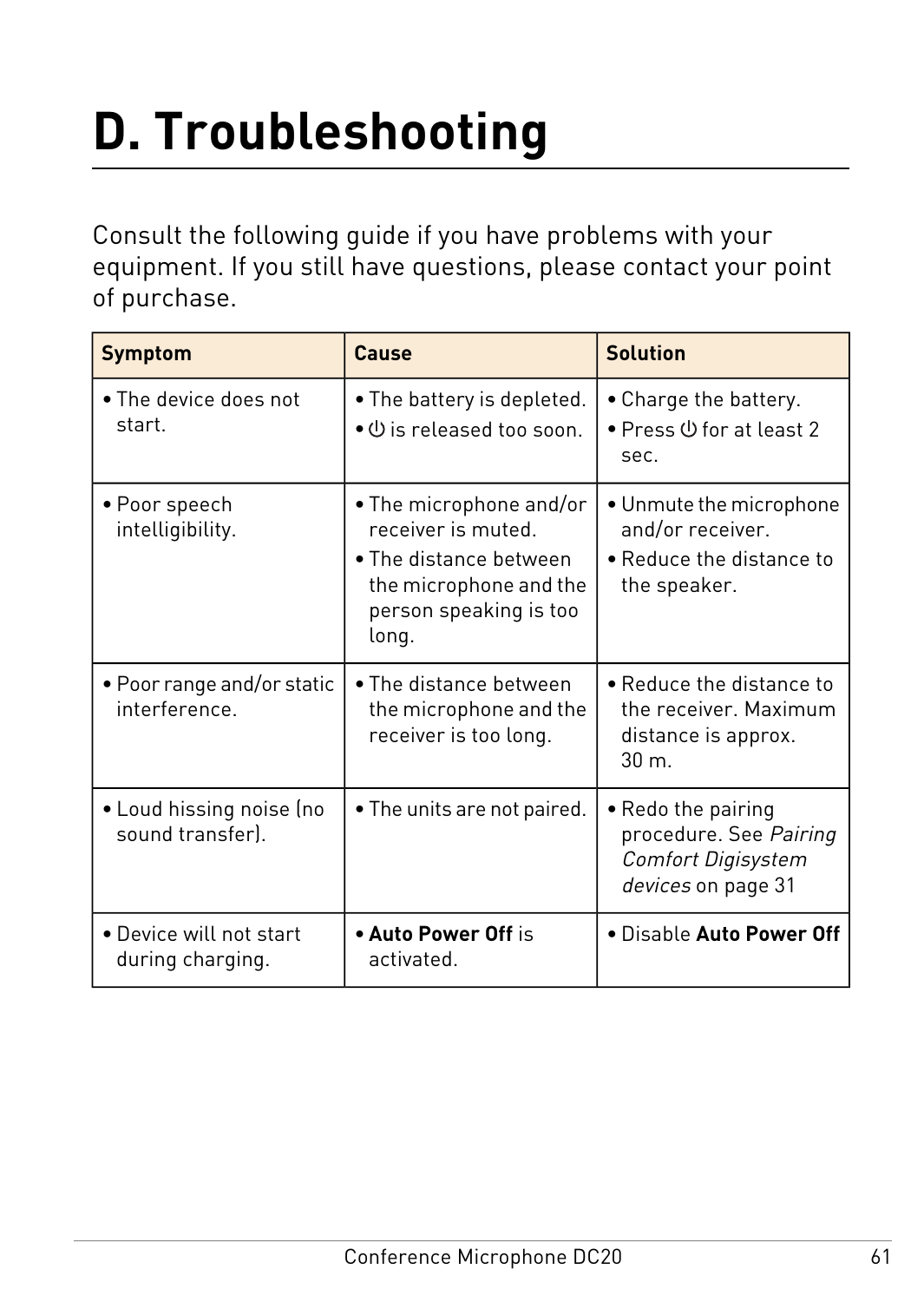| Symptom                                                                                                                           | Cause                                                                                                                                                                         | <b>Solution</b>                                                                                                                                      |
|-----------------------------------------------------------------------------------------------------------------------------------|-------------------------------------------------------------------------------------------------------------------------------------------------------------------------------|------------------------------------------------------------------------------------------------------------------------------------------------------|
| . Incorrect channel.<br>Please select<br>again, or Channel<br>interference!<br>Please select<br>again is shown on the<br>display. | $\bullet$ The selected channel is<br>unsuitable for use.                                                                                                                      | • Select a different<br>channel. See Change<br>channel on page 32                                                                                    |
| • Speech is coming<br>through but<br>considerable<br>background noise is<br>heard                                                 | · Interference from some<br>other radio source is<br>affecting the built-in<br>receiver.<br>• The built-in receiver is<br>not paired with its<br>corresponding<br>transmitter | • Mute the built-in<br>receiver by pressing<br>╰╌<br>• Redo the pairing<br>procedure. See Pairing<br><b>Comfort Digisystem</b><br>devices on page 31 |
| • No sound is heard.                                                                                                              | • The microphone is<br>muted<br>$\bullet$ The transmitter and<br>receiver channel does<br>not match.                                                                          | · Unmute the<br>microphone.<br>• Redo the pairing<br>procedure. See Pairing<br><b>Comfort Digisystem</b><br>devices on page 31                       |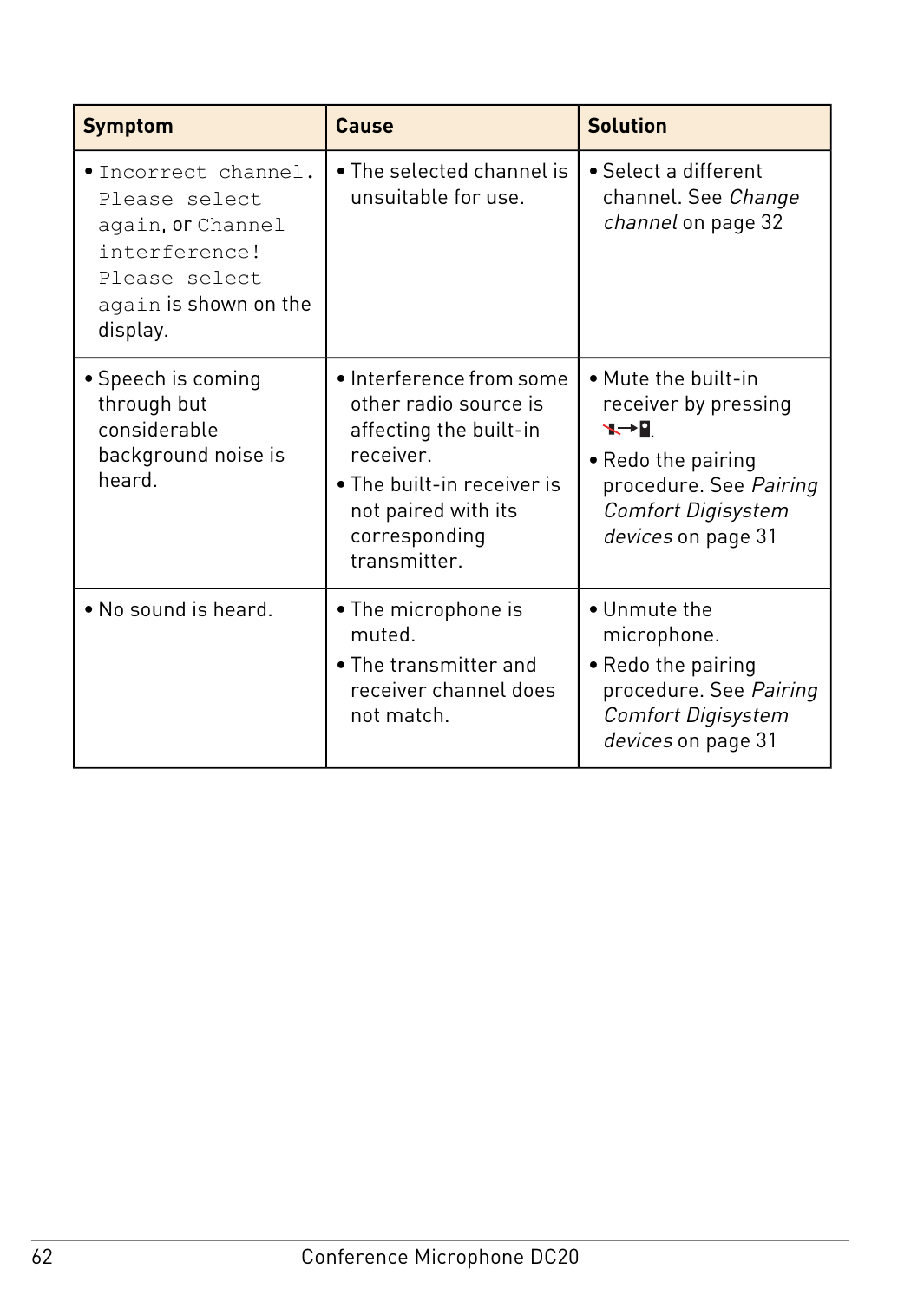## <span id="page-62-0"></span>**Service and warranty**

If you are in a need of service on your device, please contact your point of purchase. You are always welcome to contact Comfort Audio if you have further questions. Please see [www.comfortaudio.com](http://www.comfortaudio.com/) for contact information

### <span id="page-62-1"></span>**Local warranty**

<span id="page-62-2"></span>Please ask the hearing care professional, where you purchased your device, about the terms of the local warranty.

### **International warranty**

Please refer to [www.comfortaudio.com](http://www.comfortaudio.com/) for the terms of the international warranty.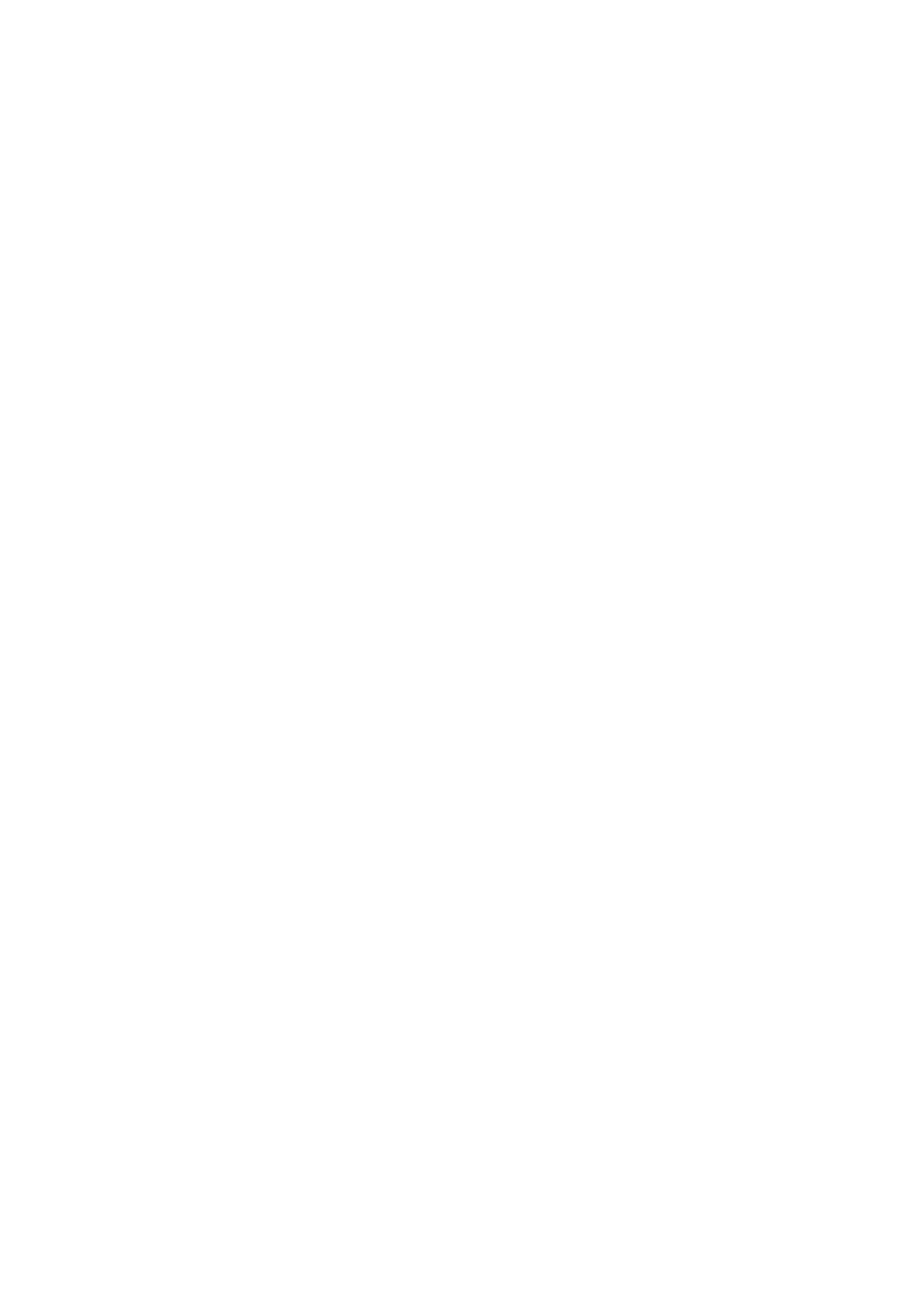## <span id="page-64-0"></span>**Product symbols**

| $\epsilon$ | The product complies with the<br>European directive 93/42/EEC,<br>including amendments,<br>concerning medical devices.<br>The product complies with the<br>essential requirements of the<br>European Directive 2014/53/EU,<br>including amendments,<br>concerning Radio and<br>Telecommunications terminal<br>equipment. |
|------------|--------------------------------------------------------------------------------------------------------------------------------------------------------------------------------------------------------------------------------------------------------------------------------------------------------------------------|
|            | The product is covered by the<br>European directive 2002/96/EC,<br>including amendments,<br>concerning Waste Electrical and<br>Electronic Equipment (WEEE).<br>Recycle the product and its<br>accessories according to<br>national regulations.                                                                          |
|            | Direct current.                                                                                                                                                                                                                                                                                                          |
|            | Connector for battery charger.                                                                                                                                                                                                                                                                                           |
|            | Indoor use only.                                                                                                                                                                                                                                                                                                         |
|            | Class II equipment.                                                                                                                                                                                                                                                                                                      |
|            |                                                                                                                                                                                                                                                                                                                          |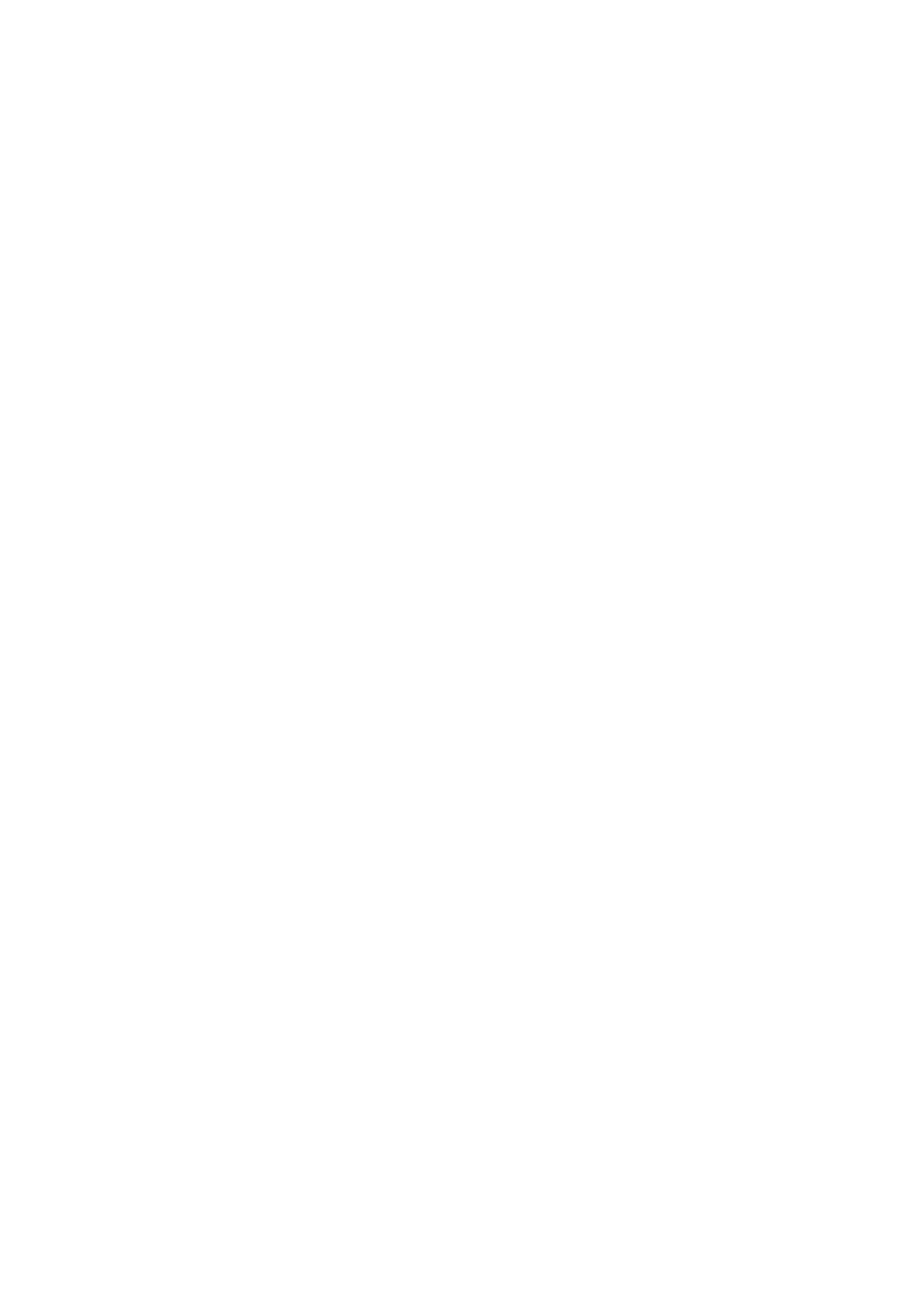## **Trademark and copyright notices**

DECT™ is a trademark of the European Telecommunications Standards Institute.

Comfort Digisystem™ is a trademark of Comfort Audio AB.

SecureStream Technology™ is a trademark of Comfort Audio AB.

Comfort Audio™ is a trademark of Comfort Audio AB.